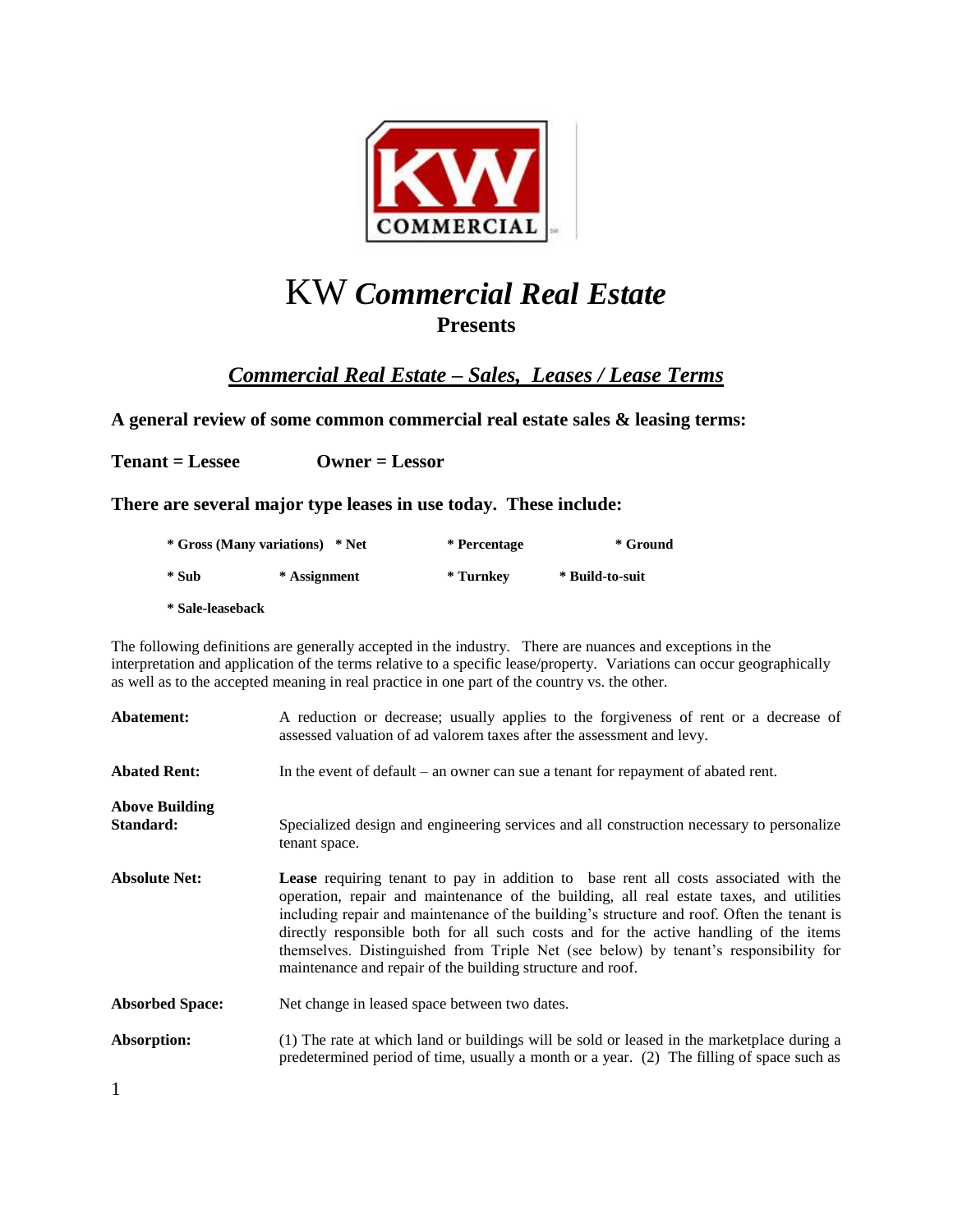|                           | the rental of units or sale of a tract. The time or rate must be estimated and considered as<br>part of the owner's (usually the builder) costs.                                                                                                                                                                                                                                                                                                                                       |
|---------------------------|----------------------------------------------------------------------------------------------------------------------------------------------------------------------------------------------------------------------------------------------------------------------------------------------------------------------------------------------------------------------------------------------------------------------------------------------------------------------------------------|
| <b>Absorption Period:</b> | The number of months required to convert vacant space into leased space assuming there<br>is no new delivered space. Computed by dividing the average monthly absorbed space<br>during a recent period by the current vacant space.                                                                                                                                                                                                                                                    |
| Acre:                     | A tract of land consisting of 43,560 SF; A section contains 640 acres.                                                                                                                                                                                                                                                                                                                                                                                                                 |
| Acceptance:               | The date when both parties, seller and buyer, have agreed to and completed signing<br>and/or initialing the contract.                                                                                                                                                                                                                                                                                                                                                                  |
|                           | Accumulated Cost Recovery: Total cost recovery deductions taken throughout the holding period of a property.                                                                                                                                                                                                                                                                                                                                                                           |
| <b>Active Income:</b>     | Income from salary, wages, tips, commissions and activities in which the taxpayer<br>materially participates. Also see passive income.                                                                                                                                                                                                                                                                                                                                                 |
| ADA:                      | Americans With Disabilities Act passed by Congress in 1994 with intent to provide<br>persons with disabilities accommodations and access equal to or similar to that of the<br>general public.                                                                                                                                                                                                                                                                                         |
| Addendum:                 | Something Added. A list or document or other material added to a document, lease,<br>contract, letter, etc. IE: Legal description; List of FF&E Survey; Map; Improvements to<br>be made; etc.                                                                                                                                                                                                                                                                                          |
| <b>Add-on Factor:</b>     | Considered a loss factor, the % of gross rentable square footage that is lost due to the<br>tenant's physical occupancy. The ratio of rentable to useable square feet. Also known as<br>the load factor and the rentable-to-useable ratio. Also see efficiency percentage. Formula:<br>Add-on factor = Rentable square feet divided by Useable square feet                                                                                                                             |
| <b>Add Value:</b>         | Fourth stage of four-stage transaction management process pertaining to a transaction<br>manager's planning, effort, and continual contact with key decision-makers, investors,<br>and users, as well as contact with ancillary professionals. This ongoing process allows for<br>feedback, establishes a network for problem solving, provides a means to offer additional<br>services to the client, and enhances the transaction manager's preparedness for the next<br>assignment. |
| <b>Adjusted Basis:</b>    | The original cost basis of a property plus capital improvements, less total accumulated<br>cost recovery deductions, and partial sales taken during the holding period.                                                                                                                                                                                                                                                                                                                |
| <b>Ad Valorem:</b>        | (According to value) Used in reference to general property tax, which is usually based on<br>the official valuation of property.                                                                                                                                                                                                                                                                                                                                                       |
| Agent:                    | One who is authorized to act for or represent another (principal) usually in business<br>matters. Authority may be express or implied.                                                                                                                                                                                                                                                                                                                                                 |
| Air Rights:               | The rights to use the air space over a piece of property.                                                                                                                                                                                                                                                                                                                                                                                                                              |
| <b>Alienation Clause:</b> | A type of acceleration clause where a debt becomes due in its entirety upon the transfer of<br>ownership of a secured property. See also "Due on Sales Clause" and "Acceleration<br>Clause".                                                                                                                                                                                                                                                                                           |
| <b>Allowance:</b>         | A set dollar amount provided by the Landlord under a lease to be used by the Tenant for a<br>specific purpose. Examples include allowances for tenant improvements; moving                                                                                                                                                                                                                                                                                                             |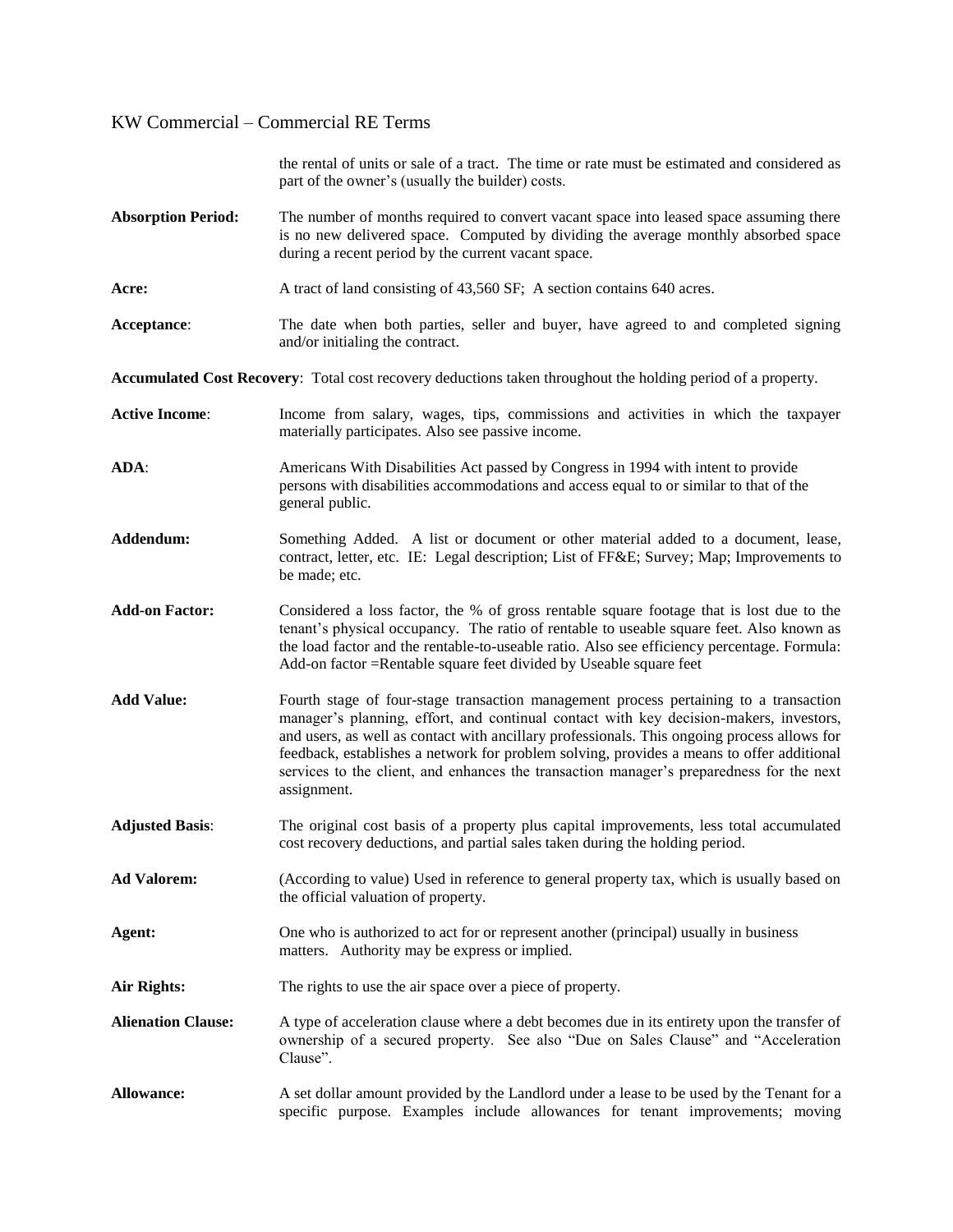|                                                 | expenses design fees, etc. If the expense exceeds the allowance amount, such excess is the<br>Tenant's responsibility. If the expense is less than the allowance, the savings are retained<br>by the Landlord unless their agreement specifies otherwise.                                                                                                                                                                                                                                                                                                                                                                                                                                                         |
|-------------------------------------------------|-------------------------------------------------------------------------------------------------------------------------------------------------------------------------------------------------------------------------------------------------------------------------------------------------------------------------------------------------------------------------------------------------------------------------------------------------------------------------------------------------------------------------------------------------------------------------------------------------------------------------------------------------------------------------------------------------------------------|
| <b>Allowance Over</b><br><b>Building Shell:</b> | One of three arrangements often used for financing tenant improvements (finishing out<br>office space to accommodate a tenant such as walls, doors, carpeting, etc.). Often used in<br>a yet-to-be-built building, this arrangement caps the landlord's expenditure at a fixed<br>dollar amount over the negotiated price of the base building shell. This arrangement is<br>most successful when both parties agree on a detailed definition of what construction is<br>included and at what price. Tenants may ask for a contingency in the event the actual<br>build-out costs are less than the allowance, requiring the landlord to return the savings in<br>the form of rent abatement or other concession. |
| Amendment:                                      | A document to reflect a change either to correct an error or alter a part of an agreement<br>without changing the principal idea or essence.                                                                                                                                                                                                                                                                                                                                                                                                                                                                                                                                                                      |
| <b>Amortization:</b>                            | Payment of debt in regular, periodic installments of principal and interest, as opposed to<br>interest only payments. May also be used in a lease where the landlord incurs costs for<br>additional tenant improvements which are effectively treated as a debt and repaid by<br>tenant over the term of the lease.                                                                                                                                                                                                                                                                                                                                                                                               |
| <b>Anchor Tenant:</b>                           | The most reliable, and usually the largest, tenant in a shopping center (or could be an<br>office building or industrial building) the strength of the anchor tenant greatly affects the<br>availability of financing for the property. May dramatically affect the attraction to the<br>property of other tenants.                                                                                                                                                                                                                                                                                                                                                                                               |
| <b>Anticipatory Breach:</b>                     | Occurs when one party to a contract, prior to time of performance, informs the other of<br>his or her intent not to perform. Example: The buyer informs the seller before the<br>closing date of his or her intent not to buy.                                                                                                                                                                                                                                                                                                                                                                                                                                                                                    |
|                                                 | Annual Debt Service: (ADS) The total amount of principal and interest to be paid each year to satisfy the<br>obligations of a loan contract.                                                                                                                                                                                                                                                                                                                                                                                                                                                                                                                                                                      |
|                                                 | Annual Percentage Rate: (APR) continued but interest is charged at the beginning of the year), but not the actual<br>expenses incurred by the lender in making the loan and recharged to the borrower.<br>(Encyclopedia of Real Estate Terms 2nd Edition, Damien Abbott)                                                                                                                                                                                                                                                                                                                                                                                                                                          |
| <b>Annuity:</b>                                 | Regular fixed payments or receipts over a designated period of time.                                                                                                                                                                                                                                                                                                                                                                                                                                                                                                                                                                                                                                              |
| <b>Appreciation:</b>                            | An investment's increase in value.                                                                                                                                                                                                                                                                                                                                                                                                                                                                                                                                                                                                                                                                                |
|                                                 | Appreciation Potential: The possibility or probability that a real estate investment will increase<br>in value during the holding period.                                                                                                                                                                                                                                                                                                                                                                                                                                                                                                                                                                         |
| Appraisal:                                      | The estimation and opinion of value placed upon a piece of land based upon a factual<br>analysis by a qualified professional; the process of estimation and the report itself.                                                                                                                                                                                                                                                                                                                                                                                                                                                                                                                                    |
| <b>Appreciation:</b>                            | An increase in the value of property caused by an improvement or the elimination of<br>negative factors.                                                                                                                                                                                                                                                                                                                                                                                                                                                                                                                                                                                                          |
| <b>Arbitration Clause:</b><br>3                 | A clause in a lease calling for the decision of a $3rd$ party (arbiter) regarding disputes over<br>future rents based on negotiation. Also used in construction contracts, disputes between<br>brokers, etc.                                                                                                                                                                                                                                                                                                                                                                                                                                                                                                      |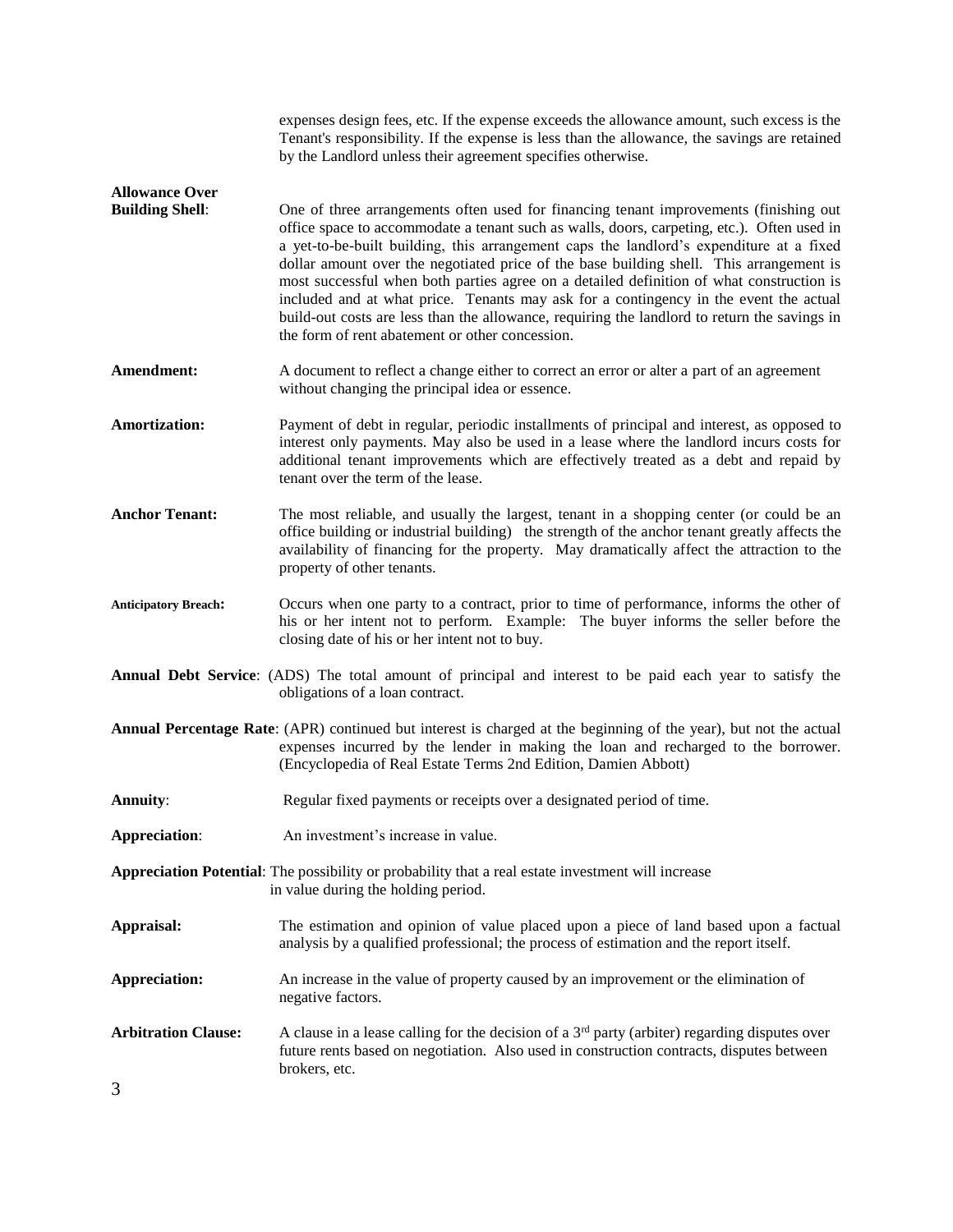| As Is:                        | As Is Condition – Premise accepted by buyer or tenant in the condition existing at the<br>time of the sale or lease, including all physical defects.                                                                                                                                                                                                                                                         |  |
|-------------------------------|--------------------------------------------------------------------------------------------------------------------------------------------------------------------------------------------------------------------------------------------------------------------------------------------------------------------------------------------------------------------------------------------------------------|--|
| <b>Asking Rent:</b>           | The dollar amount asked by landlords for direct available space (not sublease), expressed<br>in dollars per square foot per year in most parts of the country and dollars per square foot<br>per month in areas of California and selected other markets. Buildings will have an<br>average asking rent for available space. Usually a point of departure for negotiations<br>between landlords and tenants. |  |
| <b>Assessment:</b>            | (1) An estimate of property value for the purpose of imposing taxes. (2) A fee imposed<br>on property, usually to pay for public improvements such as streets and sewers.                                                                                                                                                                                                                                    |  |
| <b>Asset Based</b><br>Lender: | A lender who loans money based primarily on the values of an asset -<br>accounts receivable, inventory, a piece of equipment real estate – rather than on the<br>financial strength of the business, which is the primary criterion for banks.                                                                                                                                                               |  |
| <b>Assessed Value:</b>        | The value of real property established by the tax assessor for the purpose of levying real<br>estate taxes.                                                                                                                                                                                                                                                                                                  |  |
| Assignment:                   | Under the terms of an assignment, a tenant transfers all interest in the leased property to<br>another party. Generally all lease terms remain the same. To transfer interest in a<br>property.                                                                                                                                                                                                              |  |
| Attachment:                   | Legal procedure to add in the collection of a debt. Usually the court issues a writ to seize<br>the property of a debtor and holds it pending the outcome of a lawsuit, keeping the<br>property available for sale to pay any money judgment entered in such lawsuit.                                                                                                                                        |  |
| Attorn:                       | To turn over or transfer to another money or goods. To agree to recognize a new owner<br>of a property and to pay him rent. See also Letter of Attornment.                                                                                                                                                                                                                                                   |  |
|                               | Average Annual Effective Rate: The average annual effective rent divided by the square footage.                                                                                                                                                                                                                                                                                                              |  |
|                               | Average Annual Effective Rent: The tenant's total effective rent divided by the lease term.                                                                                                                                                                                                                                                                                                                  |  |
| <b>Averaging Method:</b>      | A simple technique used to forecast next period's/year's vacancy rate by averaging<br>previous years' vacancy rates; especially effective where vacancy rates have remained<br>relatively flat or show little variability over time.                                                                                                                                                                         |  |
| <b>Back Up Offer:</b>         | A secondary offer to buy property. Used in case the first offer (primary) fails. A back up<br>offer is especially useful when the primary offer contains difficult contingencies, time<br>frames, finance issues, etc.                                                                                                                                                                                       |  |
| <b>Balloon Payment:</b>       | A large payment due on a balloon note. Generally a balloon payment is required when<br>regular monthly or quarterly payments have not covered both the increase due and the<br>principal of the loan.                                                                                                                                                                                                        |  |
| <b>Base Rent:</b>             | A specific amount used either as a minimum rent in a lease (retail) which uses a<br>percentage of sales or overage for additional rent or sets a base onto which is added<br>expenses and taxes in a net lease or increases in those items in a fully serviced lease.<br>May contain provisions to increase the base rent amount over the term of the lease to<br>account for the time value of money.       |  |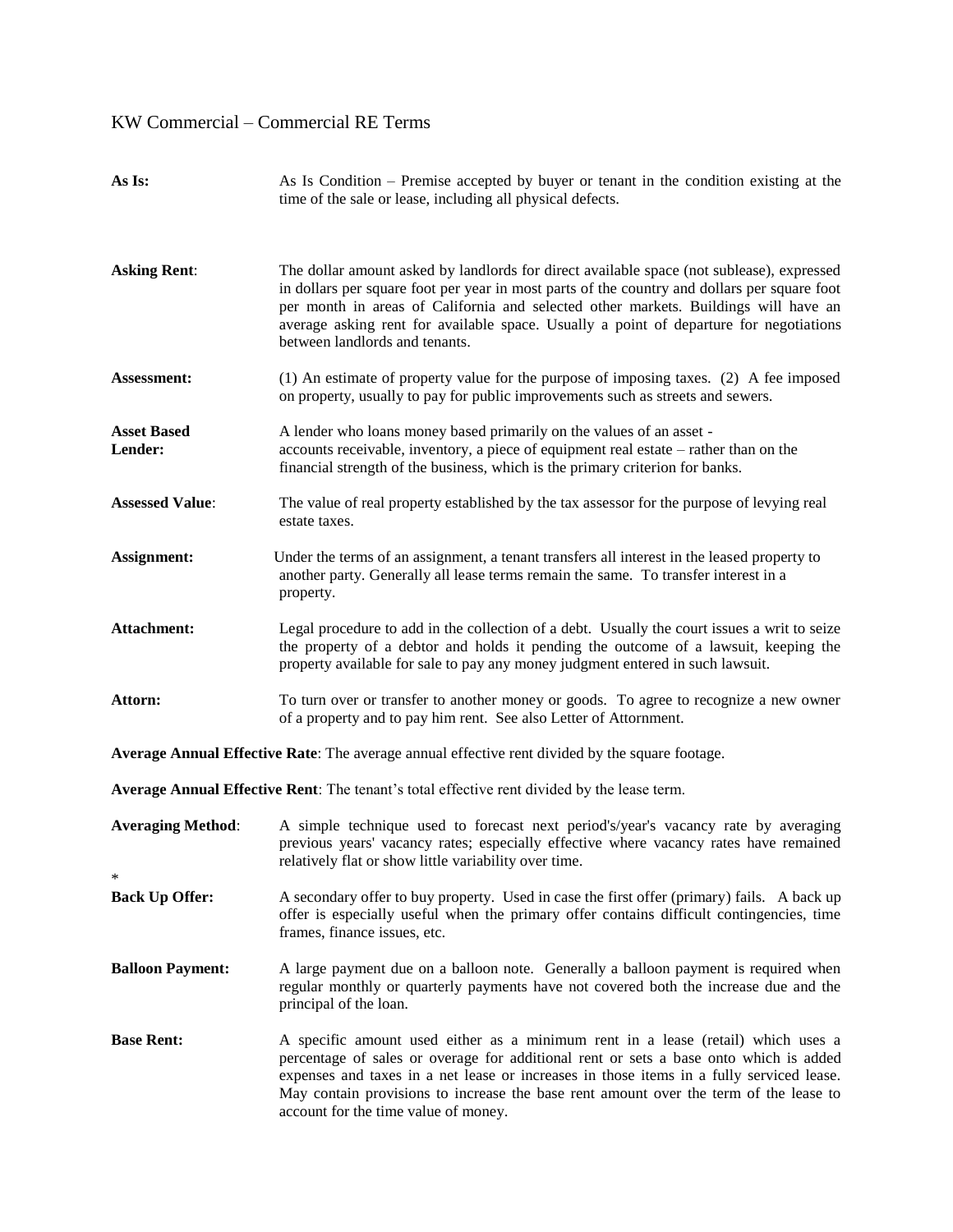| <b>Base Year:</b>          | The year upon which a direct expense calculation of rent is based. The 12 month period<br>upon which a direct expense escalation of rent is based. Typically the calendar year the<br>lease commences. AKA "dollar stop lease". Used typically in FSG, MG and IG leases<br>(Full Service, Modified, Industrial Gross leases), tenant pays expenses over and beyond<br>those experienced in the first year / base year.                                                                                                                                                                                                                 |
|----------------------------|----------------------------------------------------------------------------------------------------------------------------------------------------------------------------------------------------------------------------------------------------------------------------------------------------------------------------------------------------------------------------------------------------------------------------------------------------------------------------------------------------------------------------------------------------------------------------------------------------------------------------------------|
| <b>Below Grade:</b>        | Any facility or part of a facility located underground or below the surface grade.                                                                                                                                                                                                                                                                                                                                                                                                                                                                                                                                                     |
| <b>Big Boxes:</b>          | A retail real estate slang term for large square footage tenants such as Wal-Mart, a<br>grocery store, a department store, a Home Depot or Lowes, etc.                                                                                                                                                                                                                                                                                                                                                                                                                                                                                 |
| <b>Bill of Sale:</b>       | Document used to transfer title (ownership) of personal property.                                                                                                                                                                                                                                                                                                                                                                                                                                                                                                                                                                      |
| <b>Breakpoint:</b>         | A retail business term that specifies the point when a tenant would pay additional rent<br>based upon a % of sales.                                                                                                                                                                                                                                                                                                                                                                                                                                                                                                                    |
| <b>Breach of Warranty:</b> | The failure of the seller of real property to pass title as either express or implied by law in<br>the conveyancing document.                                                                                                                                                                                                                                                                                                                                                                                                                                                                                                          |
| <b>Bridge Loan:</b>        | A bridge loan is a short-term loan used until a person or company secures<br>permanent financing or removes an existing obligation. This type of financing allows the<br>user to meet current obligations by providing immediate cash flow. The loans are short<br>term, up to one year, with relatively high interest rates and are usually backed by some<br>form of collateral such as real estate or inventory.                                                                                                                                                                                                                    |
|                            | <b>BREAKING DOWN 'Bridge Loan'</b>                                                                                                                                                                                                                                                                                                                                                                                                                                                                                                                                                                                                     |
|                            | Also known as interim financing, gap financing or swing loans, bridge loans "bridge the<br>gap" during times when financing is needed but is not yet available. Both corporations<br>and individuals use bridge loans, and lenders can customize these loans for many<br>different situations.                                                                                                                                                                                                                                                                                                                                         |
| <b>Broker:</b>             | Common term used to refer to any commercial real estate licensee. In many states -<br>denotes a level of license held – ie: Sales Agent vs. Broker.                                                                                                                                                                                                                                                                                                                                                                                                                                                                                    |
| <b>Buffer:</b>             | A strip or parcel of land established as a transition between parcels of land, such as a strip<br>or parcel of land between an industrial and residential area. May contain natural or<br>planted shrubs, walls or fencing, singly or in combination. Also known as Buffer Zone or<br>Buffer Strip.                                                                                                                                                                                                                                                                                                                                    |
|                            | Building Classifications: Class A - Building has excellent location and access to attract the highest quality tenants.<br>Building must be of superior construction and finish, relatively new or competitive with<br>new buildings and providing professional on-site management. Class B- Building with<br>good location, management, construction land tenancy. Can compete at low end of Class<br>Class $C$ – Generally an older building with growing functional and/or economic<br>А.<br>obsolescence. Class $D - An$ older building in need of extensive renovation as a result of<br>functional obsolescence or deterioration. |
| <b>Building Code:</b>      | Local, state, or regional ordinances that specify various methods and materials to be used<br>to construct improvements to comply with requirements.                                                                                                                                                                                                                                                                                                                                                                                                                                                                                   |
| <b>Building Core:</b>      | The central or arterial part of a multistory building that integrates functions and service                                                                                                                                                                                                                                                                                                                                                                                                                                                                                                                                            |
| 5                          |                                                                                                                                                                                                                                                                                                                                                                                                                                                                                                                                                                                                                                        |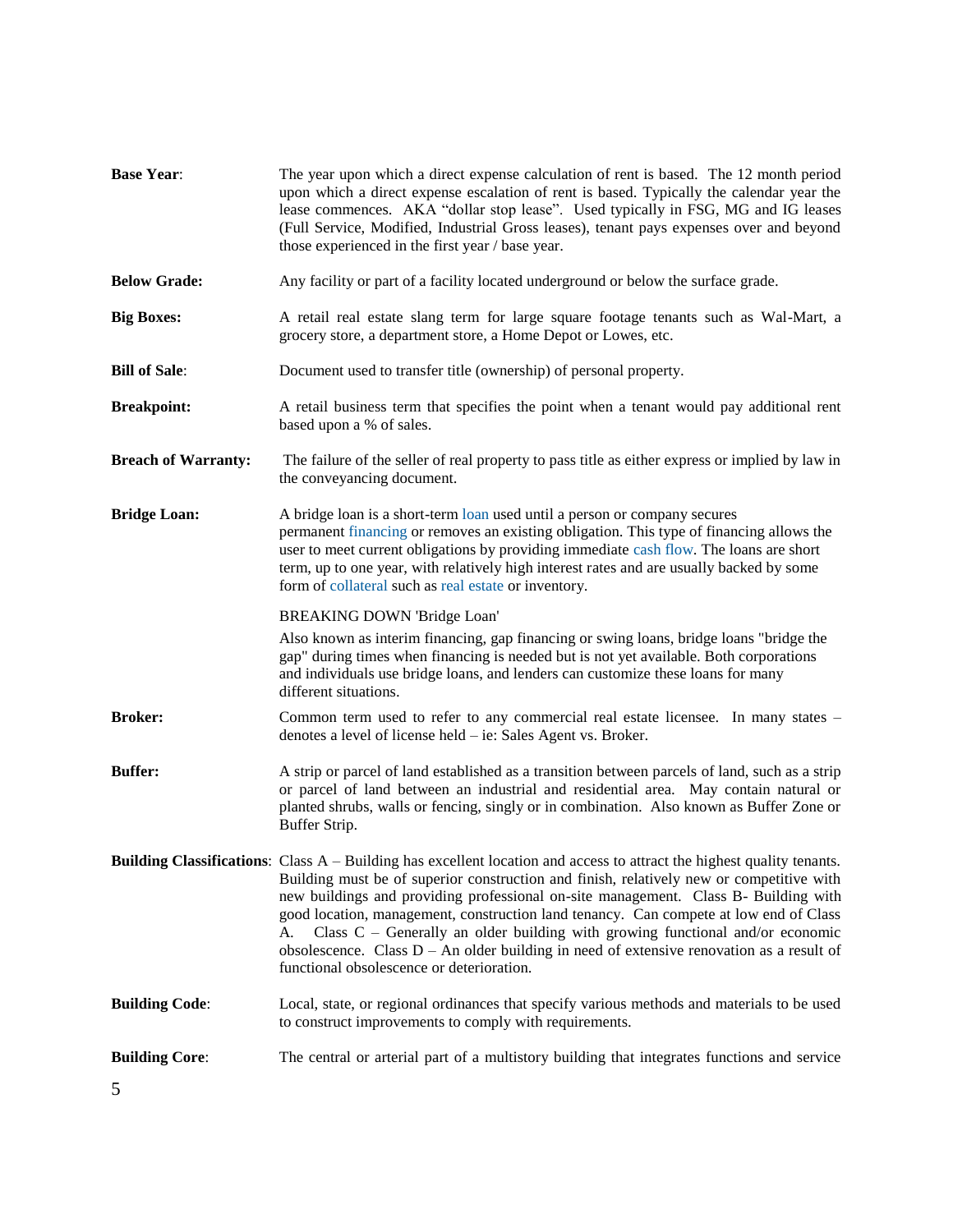needs for established occupants. Such areas are normally composed of toilet facilities, elevator banks, janitorial closets, utilities, mechanical facilities, stairwells, etc. (See Core Factor)

- **Build-out:** The cost of configuring and finishing new or relet space in accordance with a tenant's specifications. **Building Standard:** A list of construction materials and finishes used in building out office space for a tenant that the landlord contributes as part of the tenant improvements. Examples of standard building items are doors, partitions, lights, floor covering, telephone outlets, etc. May also specify the quantity and quality of the materials to be used and often carries a dollar value.
- **Build-To-Suit:** Under the terms of a build-to-suit option, a landlord agrees to develop or finish a property or space to the specifications of a tenant. Building costs are usually offset, in part, by increased rent paid by the tenant. This option is seen in the case of a general-purpose industrial building with special-use attributes.
- **Bumps:** Negotiated increases in the base rent that occur throughout the term of the lease. Can be in any amount – either  $\frac{6}{3}$  or % and at any interval(s) as may be agreed upon by all parties. IE: Every anniversary / annually, etc.
- **CAM:** Common area maintenance
- **CAM Charges**: Common Area Maintenance charges. Those charges levied on or the expenses incurred in maintaining the common areas of a building.
- **Cancellation Clause**: A provision in a lease that confers upon one or both of the parties to the lease the right to terminate the lease upon the occurrence of the condition or contingency set forth in the clause – terms negotiable.
- **Capitalization:** A process of determining the value of real property in which project income is divided by a predetermined annual rate (capitalization rate). For example, a building with annual project income of \$100,000 is worth \$1,000,000 at a 10% Cap Rate (\$100,000 / 10% =\$1,000,000
- **Cap Rate:** Cap Rate is a term used to calculate and thus indicate the value of a property. Probably the most common, and therefore effective, method to value an investment is through the use of a cap rate. Cap Rate is the rate of return used to determine the value of the property's income stream. Precisely defined, the cap rate is the net operating income of the property divided by its purchase price. It shows the expected percent annual return given a specific investment

**The Capitalization Rate**: The NOI divided by the purchase price reflects a Cap Rate

| The Cap Rate is calculated as follows:                   |
|----------------------------------------------------------|
| Cap Rate = (Net Operating Income / Market Value) x $100$ |
| Cap Rate = $(NOI/MV)$ x 100                              |

**Example**:

Net Operating Income (NOI): \$239,430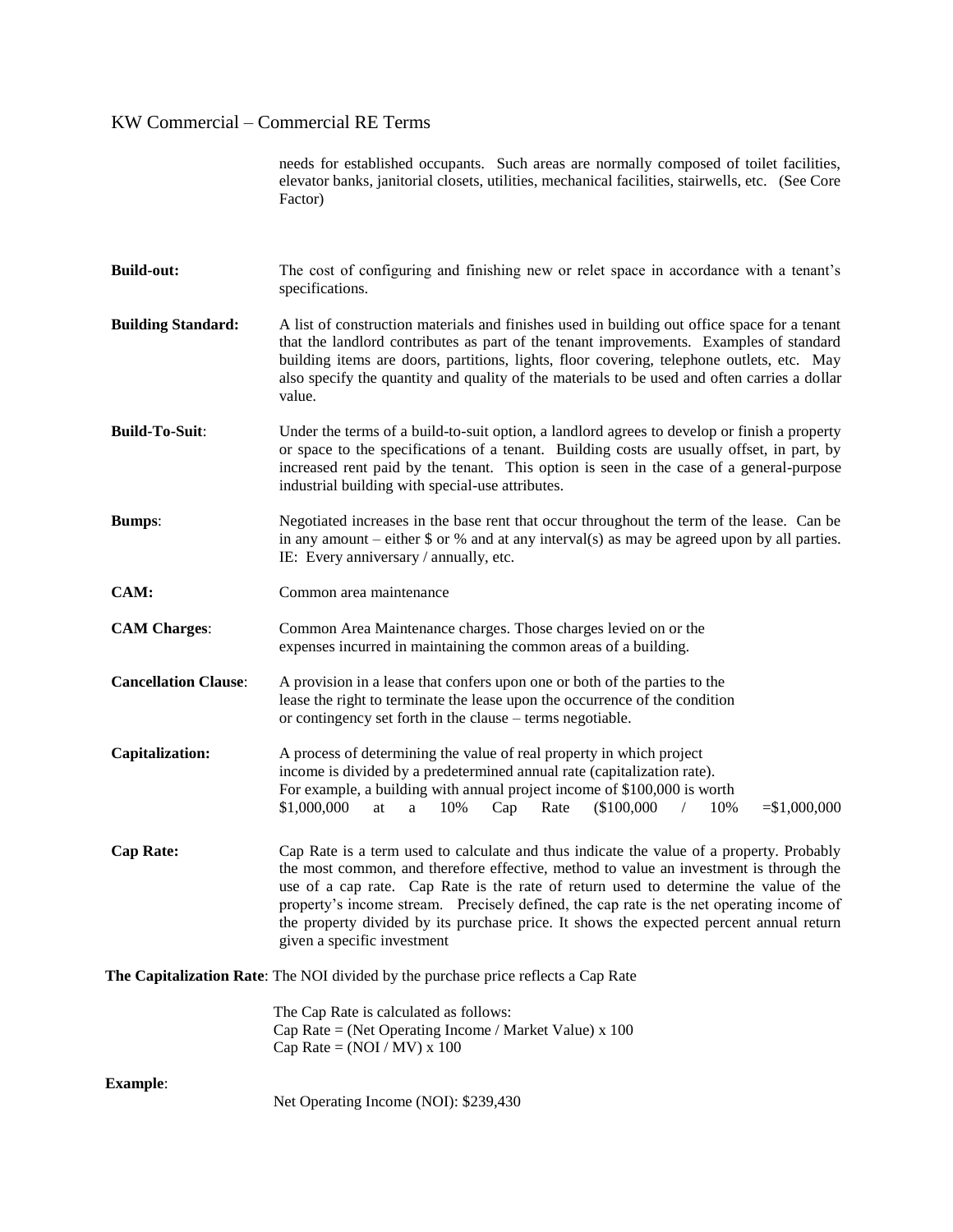Market Value (MV): \$3,420,000 Cap Rate =  $(239,430 / $3,420,000)$  x 100 Cap Rate  $= 7\%$ The Cap Rate of 7% represents the annual return before mortgage payments and income taxes on the total investment of \$3,420,000.

## **What You Should Know About The Cap Rate**

The capitalization rate is a fundamental concept in the commercial real estate industry. Yet, it is often misunderstood and sometimes incorrectly used. This post will take a deep dive into the concept of the cap rate, and also clear up some common misconceptions.

## **Cap Rate Definition**

What is a cap rate? The capitalization rate, often just called the cap rate, is the ratio of Net Operating Income (NOI) to property asset value. So, for example, if a property was listed for \$1,000,000 and generated an NOI of \$100,000, then the cap rate would be \$100,000/\$1,000,000, or 10%.

Capitalization Rate =  $\frac{\text{annual net operating income}}{\text{cost (or value)}}$ 

## **Cap Rate Example**

Let's take an example of how a cap rate is commonly used. Suppose we are researching the recent sale of a [Class](http://www.propertymetrics.com/blog/2013/02/27/types-of-commercial-real-estate/) A office building with a stabilized Net Operating Income (NOI) of \$1,000,000, and a sale price of \$17,000,000. In the commercial real estate industry, it is common to say that this property sold at a 5.8% cap rate.

## **Intuition Behind the Cap Rate**

What is the cap rate actually telling you? One way to think about the cap rate intuitively is that it represents the percentage return an investor would receive on an all cash purchase. In the above example, assuming the real estate [proforma](http://www.propertymetrics.com/blog/2013/03/05/real-estate-proforma/) is accurate, an all cash investment of \$17,000,000 would produce an annual return on investment of 5.8%. Another way to think about the cap rate is that it's just the inverse of the price/earnings multiple. Consider the following chart:

| <b>Cap Rate</b> | 12.00% | 11.00% | 10.00% | 9.00%       | 8.00% | 7.00% | 6.00% |
|-----------------|--------|--------|--------|-------------|-------|-------|-------|
| <b>Multiple</b> | 8.33   | 9.09   |        | 10.00 11.11 | 12.50 | 14.29 | 16.67 |

As shown above, cap rates and price/earnings multiples are inversely related. In other words, as the cap rate goes up, the valuation multiple goes down.

## **When, and When Not, to Use a Cap Rate**

The cap rate is a very common and useful ratio in the commercial real estate industry and it can be helpful in several scenarios. For example, it can and often is used to quickly size up an acquisition relative to other potential investment properties. A 5% cap rate acquisition versus a 10% cap rate acquisition for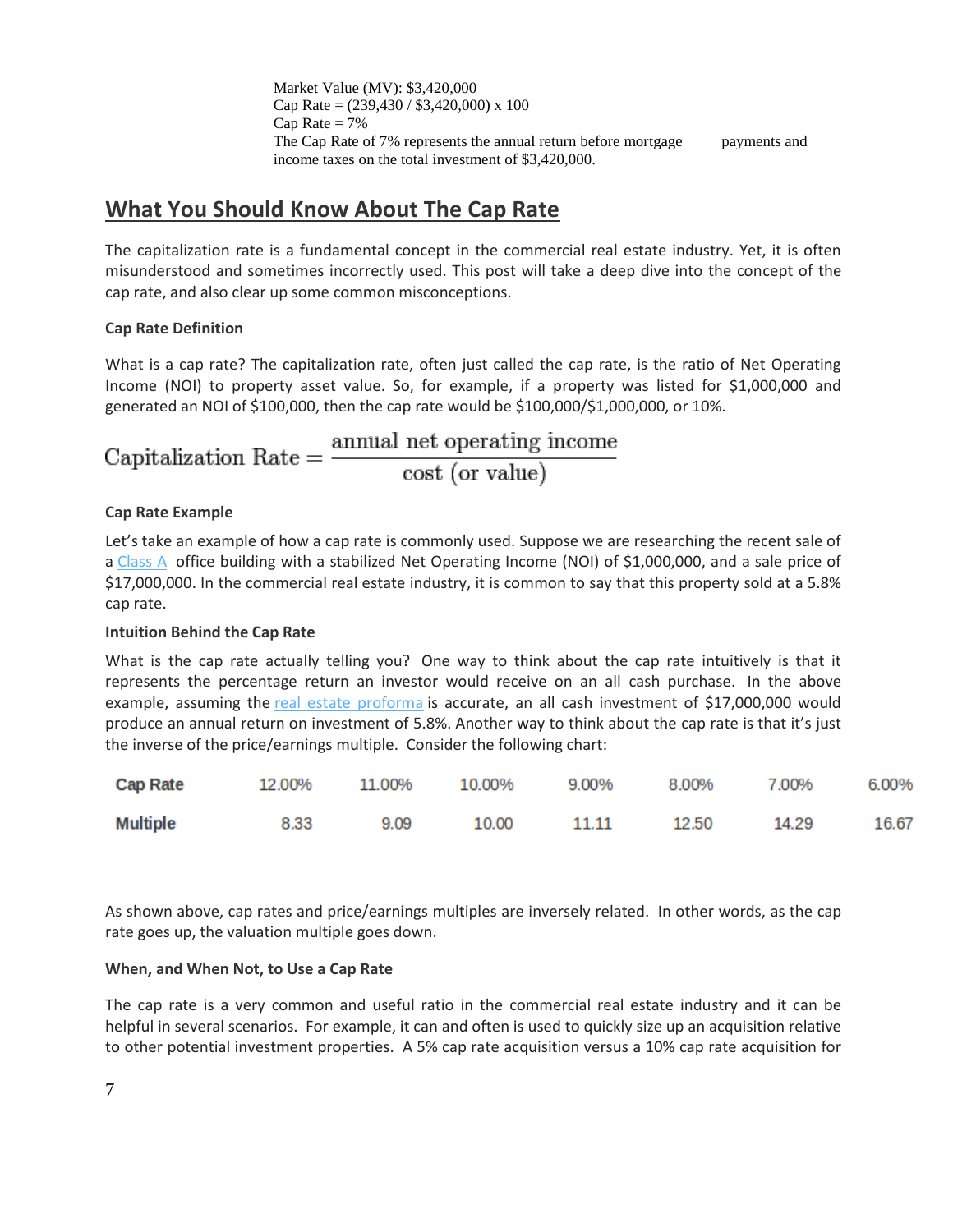a similar property in a similar location should immediately tell you that one property has a higher risk premium than the other.

Another way cap rates can be helpful is when they form a trend. If you're looking at cap rate trends over the past few years in a particular sub-market then the trend can give you an indication of where that market is headed. For instance, if cap rates are compressing that means values are being bid up and a market is heating up. Where are values likely to go next year? Looking at historical cap rate data can quickly give you insight into the direction of valuations.

While cap rates are useful for quick back of the envelope calculations, it is important to note when cap rates should not be used. When properly applied to a stabilized Net Operating Income (NOI) projection, the simple cap rate can produce a valuation approximately equal to what could be generated using a more complex discounted cash flow (DCF) analysis. However, if the property's net operating income stream is complex and irregular, with substantial variations in cash flow, only a full [discounted](http://www.propertymetrics.com/blog/2013/03/12/discounted-cash-flow-analysis-real-estate/) cash flow [analysis](http://www.propertymetrics.com/blog/2013/03/12/discounted-cash-flow-analysis-real-estate/) will yield a credible and reliable valuation.

### **Components of the Cap Rate**

What are the components of the cap rate and how can they be determined? One way to think about the cap rate is that it's a function of the risk free rate of return plus some risk premium. In finance, the risk free rate is the theoretical rate of return of an investment with no risk of financial loss. Of course in practice all investments carry even a small amount of risk. However, because U.S. bonds are considered to be very safe, the interest rate on a U.S. treasury bond is normally used as the risk-free rate. How can we use this concept to determine cap rates?

Suppose you have \$10,000,000 to invest and 10-year treasury bonds are yielding 3% annually. This means you could invest all \$10,000,000 into treasuries, considered a very safe investment, and spend your days at the beach collecting checks. What if you were presented with an opportunity to sell your treasuries and instead invest in a Class A office building with multiple tenants? A quick way to evaluate this potential investment property relative to your safe treasury investment is to compare the cap rate to the yield on the treasury bonds.

Suppose the acquisition cap rate on the investment property was 5%. This means that the risk premium over the risk free rate is 2%. This 2% risk premium reflects all of the additional risk you assume over and above the risk free treasuries, which takes into account factors such as:

- Age of the property.
- Credit worthiness of the tenants.
- Diversity of the tenants.
- Length of tenant leases in place.
- Broader supply and demand fundamentals in the market for this particular asset class.
- Underlying economic [fundamentals](http://www.propertymetrics.com/blog/2012/10/11/when-will-commercial-real-estate-fully-recover/) of the region including population growth, employment growth, and inventory of comparable space on the market.

When you take all of these items and break them out, it's easy to see their relationship to the risk free rate and the overall cap rate. It's important to note that the actual percentages of each risk factor of a cap rate and ultimately the cap rate itself are subjective and depend on your own business judgement and experience.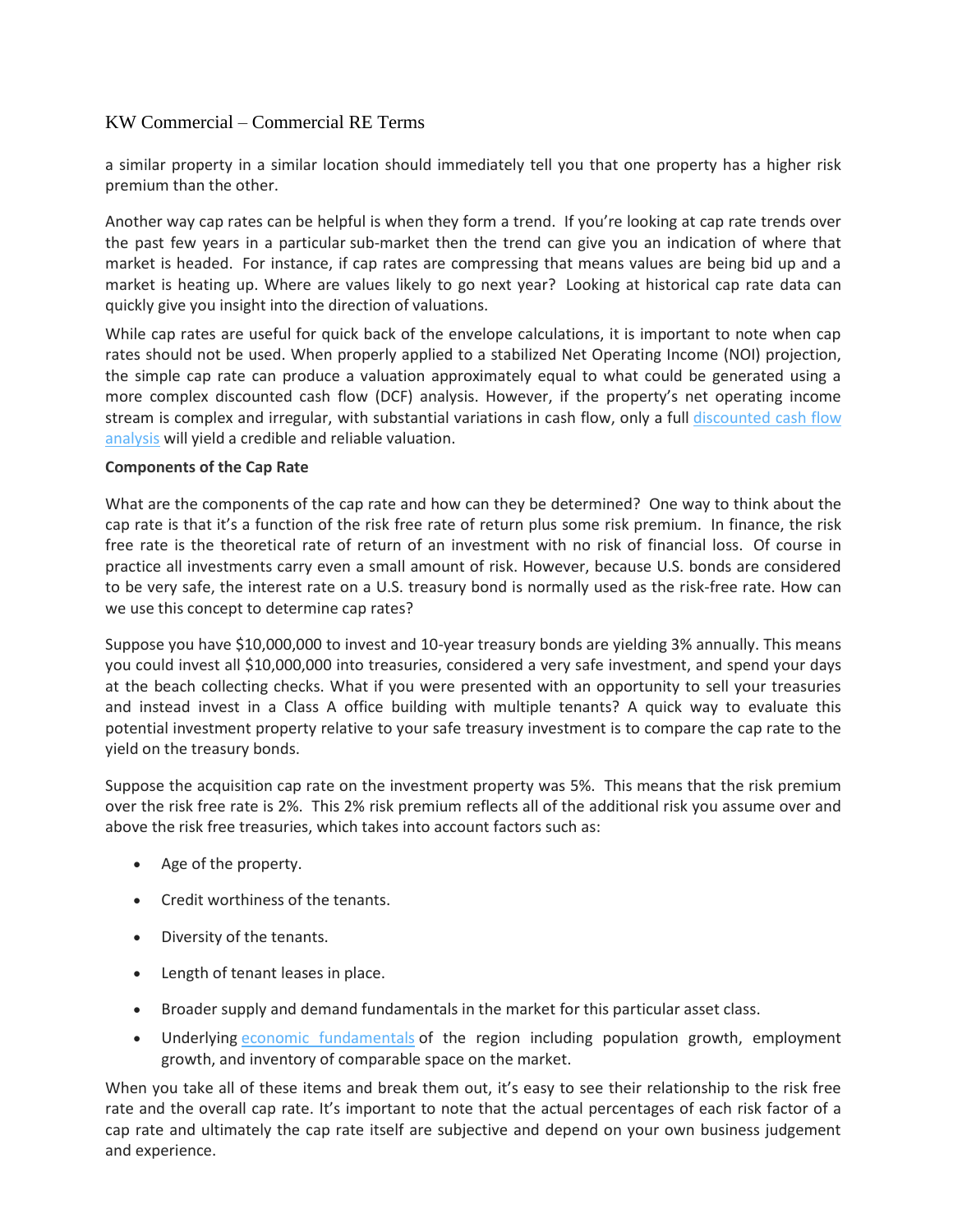Is cashing in your treasuries and investing in an office building at a 5% acquisition cap rate a good decision? This of course depends on how risk averse you are. An extra 2% yield on your investment may or may not be worth the additional risk inherent in the property. Perhaps you are able to secure favorable financing terms and using this leverage you could increase your return from 5% to 8%. If you a more aggressive investor this might be appealing to you. On the other hand, you might want the safety and security that treasuries provide, and a 3% yield is adequate compensation in exchange for this downside protection.

#### **Band of Investment Method**

The above risk free rate approach is not the only way to think about cap rates. Another popular alternative approach to calculating the cap rate is to use the band of investment method. This approach takes into account the return to both the lender and the equity investors in a deal. The band of investment formula is simply a weighted average of the return on debt and the required return on equity. For example, suppose we can secure a loan at an 80% Loan to Value (LTV), amortized over 20 years at 6%. This results in a [mortgage](http://en.wikipedia.org/wiki/Mortgage_constant) constant of 0.0859. Further suppose that the required return on equity is 15%. This would result in a weighted average cap rate calculation of 9.87% (80%\*8.59% + 20%\*15%).

#### **The Gordon Model**

One other approach to calculating the cap rate worth mentioning is the Gordon Model. If you expect NOI to grow each year at some constant rate, then the Gordon Model can turn this constantly growing stream of cash flows into a simple cap rate approximation. The Gordon Model is a concept traditionally used in finance to value a stock with dividend growth:

$$
Value = \frac{CF}{k - g}
$$

This formula solves for Value, given cash flow (CF), the discount rate (k), and a constant growth rate (g). From the definition of the cap rate we know that Value = NOI/Cap. This means that the cap rate can be broken down into two components, k-g. That is, the cap rate is simply the discount rate minus the growth rate.

How can we use this? Suppose we are looking at a building with an NOI of \$100,000 and in our analysis we expect that the NOI will increase by 1% annually. How can we determine the appropriate cap rate to use? Using the Gordon Model, we can simply take our discount rate and subtract out the annual growth rate. If our discount rate (usually the investor's required rate of return) is 10%, then the appropriate cap rate to use in this example would be 9%, resulting in a valuation of \$1,111,111.

The Gordon Model is a useful concept to know when evaluating properties with growing cash flows. However, it's not a one-size fits all solution and has several built in limitations. For example, what if the growth rate equals the discount rate? This would yield an infinite value, which of course in nonsensical. Alternatively, when the growth rate exceeds the discount rate, then the Gordon Model yields a negative valuation which is also a nonsensical result.

These built-in limitations don't render the Gordon Model useless, but you do need to be aware of them. Always make sure you understand the assumptions you are making in an analysis and whether they are reasonable or not.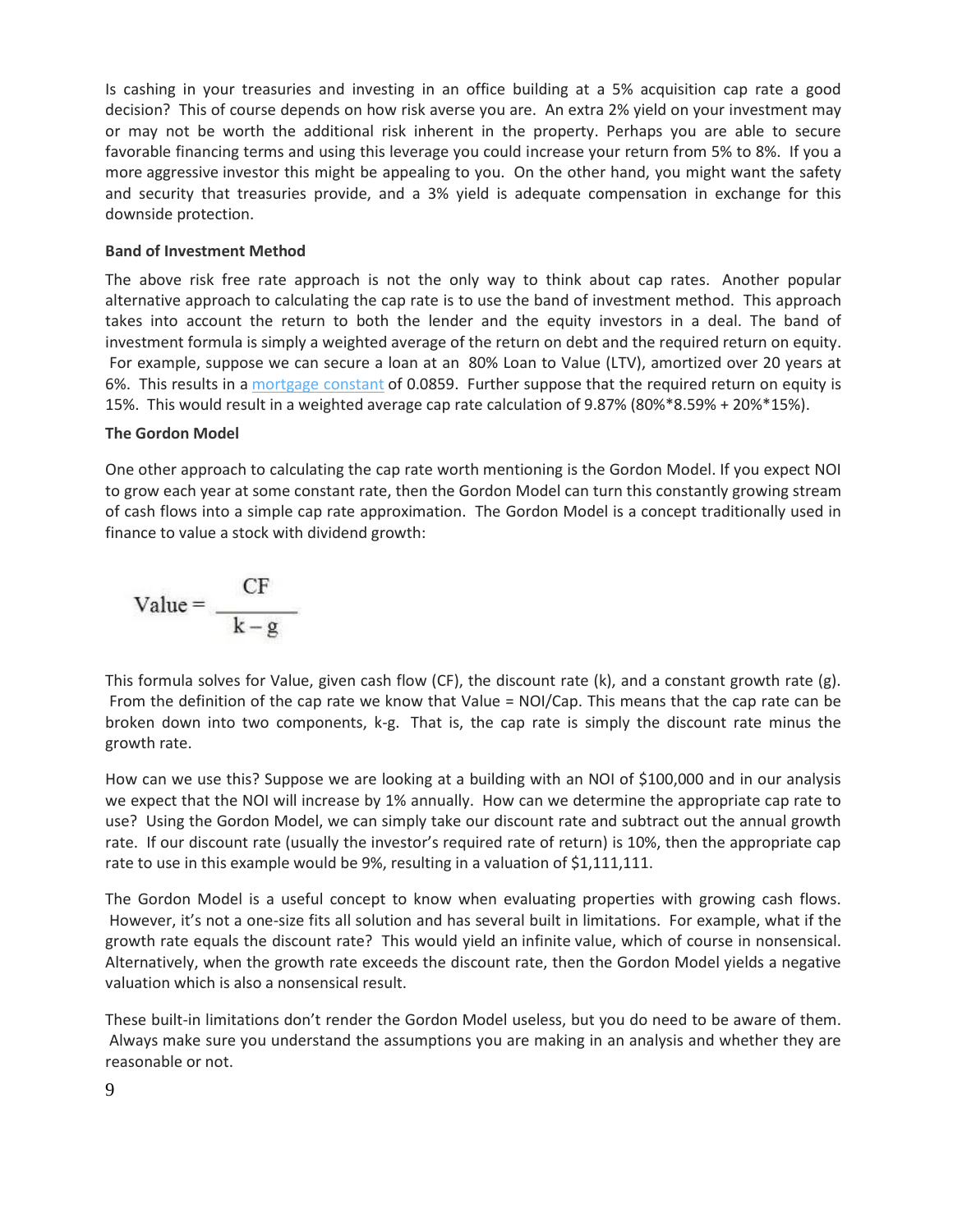| <b>Carrying Charges:</b>    | Various costs that are incidental to property ownership (taxes, insurance costs,<br>maintenance expenses); Costs involved in keeping a property which is intended to<br>produce income but has not done so as of yet.                                                       |  |  |
|-----------------------------|-----------------------------------------------------------------------------------------------------------------------------------------------------------------------------------------------------------------------------------------------------------------------------|--|--|
| <b>Cash on Cash Return:</b> | Another measure of property value. Also called equity dividend return.<br>This formula enables investors to determine the return on their equity in<br>Leverages properties. Cash on Cash = before tax cash flow (NOI minus<br>Debt service) divided by initial cash outlay |  |  |
|                             | Example: Assume initial cash investment to purchase a property was<br>\$100,000<br>and your NOI this year after mortgage payments was \$25,000.<br>Your return<br>would be 25%.                                                                                             |  |  |
|                             | The same formula can be used to calculate after-tax return.<br>Just subtract both the<br>mortgage payment and the estimated taxes from your NOI.                                                                                                                            |  |  |
|                             | Divide cash flow after debt service by the total purchase price.                                                                                                                                                                                                            |  |  |
|                             | Cash-on-cash return = Annual Before Tax Cash Flow<br>Divided by:<br><b>Total Cash Invested</b>                                                                                                                                                                              |  |  |
|                             | \$1,200,000 Apartment Complex Purchase Price<br>300,000 Downpayment<br>5,000 Monthly Cash Flow From Rentals Less Expenses<br>60,000 Annual Cash Flow From Rentals Less Expenses                                                                                             |  |  |
|                             | Cash on Cash = $$60,000$ divided by $$300,000 = 0.20 = 20\%$                                                                                                                                                                                                                |  |  |

#### **Limitations**

- Because the calculation is based solely on before-tax cash flow relative to the amount of cash invested, it cannot take into account an individual investor's tax situation, the particulars of which may influence the desirability of the investment. However the investor can usually deduct enough Capital Cost [Allowance](http://en.wikipedia.org/wiki/Capital_Cost_Allowance) to defer the taxes for a long time.
- The formula does not take into account an[y appreciation](http://en.wikipedia.org/wiki/Appreciation) o[r depreciation.](http://en.wikipedia.org/wiki/Depreciation) When some cash is [a return of capital](http://en.wikipedia.org/wiki/Return_of_capital) (ROC) it will falsely indicate a higher return, because ROC is not income.
- It does not account for other risks associated with the underlying property.
- It is essentially [a simple interest](http://en.wikipedia.org/wiki/Simple_interest) calculation, and ignores the effect of compoundin[g interest.](http://en.wikipedia.org/wiki/Interest) The implication for investors is that an investment with a lower nominal rate of compound interest may be superior, in the long run, to an investment with a higher cash-on-cash return.

It is possible to perform an after-tax Cash on Cash calculation, but accurate depictions of your adjusted taxable income are needed to correctly address how much tax payment is being saved through depreciation and other losses.

Cash on Cash – Examples:

#### *Definition: The amount of cash that is returned by the property to the investor in the first year compared to acquisition costs expressed in percentages.*

To calculate Cash-on-Cash (COC), divide the amount of money received (Came IN) Year One by the total amount invested (Went OUT). This is expressed in percentages.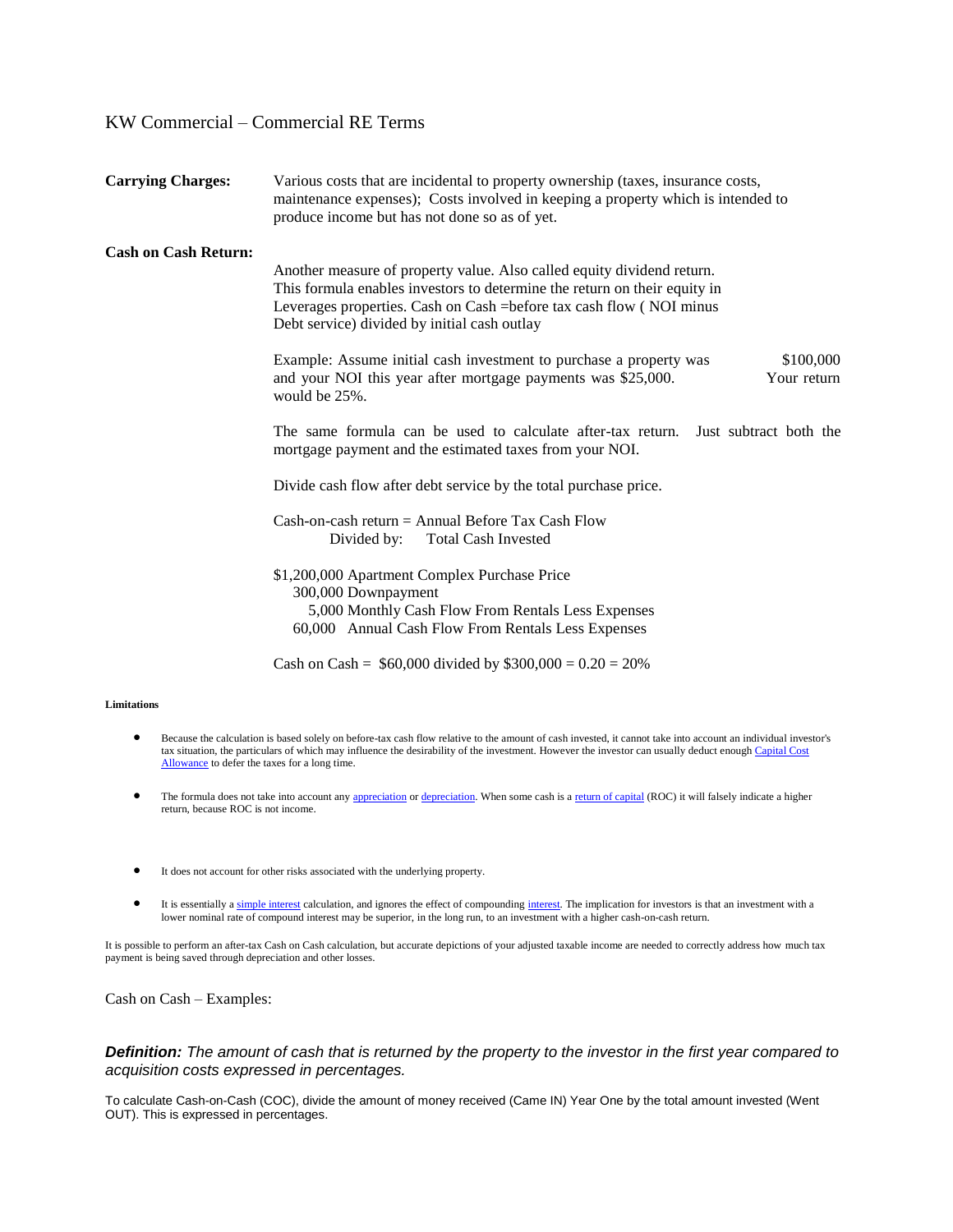#### **Formula: Annual before-tax cash flow = Cash-on-Cash return Total cash invested**

Example #1: it costs a total of \$75,000 to close your deal. Your deal threw off \$75,000 in income. Return? 100%! How to calculate?  $$75,000$  (came IN) = 1.00 or 100% \$75,000 (went OUT)

Example #2: it costs \$75,000 to close your deal. It throws off \$37,500 in income:<br>\$37,500 (came IN) = .50 or 50% \$37,500 (came IN) \$75,000 (went OUT)

Example #3: it costs \$75,000 to close your deal. It throws off \$15,000 in income:  $$15,000$  (came IN) = .20 or 20% \$75,000 (went OUT)

#### **How do you use this?**

This measurement tells you when you get your money back! At 100% cash-on cash you will receive your total investment back in ONE year; at 50% COC - in TWO years; at 20% COC - in FIVE years.

Consider this measurement in conjunction with all the other measurements to determine if the investment you are considering meets your investment criteria. For me personally: I am not so much concerned about the return ON my investment as I am about the return OF my investment. I want my money back soon so i can reinvest it. Your money needs to keep working for you.

**Cash Flow:** The cash an owner has left after paying operating expenses and debt service.

**CFBT** Cash Flow Before Tax – cash available after paying all operating expenses but before paying taxes (income taxes)

#### *Formulation*

Net Operating Income

- Debt Service
- Capital Additions
- + Loan Proceeds
- + Interest Earned
- = Cash Flow Before Taxes

#### *Example*

Say a rental property generates a net operating income of \$120,000, requires the investor to make an annual mortgage payment of \$100,000 (the debt service), and that there are no capital additions, additional loan proceeds, or interest earned.

#### *Result*

- \$120,000
- 100,000
- 0
- + 0

 $+0$ 

 $= 20,000$ 

11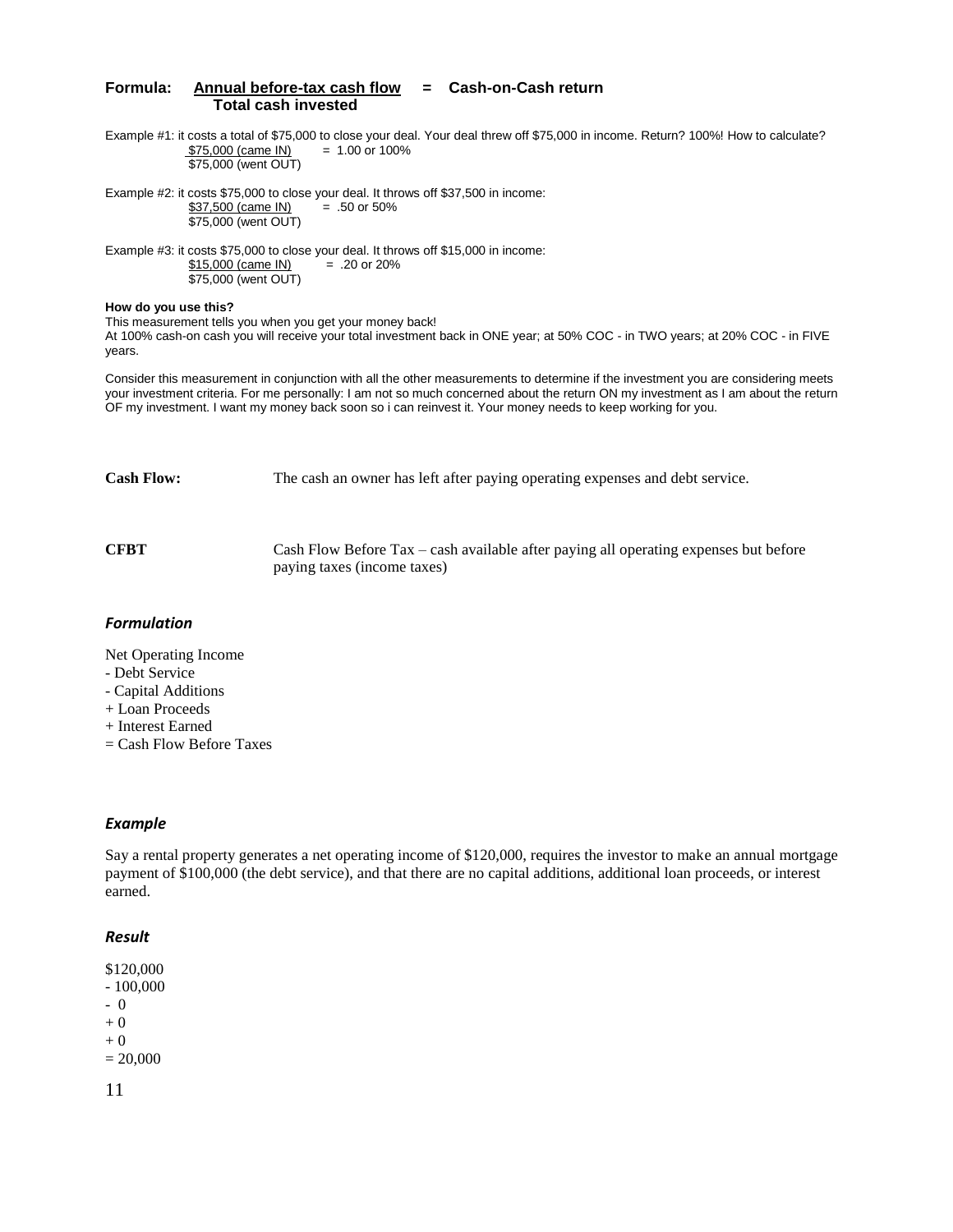#### CFAT Cash Flow After Tax – cash available after paying all operating expenses and paying tax obligations (income taxes)

This is a bit more complex because it requires a calculation for taxable income followed by a computation for income tax liability (or loss) which in turn is subtracted from CFBT. We'll start with the formulation then look at the two other components required to make the calculation. For this discussion, however, we will keep it simple because we are just trying to give you an idea of how it works. There are other articles here on the subject with more detail if you wish.

#### *Formulation*

Cash Flow Before Taxes

- Tax Liability
- $=$  Cash Flow After Taxes

Okay, so we have to see how the tax liability is computed in order to make the calculation. We will show you both formulations and then add some assumptive numbers to arrive at a result.

Net Operating Income

- Interest Expense (mortgages)
- Amortized Points (mortgages)
- Depreciation (real property and capital additions)
- + Interest Earned
- $=$  Taxable Income

then,

Taxable Income x Marginal Tax Rate (investor's combined state and federal tax rates)  $=$  Tax Liability

To complete the calculation so we can show you the final result will assume that the tax liability is \$7,000 and refer back to the amount we arrived at previously for cash flow before taxes.

#### *Result*

\$20,000 - 7,000  $= 13,000$ 

Note: In this illustration we assumed that the investor had a tax liability and therefore it was subtracted from the cash flow before taxes. Had it been a tax savings, however, it would have been added instead. In other words, had the taxable income resulted in a negative amount, then that amount would have become an income tax savings which would have increased cash flow after tax.

**Certificate of Insurance:** A certificate issued by an insurance company or its agent. It verifies that a certain insurance policy is in effect for stated amounts and coverage and names those insured. Coverage should be – at a minimal – that which is called for in the lease document.

#### **Certificate of Occupancy**: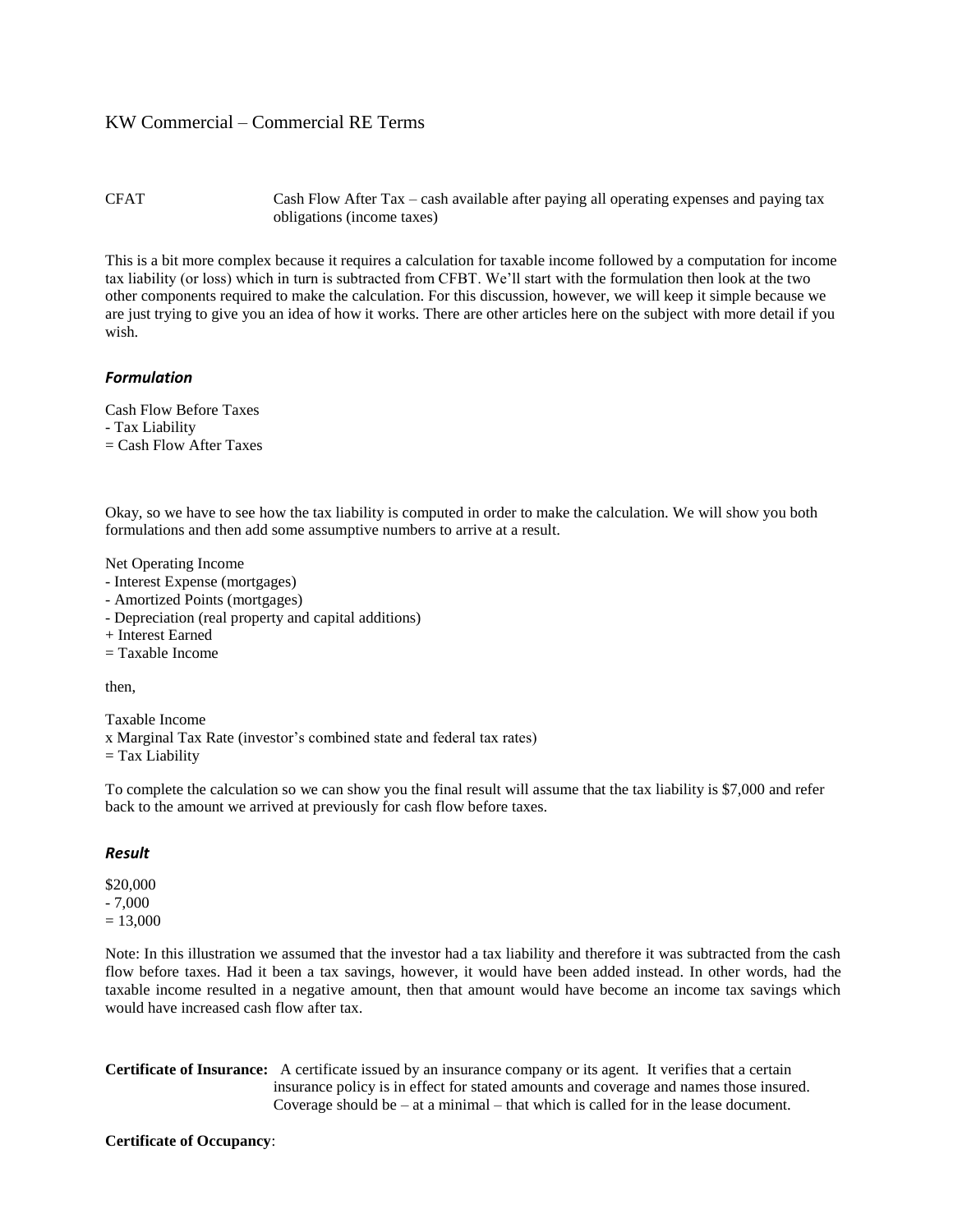|                             | Many cities / municipalities require a new tenant to obtain a Certificate of<br>Occupancy. The lease term should stipulate who is responsible for<br>obtaining the C/O in order to permit legal occupancy of the property. If modifications are<br>required to obtain a C/O - who is responsible for compliance.                                                                                                                                                                                                                                                                                                                                                                                                |
|-----------------------------|-----------------------------------------------------------------------------------------------------------------------------------------------------------------------------------------------------------------------------------------------------------------------------------------------------------------------------------------------------------------------------------------------------------------------------------------------------------------------------------------------------------------------------------------------------------------------------------------------------------------------------------------------------------------------------------------------------------------|
| <b>Change Order:</b>        | An order issued any time there is a change in the specification, price or time set forth in<br>the building contract as authorized by the owner, architect or engineer. May incur an<br>additional charge to accommodate same.                                                                                                                                                                                                                                                                                                                                                                                                                                                                                  |
| <b>Class:</b>               | Class is usually used in conjunction with an office property and refers to the quality of<br>property. Class definitions fall with the following guidelines. Class A+: Landmark quality,<br>high rise building with prime central business district location (the best of the Class A<br>buildings). Class A: Generally 100,000 sf or larger (five or more floors), concrete and<br>steel construction, built since 1980, business/support amenities, strong identifiable<br>location/access. Class B: Renovated and in good locations. Newer building are smaller in<br>size, wood frame construction, and/or in non-prime location. Class C: Older, un-renovated<br>of any size in average to fair condition. |
| <b>Clear Span Facility:</b> | A parking structure with vertical columns on the outside edges of the structure and a clear<br>space between columns, making it unnecessary for vehicles to maneuver between<br>columns.                                                                                                                                                                                                                                                                                                                                                                                                                                                                                                                        |
| <b>Client:</b>              | A buyer or seller who is represented by a real estate licensee.                                                                                                                                                                                                                                                                                                                                                                                                                                                                                                                                                                                                                                                 |
| <b>Cloud on Title:</b>      | Any condition that affects the clear title to real property.                                                                                                                                                                                                                                                                                                                                                                                                                                                                                                                                                                                                                                                    |
|                             | Co-Brokerage Agreement: Agreement between brokerage firms on how the commission will<br>be shared and paid.                                                                                                                                                                                                                                                                                                                                                                                                                                                                                                                                                                                                     |
| <b>COLA:</b>                | Cost of living adjustment to the base rent                                                                                                                                                                                                                                                                                                                                                                                                                                                                                                                                                                                                                                                                      |
| <b>Commencement Date:</b>   |                                                                                                                                                                                                                                                                                                                                                                                                                                                                                                                                                                                                                                                                                                                 |

The date on which a lease begins. This is typically but not always the day on which the tenant takes possession of the leased space, which usually occurs upon substantial completion of the tenant improvements. (See Occupancy Date). (See Rent Commencement) The commencement date and date of possession can be the same in the event the tenant is to perform the desired repairs, maintenance, improvements, etc. and in turn may receive a period of "free" rent or rental abatement. In that case – Possession and Lease Commencement are one and the same. After the free rent period comes the Rent Commencement date which is the date called for in the lease for the tenant to commencement payment of rent. In some cases the tenant may have already paid the actual first month's rent even though it may be for a period that is several months after Possession or Lease Commencement. In that case – the tenant's next obligation to pay rent is the month thereafter.

## **Common area factor:**

This is a term that defines commonly shared, public space within buildings (usually office buildings). This can include hallways, Vestibules, rest rooms, lobbies and atriums. The factor is usually described as a percentage and should be accounted for in your space allocation. For example, you may be using 1,500 usable square feet, but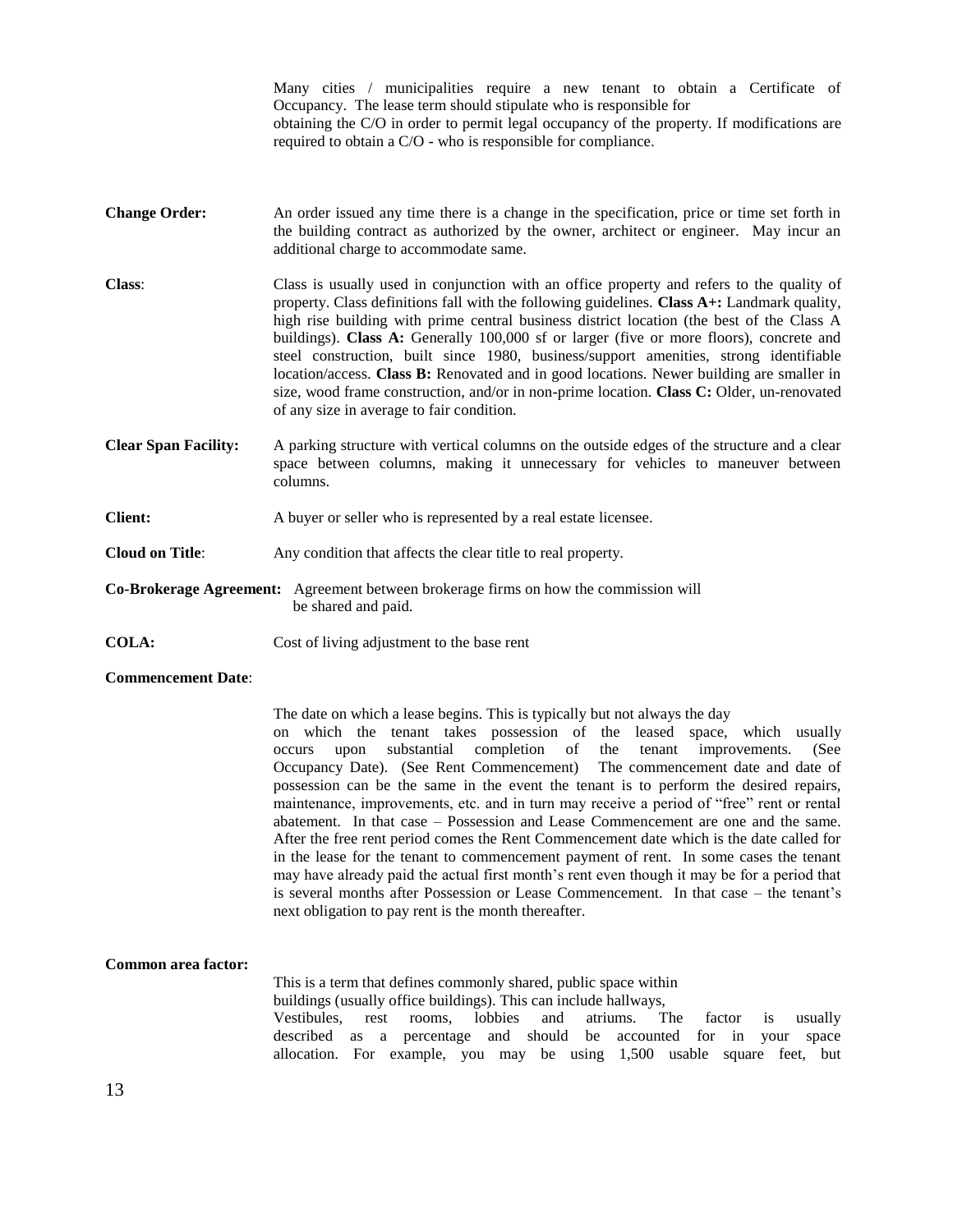if the common area factor is 15 percent, then your rentable square feet is 1,725 square feet. Other buildings may be different, so be careful when comparing your effective rental rate.

#### **Common Area Maintenance:** (CAM)

The cost of maintaining the exterior and/or the shared interior areas of a property may be passed through form the landlord to a tenant. These costs may include snowplowing, rubbish removal, parking lot lighting, cleaning of restrooms. Property management, taxes and other costs. It is important to identify the amount of these costs, which is included in the rent (also known as "stops") which may increase or decrease over time

- **Comparable:** A term used in real estate, often times appraisals, where a comparable property, recently sold or leased, that an appraiser or broker can use as a comparison to the one they are trying to value.
- **Competition:** Restricts landlord's right to lease nearby space to businesses similar to those of the tenant's. This clause is usually found in leases of retail space. "No Compete" or tenant receives "exclusive right" to represent / provide a particular type of service / product in the property.

#### **Compliance With the Federal Americans with Disabilities Act (ADA):**

States that the building complies with the ADA . This is important because both the tenant and the landlord are responsible for making the property accessible to disabled persons. The tenant should make sure that the landlord makes this warranty based on an ADA survey or an audit performed by an engineer or architect. In many cases - as older properties become available - they will be required to be made to be in compliance with ADA standards. Some exceptions apply.

**Concessions:** Cash (or cash equivalents) expended by the landlord in the form of rent abatement, buildout allowance, moving expenses, or other payments to induce the tenant to sign a lease.

**Condemnation:** The process by which private property is taken by a governmental agency for public use without the consent of the owner, but only upon payment of just compensation. See also Eminent Domain.

**Conditional Contract:** A contract with conditions that must be met before a party has to perform.

**Consideration:** Anything of value to induce another to enter into a contract, ie: money, services, a promise.

**Construction Management:** An arrangement for building construction whereby the owner engages a contractor to oversee the work of all building trades, each of which enters a separate construction contract with the owner. By contrast – see General Contractor.

**Consumer Price Index (CPI):** A federal government index that measures the change in the cost of a variety of goods and services. Used in loans, purchase agreements and leases as a measure by which to adjust future payments to reflect inflation. Also called "Cost of Living Index)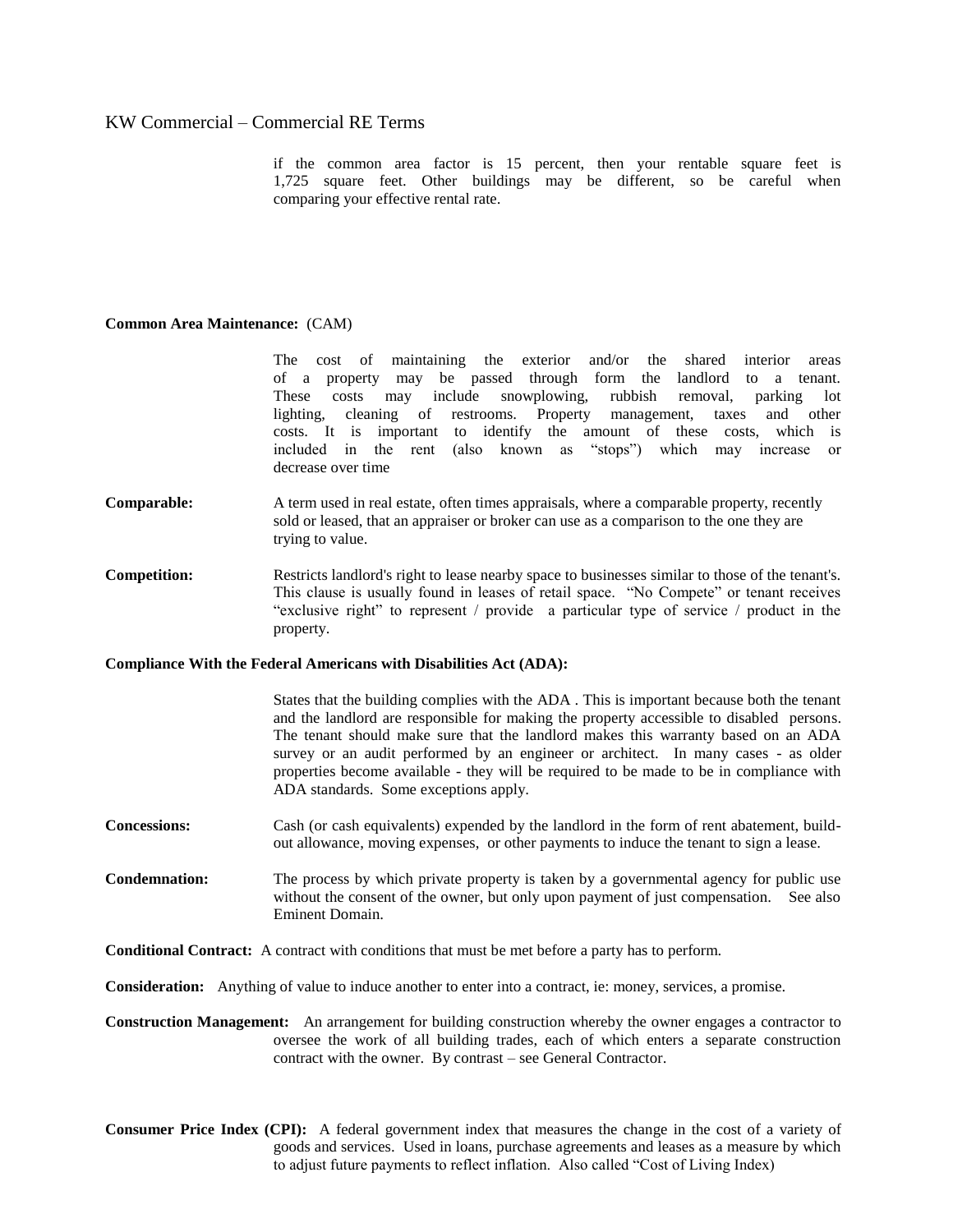| <b>Contiguous Space:</b>            | Multiple offices/retail spaces or blocks of spaces that can be<br>Adjoining office space.<br>combined and rented to a single tenant. Can also be on multiple floors in a highrise<br>building.                                                                                                                                                                                                                                                                                                                                                                                                                                                                                                                                              |
|-------------------------------------|---------------------------------------------------------------------------------------------------------------------------------------------------------------------------------------------------------------------------------------------------------------------------------------------------------------------------------------------------------------------------------------------------------------------------------------------------------------------------------------------------------------------------------------------------------------------------------------------------------------------------------------------------------------------------------------------------------------------------------------------|
| <b>Contract Documents:</b>          | The design plans and specifications for construction of a facility. Working drawings that<br>detail for the contractor the exact manner in which a project should be built.                                                                                                                                                                                                                                                                                                                                                                                                                                                                                                                                                                 |
| <b>Contract Rent:</b>               | Rent paid under a lease. The actual rent as opposed to the market rental value of the<br>property.                                                                                                                                                                                                                                                                                                                                                                                                                                                                                                                                                                                                                                          |
| Conveyance:                         | Most commonly refers to the transfer of title to land between parties. The term may also<br>include most of the instruments by which an interest in real estate is created, mortgaged or<br>assigned.                                                                                                                                                                                                                                                                                                                                                                                                                                                                                                                                       |
| <b>CORE FACTOR:</b>                 | A term used to denote an add on to the square footage of an office space to allow for the<br>owner to recoup the costs associated with providing space in a building for hallways,<br>stairwells, elevators, restrooms, break rooms, etc. If an office space is 500 SF with a core<br>factor of 15% - the tenant pays based on a rental rate factor calculated on 575 SF.                                                                                                                                                                                                                                                                                                                                                                   |
| <b>Cost Approach:</b>               | A method of appraising real property whereby the replacement cost of a structure is<br>calculated using current costs of construction.                                                                                                                                                                                                                                                                                                                                                                                                                                                                                                                                                                                                      |
| Covenant:                           | A private, legal restriction on the use of land recorded in the land records.                                                                                                                                                                                                                                                                                                                                                                                                                                                                                                                                                                                                                                                               |
| <b>Covenant of Quiet Enjoyment:</b> | Usually inserted in leases or conveyances whereby landlord or grantor promises<br>that the tenant or grantee shall enjoy possession of the premises in peace and quiet without<br>disturbance.                                                                                                                                                                                                                                                                                                                                                                                                                                                                                                                                              |
| CPM:                                | Certified Property Manager – A designation awarded through the Institute of Real Estate<br>Management – a division of the $NAR$ – for those who have achieved a level of knowledge<br>and experience in the professional management of real properties. www.irem.org                                                                                                                                                                                                                                                                                                                                                                                                                                                                        |
| CPI:                                | Consumer Price Index – an index that provides a means to make adjustments to the base<br>rent based on any increases to the index which is based on certain costs to a list of<br>expenses typical to a consumer.                                                                                                                                                                                                                                                                                                                                                                                                                                                                                                                           |
| CRE:                                | Counselor of Real Estate - The Counselors of Real Estate is the membership organization<br>established exclusively for real estate advisors who provide intelligent, unbiased, and<br>trusted advice for a client or employer. www.cre.org                                                                                                                                                                                                                                                                                                                                                                                                                                                                                                  |
| <b>Cumulative Discount Rate:</b>    | A discount factor applied to the rental rate that takes into effect all landlord lease<br>concessions expressed as a % of base rent.                                                                                                                                                                                                                                                                                                                                                                                                                                                                                                                                                                                                        |
| <b>CUP:</b>                         | Conditional Use Permit – required to change the use of a property to something other than<br>specified zoning.                                                                                                                                                                                                                                                                                                                                                                                                                                                                                                                                                                                                                              |
| Daisy Chain:                        | A term used typically in commercial loan transactions (not so much in residential)<br>whereby a borrower may be purchasing a property $-$ likely a distressed property that does<br>not qualify for conventional loans – and contacts a mortgage loan broker for assistance.<br>That initial loan broker may not have a direct source for such a loan but then contacts<br>another broker. There could be 2, 3, 4, 5 of these involved in a transaction. Each getting<br>involved in the deal to help further it along and each wanting a fee out of for their<br>assistance. The original borrower may have no idea how many are involved or how much<br>such fees total up and to $/$ for whom. Due to the nature of the property and the |
| 15                                  |                                                                                                                                                                                                                                                                                                                                                                                                                                                                                                                                                                                                                                                                                                                                             |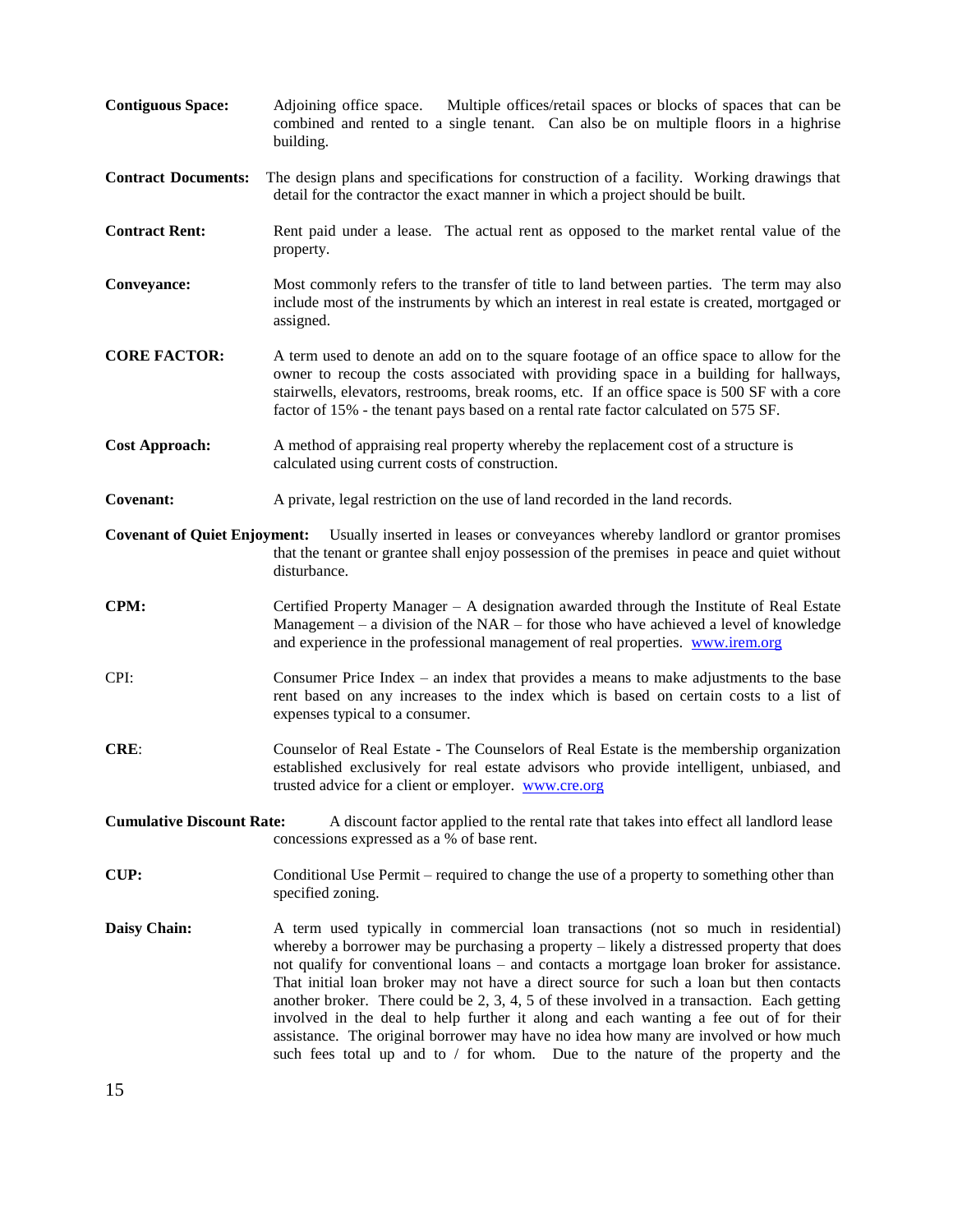|                             | creditworthiness of the borrower – he may have no choice but to pursue this type of loan<br>and pay for the fees involved to get the deal done. The term Daisy Chain is just a term to<br>denote the parties that are tied to one another throughout the course of the loan transaction.                                                                                                                                                           |
|-----------------------------|----------------------------------------------------------------------------------------------------------------------------------------------------------------------------------------------------------------------------------------------------------------------------------------------------------------------------------------------------------------------------------------------------------------------------------------------------|
| Dedicate:                   | Transfer of property from private to public ownership.                                                                                                                                                                                                                                                                                                                                                                                             |
| Deed:                       | Generally, a conveyancing instrument given by the seller to pass fee title to property upon<br>sale.                                                                                                                                                                                                                                                                                                                                               |
|                             | <b>Deed In Lieu of Foreclosure:</b> A deed given by an owner/borrower to a lender to prevent the lender from bringing<br>foreclosure proceedings.                                                                                                                                                                                                                                                                                                  |
| <b>Deed of Trust:</b>       | An instrument securing a loan that is used in many states in place of a mortgage. Property<br>is transferred to a trustee by the borrower (trustor), in favor of the lender (beneficiary), and<br>re-conveyed to the borrower upon payment in full.                                                                                                                                                                                                |
| <b>Debt Coverage Ratio:</b> | Debt Coverage Ratio (DCR) is the ratio between the mortgage payment and the amount of<br>NOI available to pay mortgage debt service. Lenders require that the property meet both a<br>loan to value and a debt coverage ratio in order to qualify for a loan.                                                                                                                                                                                      |
| Default:                    | The omission or failure to perform a legal or contractual duty or to pay an obligation when<br>due. Some specific examples are: Failure to make a payment of principal or interest or<br>other type of financial obligation when due; the breach or failure to perform any of the<br>terms of a note or the covenants of a mortgage or deed of trust.                                                                                              |
| <b>Deficiency Judgment:</b> | Commonly, the amount for which the borrower is personally liable on a note and mortgage<br>if the foreclosure sale does not bring enough to cover the amount owed. Actually, the<br>judgment is for the total amount of the obligation and not for the deficiency. Any<br>recoveries from a foreclosure sale are deducted from the judgment. May also apply to<br>debt due after repossession of personal property subject to a security interest. |
| <b>Delivered Buildings:</b> | Buildings that have completed construction and are ready for tenant build-out. May or<br>may not yet have a C of O.                                                                                                                                                                                                                                                                                                                                |
| <b>Demising Walls:</b>      | The boundaries that separate a tenant's space from another tenant's space and from a<br>public corridor.                                                                                                                                                                                                                                                                                                                                           |
| <b>Density:</b>             | Number of dwelling units divided by the gross acreage being developed. For an urban<br>project, this term is also used to refer to the Floor Area Ratio.                                                                                                                                                                                                                                                                                           |
| Design / Build:             | A system in which a single entity is responsible for both the design and construction of a<br>facility, often involving the fast-track method of construction; also referred to as a<br>Design/Construct.                                                                                                                                                                                                                                          |
| <b>Depreciation:</b>        | Decrease in the usefulness and therefore value, of real property improvements or other<br>assets caused by deterioration or obsolescence; A loss in value as an accounting procedure<br>to use as a deduction for income tax purposes; Spreading out the cost of a capital asset<br>over its useful life.                                                                                                                                          |
|                             | Rental property depreciation (also known as cost recovery) is one of the biggest tax<br>deduction benefits real estate investors enjoy by owning rental properties.                                                                                                                                                                                                                                                                                |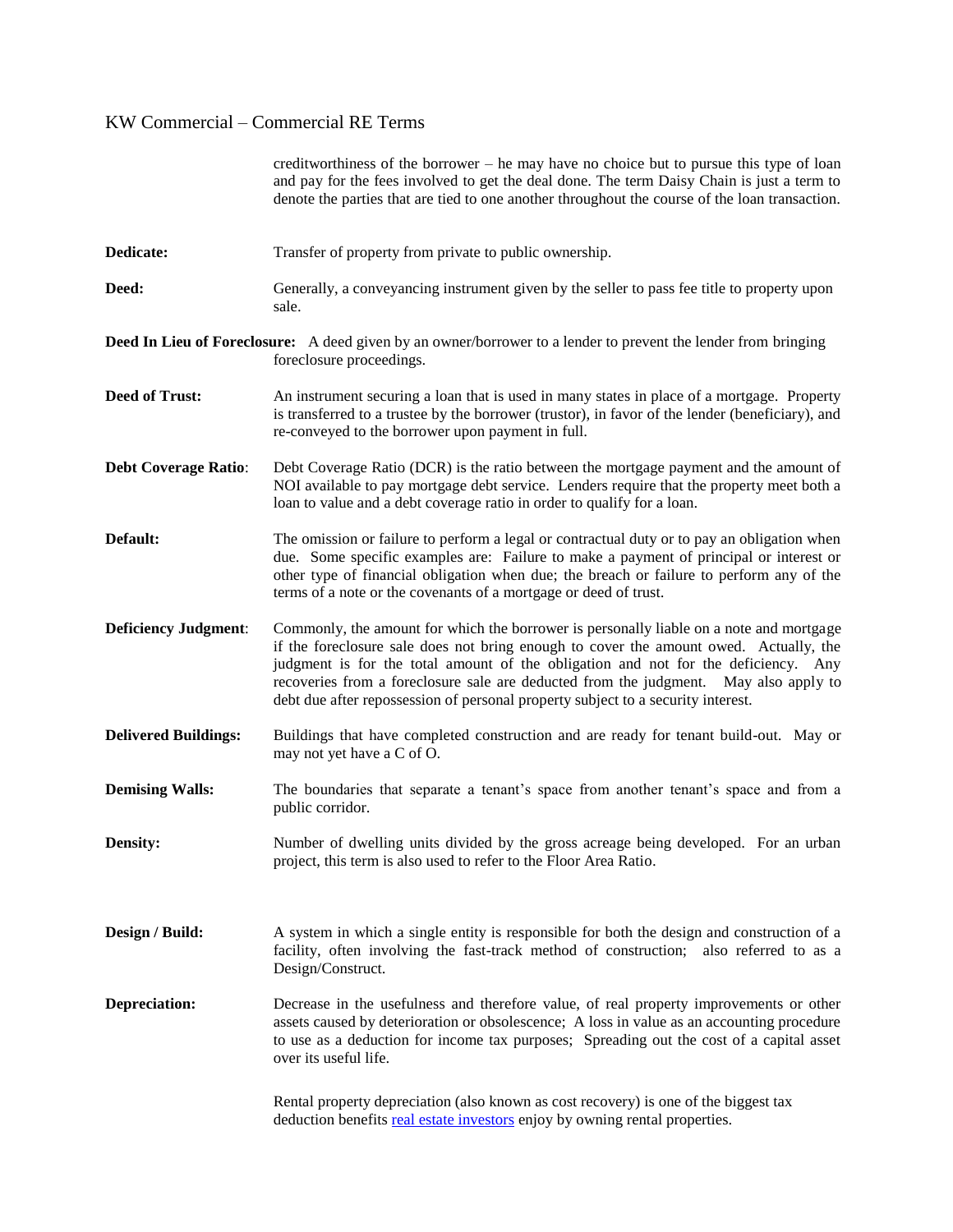The beauty of the [rental property](http://www.proapod.com/) depreciation allowance lies in the fact that it is simply a "paper loss" the real estate investor can write off during each year the rental property is owned without having to shell a dime from out of pocket.

The investor can legally deduct an amount for depreciation as cost recovery each year from the cash flow he or she collected from the asset during the past twelve months of ownership and therein lower his or her tax liability for that past year. But unlike say, mortgage interest (which is also a legal tax deduction), real estate investors never have to fork out any money for depreciation on rental property.

#### **Destruction or Condemnation:**

States if the landlord is required to rebuild if the property is destroyed. This clause will specify whether the rent will be abated and whether or not the tenant can terminate the lease if the building is totally or partially destroyed. It will also specify the rights of the parties if the property is taken by eminent domain.

#### **Discounted Cash Flow:**

Discounted Cash Flows - also known as Net Present Value of Discounted Cash Flows is a valuation method which discounts future cash flows back to the present to estimate the attractiveness of an investment.

- **Discount Points:** A loan fee charged by a lender to increase the yield on the investment. One point = 1% of the loan amount.
- **Distraint:** The act of taking (legally or illegally) personal property and retaining control until the property owner performs an obligation. Commonly, a landlord takes possession of personal property of a tenant in default until the default is satisfied.
- **Distress Sale:** The sale of property under less than favorable conditions. Usually, the seller is experiencing financial difficulties and is under extreme pressure to sell.
- **Dock High:** A loading dock for trucks that allows them to offload directly onto floor level of a building. Can be a true dock high or could be a "well" whereby excavation is done to create an area where a truck can back into and offload to the floor level which is the ground level.
- **Dollar Stop:** An agreed dollar amount of taxes and operating expense (expressed for the building as a whole or on a SF basis) over which the tenant will pay its prorated share of increases. May be applied to specific expenses (e.g., property taxes or insurance).

#### **DOUBLE NET LEASE:**

Tenant pays property taxes and insurance.

- **Due Diligence**: The process you perform prior to having your purchase contract go "hard". It goes hard when you reach a point where you have something other than your time and inspection fees at risk – perhaps a deposit or a promise to close on the property without further inspections.
- **Earnest Money:** A sum of money paid by a buyer at the time of entering a contract to indicate the intention and ability of the buyer to carry out the contract. Normally such earnest money is applied against the purchase price. The amount can be any amount agreed upon by the parties to the contract. Earnest money is NOT required to make a contract a valid contract.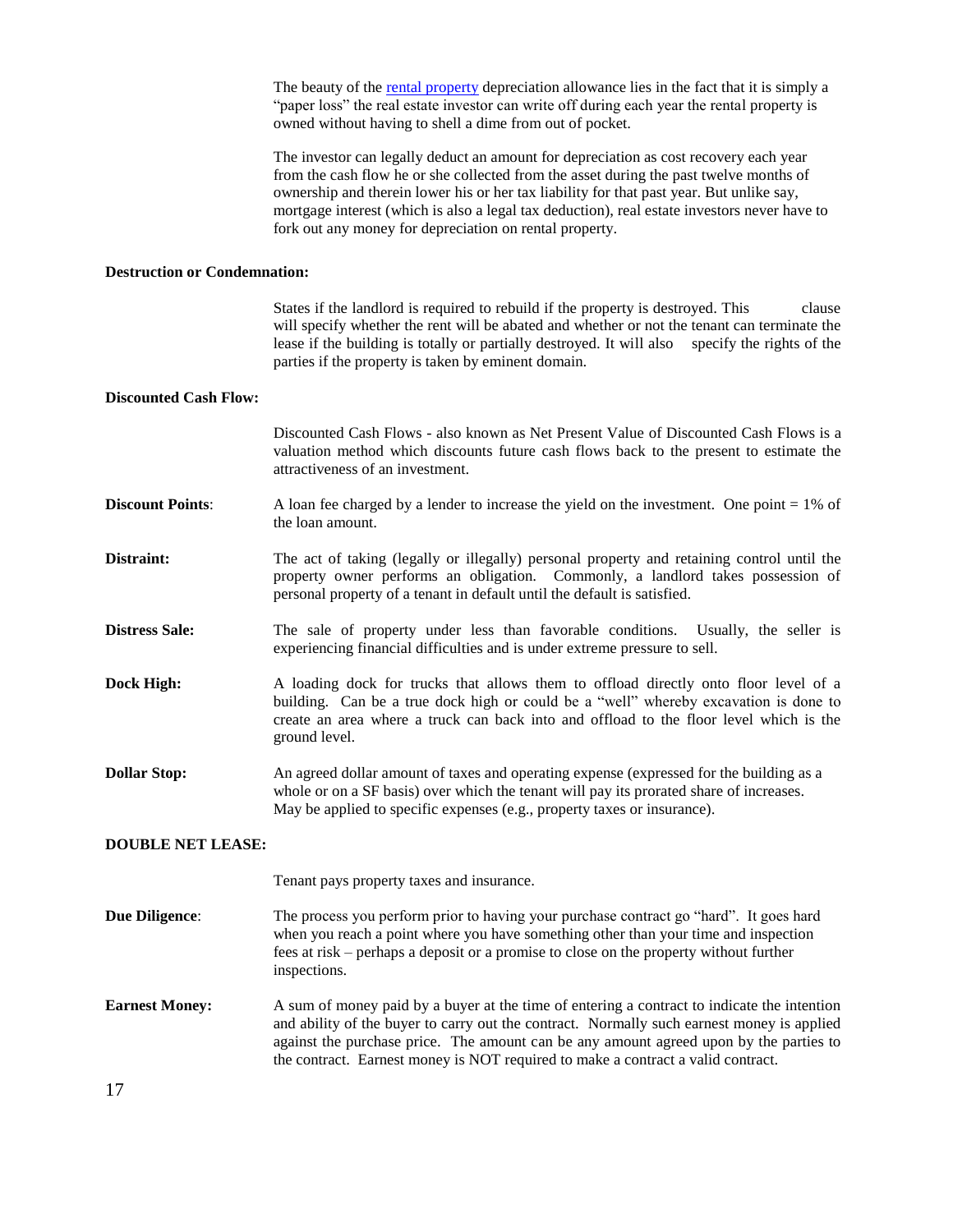| <b>Easement:</b>               | A right to use the property of another created by grant, reservation agreement, prescription,<br>or necessary implication. It is either for the benefit of land appurtenant, such as the right<br>to cross A to get to B or in gross, such as a public utility easement.                                                                                                                |  |
|--------------------------------|-----------------------------------------------------------------------------------------------------------------------------------------------------------------------------------------------------------------------------------------------------------------------------------------------------------------------------------------------------------------------------------------|--|
| <b>Economic Feasibility:</b>   | A project's feasibility in terms of costs and revenue with excess revenue establishing the<br>degree of feasibility.                                                                                                                                                                                                                                                                    |  |
| <b>Economic Rent:</b>          | Calculations or analysis to determine market rental value of a property at any given time,<br>even though the actual rent may be different.                                                                                                                                                                                                                                             |  |
| <b>Effective Date:</b>         | The effective date is VERY important as it is the date from which all days, dates, time<br>frames commence from. Here is how that date is determined:                                                                                                                                                                                                                                   |  |
|                                | The effective date is determined by the final date of acceptance. The final date of acceptance<br>is the date on which the contract becomes binding between the Buyer and Seller, in other<br>words, the date that both the Buyer and Seller have agreed to ALL terms of the contract and<br>have executed the contract. Four elements must be satisfied for final acceptance to occur: |  |
|                                | 1. The final contract must be in writing.                                                                                                                                                                                                                                                                                                                                               |  |
|                                | 2. The Buyer and Seller must sign the final contract, including the initialing of any<br>handwritten changes to the initially drafted offer, if applicable.                                                                                                                                                                                                                             |  |
|                                | 3. Acceptance must be unequivocal, in other words, clear, having only one possible<br>meaning, and with no shred of doubt.                                                                                                                                                                                                                                                              |  |
|                                | 4. The last party to accept must <b>communicate acceptance back</b> to the other party or the<br>other party's agent.                                                                                                                                                                                                                                                                   |  |
|                                | The effective date is the date when the fourth element is made after the other three<br>elements are satisfied. All contract performance requirements or periods of performance<br>then begin to run.                                                                                                                                                                                   |  |
| <b>Effective Rent:</b>         | The average per square foot rent paid by the tenant over the term of a lease. Takes into<br>account only free rent and stepped rents. Does not include allowances, space pockets, free<br>parking and other similar landlord concessions.                                                                                                                                               |  |
| <b>Effective Useable Area:</b> |                                                                                                                                                                                                                                                                                                                                                                                         |  |
|                                | Excludes those areas within the Useable Space (see below) that the<br>tenant pays rent on but effectively cannot use such as columns and sharply<br>angled spaces.                                                                                                                                                                                                                      |  |
| <b>Efficiency Factor:</b>      | The number resulting from dividing the Usable Area by the Gross Building Area in an<br>office building, providing a benchmark measurement for the economic efficiency of that<br>building's use as an office building.                                                                                                                                                                  |  |
| <b>Eminent Domain:</b>         | A right of the government to acquire private property for a public use by condemnation in<br>return for just compensation. See also condemnation.                                                                                                                                                                                                                                       |  |
| <b>Encroachment:</b>           | Generally, a structure that extends impermissibly over a property line, easement boundary,<br>or building setback line.                                                                                                                                                                                                                                                                 |  |
| <b>Encumbrance:</b>            | Any right to, or interest in, real property that may exist in one other than the owner but<br>which will not prevent the transfer of fee title. A claim, lien, charge, or liability attached<br>to and binding real property.                                                                                                                                                           |  |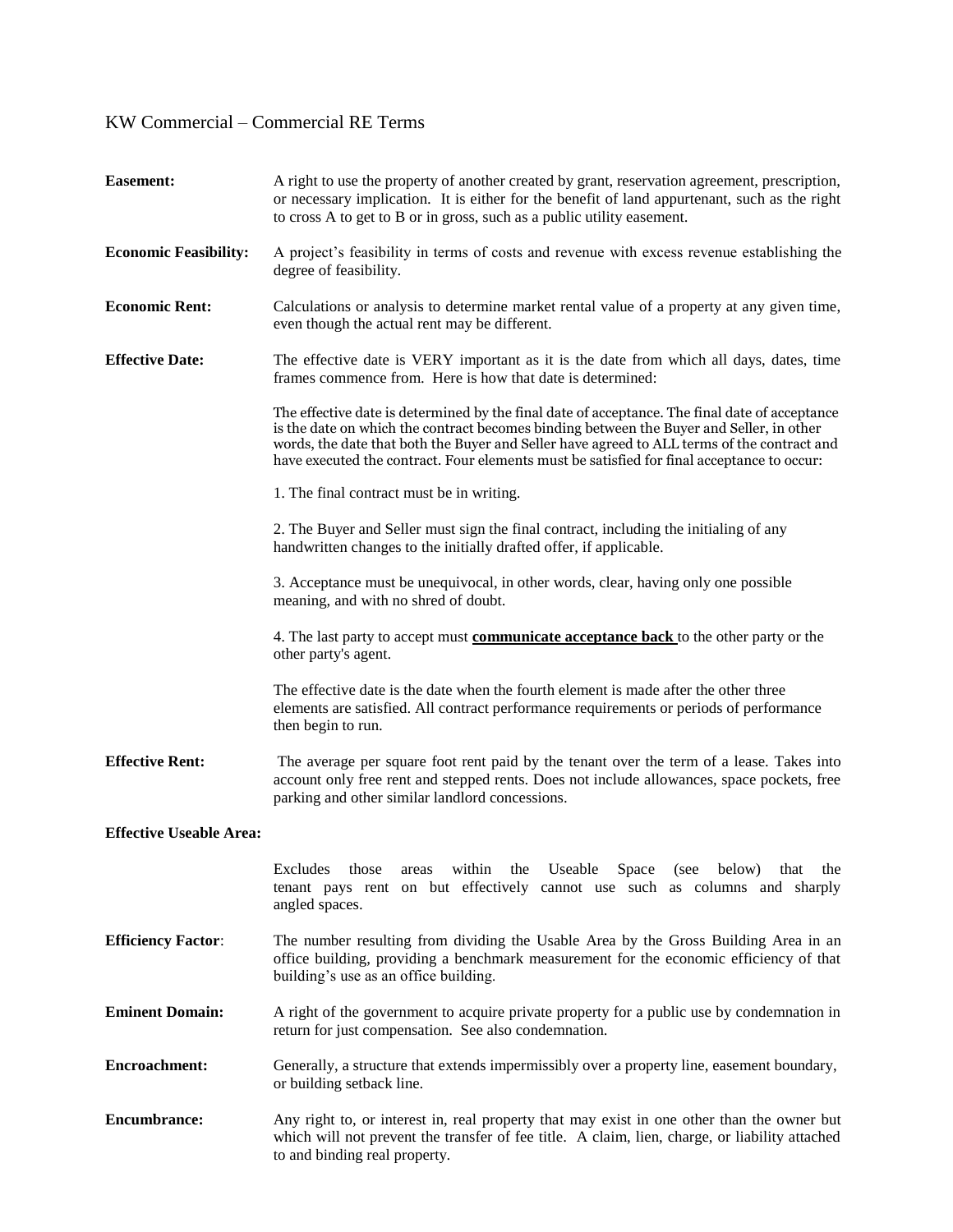| Enforcement: | Specifies how the agreement is to be enforced and who pays attorney fees. Many          |
|--------------|-----------------------------------------------------------------------------------------|
|              | businesses negotiate a clause into leases requiring the parties to resolve any disputes |
|              | through either mediation or arbitration.                                                |

## **Environmental Impact Report**:

|                                                    | A report generally prepared by an independent company detailing the probable<br>environmental effect of a development on the surrounding area.                                                                                                                                                                                                                                                                                                                                                                                                                                                                                                                                                                                                                             |  |  |  |
|----------------------------------------------------|----------------------------------------------------------------------------------------------------------------------------------------------------------------------------------------------------------------------------------------------------------------------------------------------------------------------------------------------------------------------------------------------------------------------------------------------------------------------------------------------------------------------------------------------------------------------------------------------------------------------------------------------------------------------------------------------------------------------------------------------------------------------------|--|--|--|
| <b>Equity:</b>                                     | The value of one's interest in a property consisting of its fair market value less any<br>outstanding debt or other encumbrances.                                                                                                                                                                                                                                                                                                                                                                                                                                                                                                                                                                                                                                          |  |  |  |
| <b>Equity Kicker:</b>                              | Also called a participation loan. Under this kind of loan – often used by non-bank lenders<br>with start-up businesses – the lender gets not only interest payments and principal repaid,<br>but the right to buy equity (part ownership in the company) as well. Equity participation is<br>generally required for riskier deals or in return for lower rates.                                                                                                                                                                                                                                                                                                                                                                                                            |  |  |  |
| <b>Equity Participation:</b>                       | The participation by a lender in the equity ownership of a project as one of the conditions<br>for granting a loan. Used by financial institutions to partially offset the effects of inflation.<br>Also called "Equity Kicker".                                                                                                                                                                                                                                                                                                                                                                                                                                                                                                                                           |  |  |  |
| <b>Equity of Redemption:</b>                       | Not the same as the redemption period after a foreclosure sale, which is a right established<br>by payment of the principal, interest and costs due.                                                                                                                                                                                                                                                                                                                                                                                                                                                                                                                                                                                                                       |  |  |  |
| <b>Escalation Clause:</b>                          | Provides for increases in rent over a specified period of time. Most commercial leases<br>contain escalation clauses. Ascertain how the increase is determined. Is it keyed to actual<br>increases in the landlord's operating costs or to some outside index?                                                                                                                                                                                                                                                                                                                                                                                                                                                                                                             |  |  |  |
| <b>Escrow Agreement:</b><br><b>Escrow Payment:</b> | A written agreement (ie: contract) usually made between a buyer, seller and escrow agent<br>(title company). The escrow agreement sets forth the basic obligations of the parties,<br>describes the objects deposited in escrow and instructs the escrow agent concerning the<br>disposition of the objects deposited.<br>That portion of a mortgagor's monthly payment held in trust by the lender to pay for taxes,                                                                                                                                                                                                                                                                                                                                                      |  |  |  |
|                                                    | hazard insurance and other items as they become due.<br><b>ESFR Sprinkler System</b> : Early Suppression Fast Response - New technology fire sprinkler system offering faster<br>response time, higher volume of water, larger water droplets for greater efficiency in fire<br>detection and suppression even though the system is in the ceiling structure.                                                                                                                                                                                                                                                                                                                                                                                                              |  |  |  |
| <b>Estoppel Certificate:</b>                       |                                                                                                                                                                                                                                                                                                                                                                                                                                                                                                                                                                                                                                                                                                                                                                            |  |  |  |
|                                                    | An instrument which itself prevents individuals from later asserting facts different from<br>those contained in the document. Often required by the buyer of an office building. The<br>tenant and landlord both sign the Estoppel<br>certificate, confirming<br>the lease and pertinent facts thereto. Thereafter,<br>neither party may<br>make claims to the contrary.                                                                                                                                                                                                                                                                                                                                                                                                   |  |  |  |
| <b>Exchange:</b>                                   | There are 2 basic types of tax free exchanges. 1031 and 1033. A 1031 exchange (named<br>for the section in the IRS code where the rules are found) enables a property owner to sell<br>a property (any type other than their residence) and purchase a like kind of property with<br>the proceeds without the proceeds being taxed at that time. A seller can sell the likes of a<br>piece of land, a retail building, an office building, an apartment building, land, etc. and<br>then use the proceeds to purchase a different property. A key component here is that the<br>seller cannot take possession of the funds – they must be handled by a $3rd$ party facilitator<br>$-$ a 1031 Tax Exchange Agent. There is also a 1033 exchange that involves property that |  |  |  |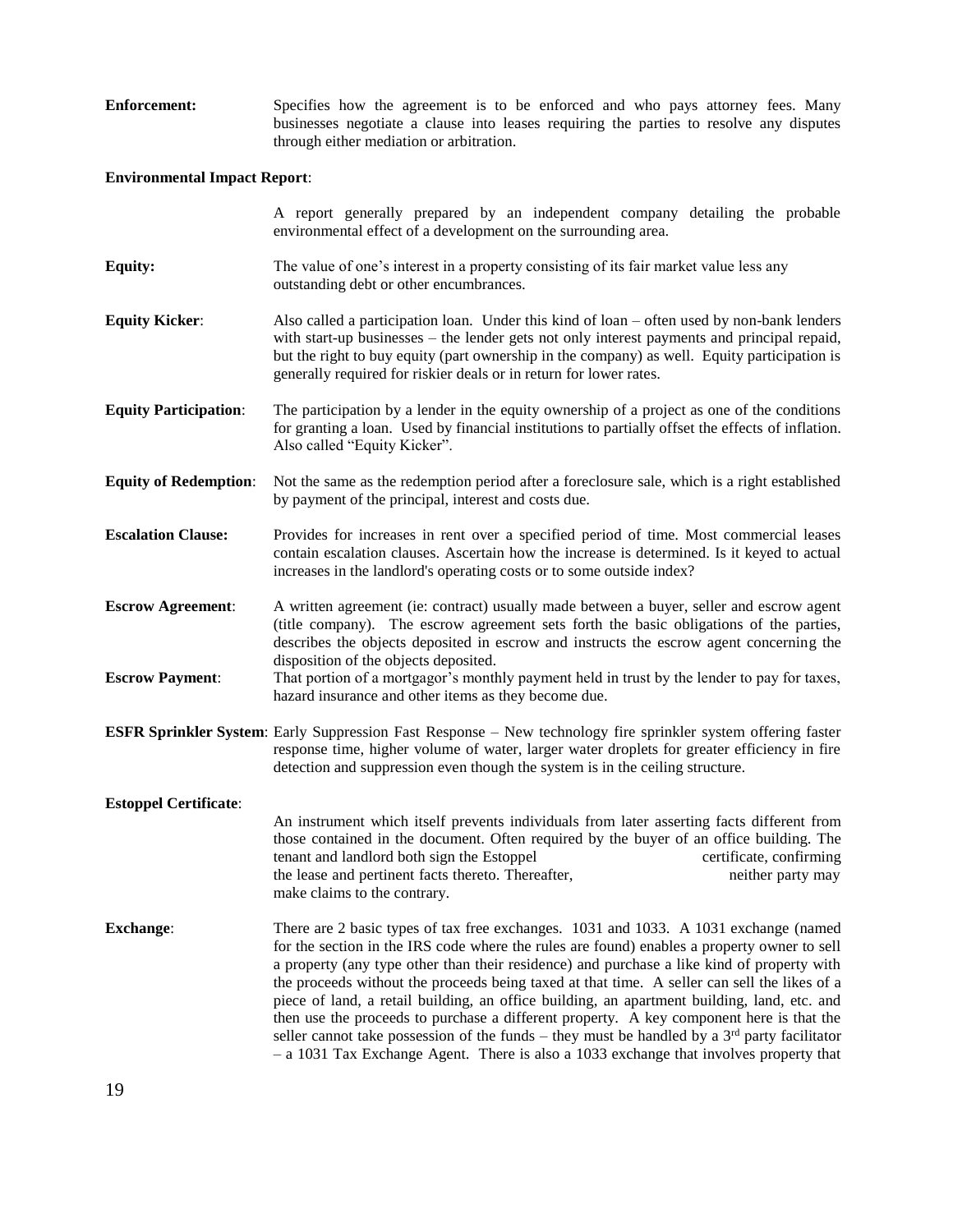|                           | is being sold as a result of action by eminent domain $-$ or the real threat of same. Can also<br>include property destroyed by fire, storm, etc. The rules are different for a 1033 than a<br>1031. Inquire for more info or seek competent counsel, advice, direction and guidance on<br>either of these – insufficient space permitted to give extensive details here.                                         |
|---------------------------|-------------------------------------------------------------------------------------------------------------------------------------------------------------------------------------------------------------------------------------------------------------------------------------------------------------------------------------------------------------------------------------------------------------------|
| <b>Exclusions:</b>        | This would typically be a defined list of one or more business types that cannot locate in a<br>retail center without the approval of the landlord as well as a tenant who has signed a lease<br>that precludes certain uses from being in the same center.                                                                                                                                                       |
| <b>Exclusive:</b>         | A tenant – typically retail but could be in office or industrial property – that has an<br>exclusive right clause in their lease that would preclude any other similar tenant from<br>being placed in the same property. Conversely $-$ in leasing space in a property $-$ you have<br>to know if there are exclusive clauses that would prohibit another similar tenant from<br>being placed in a property.      |
| <b>Expansion:</b>         | Gives the tenant the right to add adjacent space or to move into a larger vacant space in the<br>building                                                                                                                                                                                                                                                                                                         |
| <b>Expenses:</b>          | Leases in the DFW area generally assume that there are six (6) different types of expenses:<br>Roof and Structure; Taxes; Insurance; Utilities; Janitorial (excluding outside trash<br>removal); Common Areas (utilities and general maintenance) and Electricity. Variables<br>would be for water / sewer expenses.                                                                                              |
| <b>Expense Stop:</b>      | A fixed amount (typically per square foot) in a lease where the tenant is responsible for all<br>building operating expenses and taxes in excess of said amount. May be applied to<br>specific expense – taxes / insurance. There can also be a "cap" in that tenant pays expenses<br>over / above the stop but there can be a limit to the amount – either in a \$ amount or a % of<br>increase – not to exceed. |
| <b>Extension Option:</b>  | An agreed continuation of occupancy under the same conditions, as opposed to a renewal,<br>which implies new terms or conditions. In a lease, it is a right granted by the landlord to<br>the tenant whereby the tenant has the option to extend the lease for an ad.                                                                                                                                             |
| <b>FAR:</b>               | Floor Area Ratio – calculated as a ratio of the footprint of the built surface area, to the total<br>size of a property.                                                                                                                                                                                                                                                                                          |
| <b>Face Rental Rate:</b>  | The "asking" or nominal rental rate published by the landlord.                                                                                                                                                                                                                                                                                                                                                    |
| <b>Fair Market Rent:</b>  | The rent which would be normally agreed upon by a willing landlord and<br>tenant in an "arm's length transaction" for a specific property at a given time, even though<br>different.<br>In<br>lease,<br>the<br>"fair<br>the<br>actual<br>may<br>be<br>a<br>rent<br>term<br>market rent" is defined in a number of different ways and is subject to<br>extensive negotiation and interpretation.                   |
| <b>Feasibility Study:</b> | An analysis of needs, costs of recommended improvements and anticipated revenue and<br>costs; establishes the basis for the construction of an individual improvement or a<br>complete system.                                                                                                                                                                                                                    |
| <b>Fee Simple:</b>        | An estate of real property that the owner has unrestricted powers to dispose of and which<br>can be left by will or inherited. Commonly used as a synonym for ownership.                                                                                                                                                                                                                                          |
|                           | First Generation Space: Generally refers to new space that is currently available for lease and has never before<br>been occupied by a tenant. Can also indicate the space has never been finished out.                                                                                                                                                                                                           |
|                           | Second Generation – would be a use that comes into play after the tenant in the first<br>generation moves out. Such as a large retail first generation user closes and a 2 <sup>nd</sup>                                                                                                                                                                                                                          |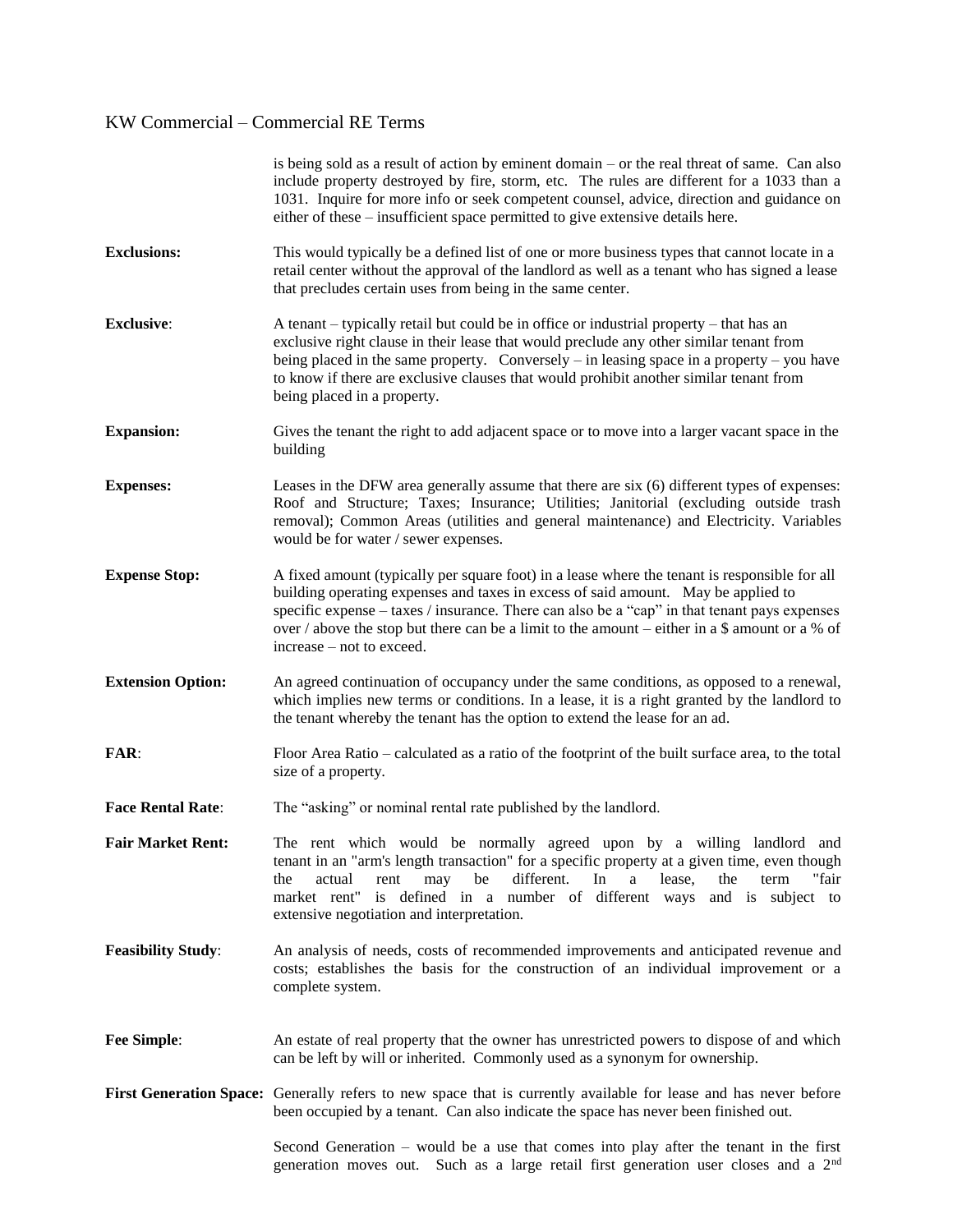generation user comes in to use the space for a different use in whole or in part. A large retail space may have to be redeveloped to several smaller uses in order to use all of the SF available. As shopping trends change from big box – many spaces are being transformed to other uses and divided up to several tenants to occupy the large space.

- **First Mortgage:** The senior mortgage which, by reason of its position, has priority over all junior encumbrances – or  $2<sup>nd</sup> / 3<sup>rd</sup>$  liens or loans. The holder of the first or senior mortgage has a priority right to payment in the event of default.
- **First Right of Refusal / Right of First Refusal:** (Purchase) A lease clause giving a tenant the first opportunity to buy a property at the same price and on the same terms and conditions as those contained in a 3<sup>rd</sup> party offer that the owner has expressed a willingness to accept. Can include a time limitation.
- **First Right of Refusal / Right of First Refusal:** (Lease) A lease clause giving a tenant the first opportunity to lease additional space that might become available in a property at the same price and on the same terms and conditions as those contained in a third party offer that the owner has expressed a willingness to accept. This right is often restricted to specific areas of the building such as adjacent suites or other suites on the same floor. Can include a time limitation.
- **Fixed Costs:** Costs, such as rent, which do not fluctuate in proportion to the level of sales or production.
- **Fixed Expenses:** Operating costs that usually do not change as a result of occupancy such as property taxes, insurance and some forms of building maintenance.
- **Fixed Rate Mortgage**: A loan that fixes the interest rate at a prescribed rate for the duration of the loan.
- **FF&E: Furniture, Fixtures & Equipment:** Term used to denote a list of any and all "FF&E" that the seller is offering to convey to a buyer or tenant as part of a transaction. If a sale – a "Bill of Sale" might be appropriate. Such a list should typically be fairly detailed and when / where appropriate should stipulate conditions and if Seller / Landlord is offering any sort of warranty or guarantee or maintenance after the closing of the sale – or the execution of the lease or else a buyer or tenant may find a problem / discrepancy with the FF&E and expect the Seller / Landlord to be responsible for same.
- **Flat Lease**: A lease in which payments are made at set intervals in equal amounts throughout the life of the loan.
- **FLEX:** A flex building is designated to be versatile and may be used for office, research and development and/or retail sales as well as manufacturing, warehousing and distributing. A typical flex building will be one or two stories tall with at least half of the rentable space used for offices (and/or retail). Ceiling heights are typically 16 feet or less. Most flex buildings also include some type of overhead door.
- **Floor Area Ratio (FAR):** The ratio of the gross SF of a building to the land on which it is situated. Calculated by dividing the total SF in the building by the SF of land area.
- **Force Majeure:** A force that cannot be controlled by the parties to a contract and prevents said parties from complying with the provisions of the contract. This includes acts of God such as a flood or a hurricane or, acts of man such as a strike, fire or war.
- **Foreclosure:** A procedure by which the mortgagee (lender) either takes title to or forces the sale of the mortgagor's (borrower) property in satisfaction of a debt.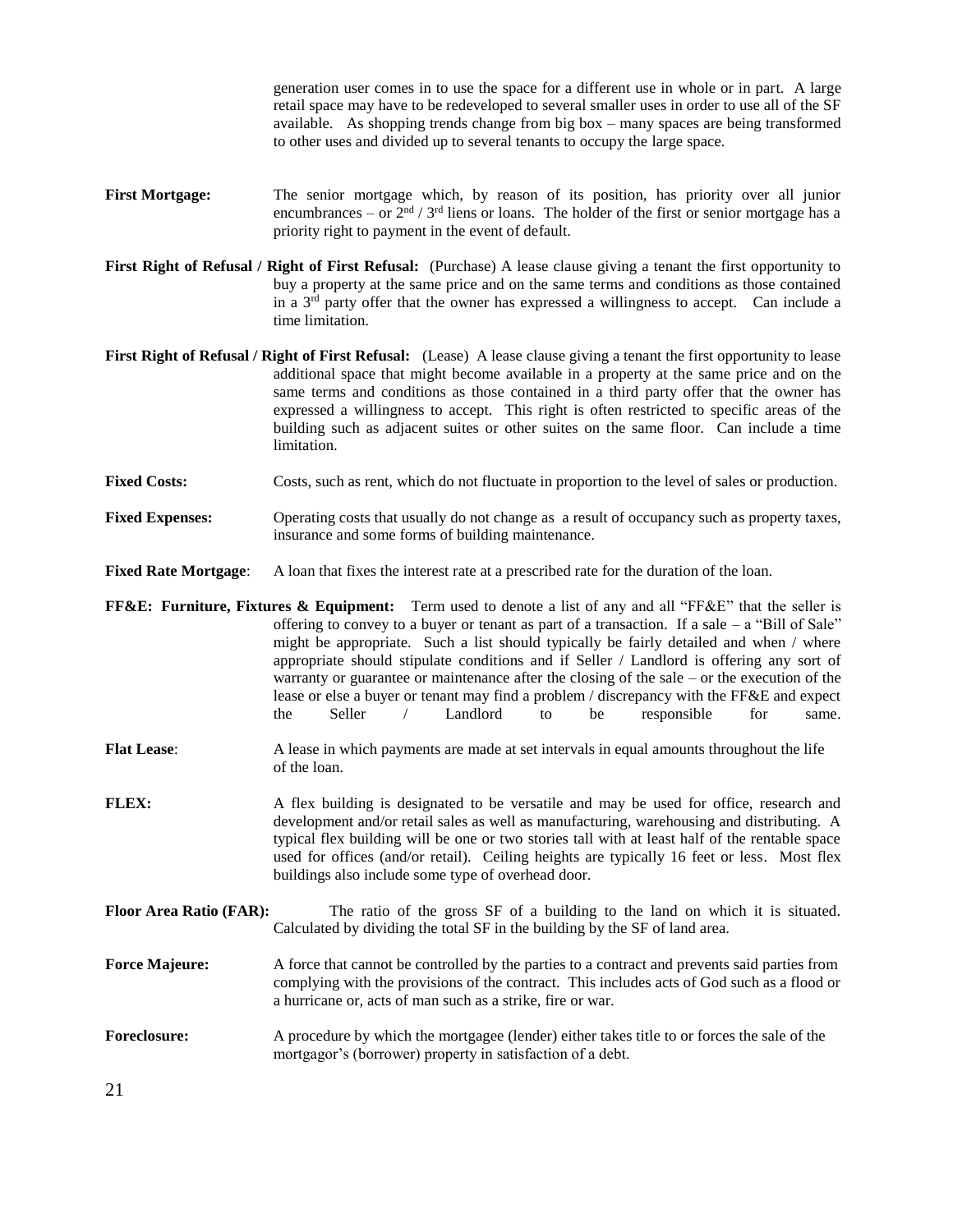| <b>Free Rent:</b>          | A concession granted by a landlord to a tenant whereby the tenant is<br>excused from paying rent for a stated period during the lease term.                                                                                                                                                                                                                         |
|----------------------------|---------------------------------------------------------------------------------------------------------------------------------------------------------------------------------------------------------------------------------------------------------------------------------------------------------------------------------------------------------------------|
| <b>Full Service Lease:</b> | A lease in which the stated rent includes the operating expenses and taxes<br>for the building. Same as Gross Lease. Opposite of Net Lease. Tenant may still be held<br>liable for any increases in operating expenses over a base year amount if so specified and<br>agreed upon.                                                                                  |
| <b>Full Service Rent:</b>  | An all-inclusive rental rate that includes operating expenses and real estate taxes. Can be<br>for the first year or more or for the full term of the lease. The tenant is generally still<br>responsible for any increase in operating expenses over the base year amount.                                                                                         |
| <b>Full Service Gross:</b> | Full Service Gross - Landlord typically covers all base year expenses. A<br>lease under which the tenant pays a fixed amount of rent and the owner<br>pays all the other operational expenses related to the leased space and<br>property including utilities. Generally for office space. May or may not<br>include janitorial services for interior office areas. |
| <b>General Contractor:</b> | The prime contractor who contracts for the construction of an entire<br>building or project, rather than just a portion of the work. The GC hires<br>subcontractors, coordinates all work and is responsible for payment to<br>subcontractors.                                                                                                                      |
| <b>Grade Level:</b>        | A term generally reflective of an overhead door that is at grade or ground<br>level.                                                                                                                                                                                                                                                                                |

### **Graduated Rental Lease**:

A lease in which rent graduates (usually increases) periodically during a lease term based on changes specified in the lease. Also called step-up lease.

### **Graduated Payment Mortgage**:

|                        | Any loan where the borrower pays a portion of the interest due<br>each month during the<br>first few years of the loan. The payment increases gradually during the first few years to<br>the amount necessary to fully amortize the loan during its life.                                                                                                         |
|------------------------|-------------------------------------------------------------------------------------------------------------------------------------------------------------------------------------------------------------------------------------------------------------------------------------------------------------------------------------------------------------------|
| Grant:                 | To bestow or transfer an interest in real property by deed or other instrument; either the fee<br>or a lesser interest, such as an easement.                                                                                                                                                                                                                      |
| <b>Grantee:</b>        | One to whom a grant is made.                                                                                                                                                                                                                                                                                                                                      |
| Grantor:               | The person making the grant.                                                                                                                                                                                                                                                                                                                                      |
| <b>Grace Period:</b>   | Allows the parties a period of time in which to comply with the terms of the lease. This<br>clause may specify the period of time in which the tenant must correct or "cure" a default<br>in the rent.                                                                                                                                                            |
| <b>Gray Box/Shell:</b> | A term that generally refers to a commercial lease space that basically offers four exterior<br>walls and an entry door and no other tenant improvements. Tenant and Landlord negotiate<br>to finish out to suit the interior of the space to include interior walls, floor covering,<br>HVAC, plumbing, electric service, lights, etc. (See White (Vanilla) Box) |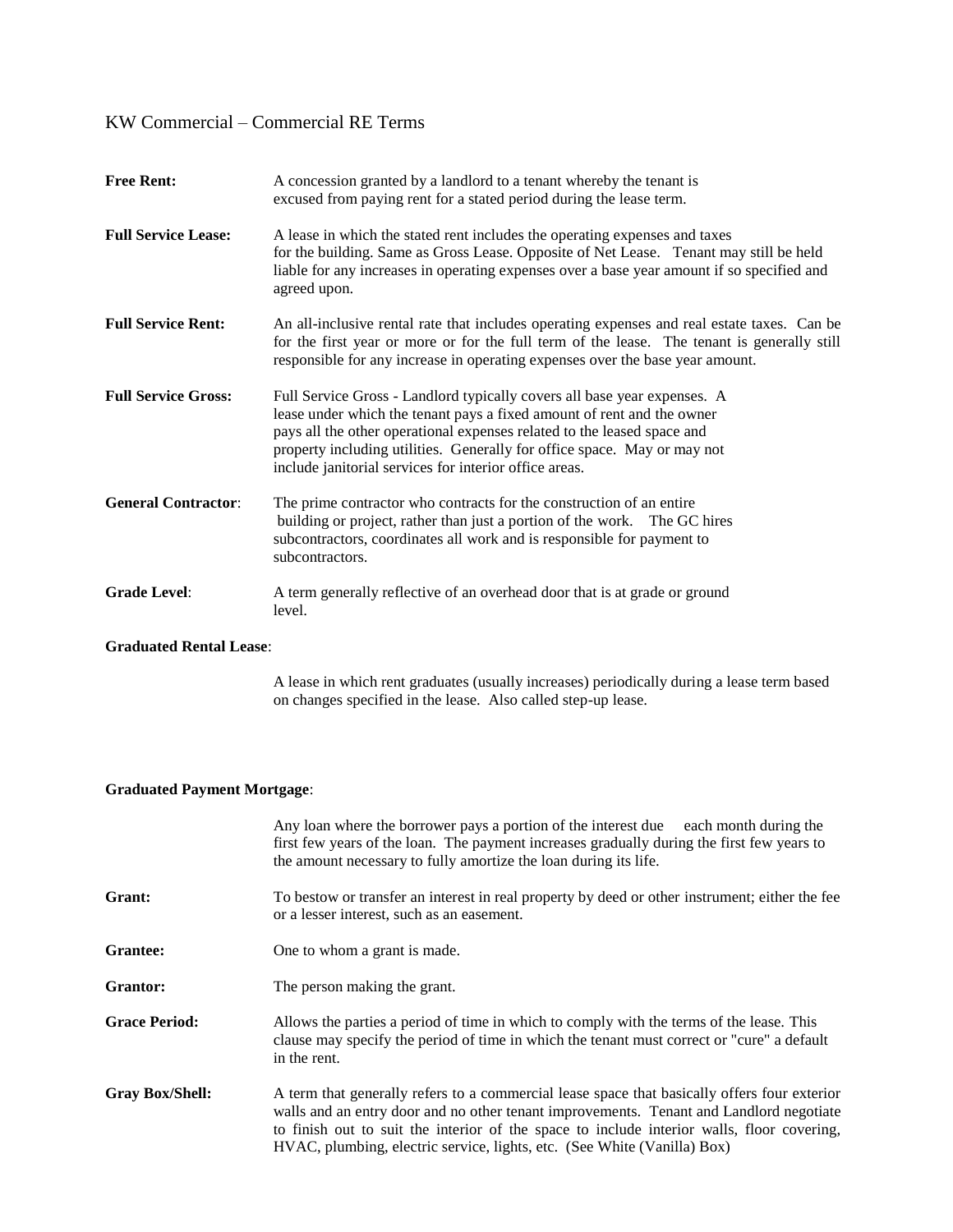| <b>Gross Absorption:</b>                            | A measure of the total SF leased over a specified period of time with no consideration<br>given to space vacated in the same geographic area during the same time period.                                                                                                                                                                                                                                                                                                                                                                                                                                                                                                                                                                                                                                                                                                                |  |  |
|-----------------------------------------------------|------------------------------------------------------------------------------------------------------------------------------------------------------------------------------------------------------------------------------------------------------------------------------------------------------------------------------------------------------------------------------------------------------------------------------------------------------------------------------------------------------------------------------------------------------------------------------------------------------------------------------------------------------------------------------------------------------------------------------------------------------------------------------------------------------------------------------------------------------------------------------------------|--|--|
| Gross:                                              | Landlord covers roof and structure, taxes, insurance and common areas. Tenant covers<br>janitorial, utilities and outside trash removal. Increases over base year are passed through<br>to tenant.                                                                                                                                                                                                                                                                                                                                                                                                                                                                                                                                                                                                                                                                                       |  |  |
| <b>Gross Building Area:</b>                         | The total floor area of the building measuring from the outer surface of exterior walls and<br>windows and including all vertical penetrations (e.g. elevator shafts, etc.) and basement<br>space.                                                                                                                                                                                                                                                                                                                                                                                                                                                                                                                                                                                                                                                                                       |  |  |
| <b>Gross Lease:</b>                                 | A lease of property whereby the Lessor is responsible for paying all property expenses,<br>such as taxes, insurance, utilities and repairs. There can be a "modified" gross lease where<br>there is an exception to the lessor paying for all of the previously mentioned items. Gross<br>leases can also include provisions for expense increase pass-through provisions. See<br>Note: A Gross Lease is also typically referred to as a Fixed,<br>Expense Stop / Net Lease<br>Flat or Full-Service Lease. It is most typically used for Office, Industrial and most<br>apartment leases. Gross lease rental rates are typically higher than NNN lease rates as the<br>Lessor is agreeing to pay for the "NNN" as part of the base rent and is therefore not able to<br>make adjustments and pass on any increases that might normally be able to be passed on in<br>typical NNN leases. |  |  |
| <b>Modified Gross Lease</b><br><b>Or Gross Plus</b> | In a gross plus situation, the tenant typically pays a base rent plus a concession for utilities<br>or expenses (typically quoted as \$/square foot). The key difference between this and a net<br>lease is the fact that the "plus" is typically fixed. This is fairly standard for many of our<br>office buildings.                                                                                                                                                                                                                                                                                                                                                                                                                                                                                                                                                                    |  |  |
| <b>Gross Rent Multiplier:</b>                       |                                                                                                                                                                                                                                                                                                                                                                                                                                                                                                                                                                                                                                                                                                                                                                                                                                                                                          |  |  |
|                                                     | The GRM is an easy rule of thumb to forecast a value. Gross rent is the total rental income<br>you could realize from a building if it were 100% leased. To calculate the GRM, divide<br>the gross rent into the sale price. If your projected monthly rental income is \$15,000 and<br>your sale price is \$175,000, your GRM is $$175,000 / $15,000 = 11.667$ . You can also<br>make this calculation using net income, which is total possible rental income less<br>vacancies.                                                                                                                                                                                                                                                                                                                                                                                                       |  |  |
|                                                     | GRM The computation is simple: You just divide the property's selling price by its annual gross<br>rent. For example, if an apartment building with gross rents of \$80,000 sold for \$480,000 the gross<br>rent multiplier would be 6.0. So if the rental property you're interested in has an income of say<br>\$100,000 you could figure a ball park fair market value of \$600,000 (gross income x gross rent<br>multiplier).                                                                                                                                                                                                                                                                                                                                                                                                                                                        |  |  |
| Gross Up:                                           | An adjustment made to operating expenses to account for the occupancy<br>level in a building. When operating expenses are "grossed up", it means that the building's<br>variable expenses have been adjusted upwards to the level that those expenses would be<br>if<br>building<br>fully<br>(typically)<br>incurred<br>the<br>occupied<br>was<br>95%).                                                                                                                                                                                                                                                                                                                                                                                                                                                                                                                                  |  |  |
| <b>Ground Lease:</b>                                | A lease for the sole use / occupancy of land only. Often times - this might be for an<br>extended period of time - up to 99 years in some cases - to allow for commercial<br>development and amortization of the leasehold improvements. The improvements belong<br>to the tenant. Typically used in an area that has a shortage of highly desirable land.                                                                                                                                                                                                                                                                                                                                                                                                                                                                                                                               |  |  |
| <b>Ground Rent:</b>                                 | Rent paid to the owner for use of land, normally on which to build a building. Generally<br>the arrangement is that of a long-term lease (e.g. 99 years) with the lessor retaining title to<br>the land.                                                                                                                                                                                                                                                                                                                                                                                                                                                                                                                                                                                                                                                                                 |  |  |
| 23                                                  |                                                                                                                                                                                                                                                                                                                                                                                                                                                                                                                                                                                                                                                                                                                                                                                                                                                                                          |  |  |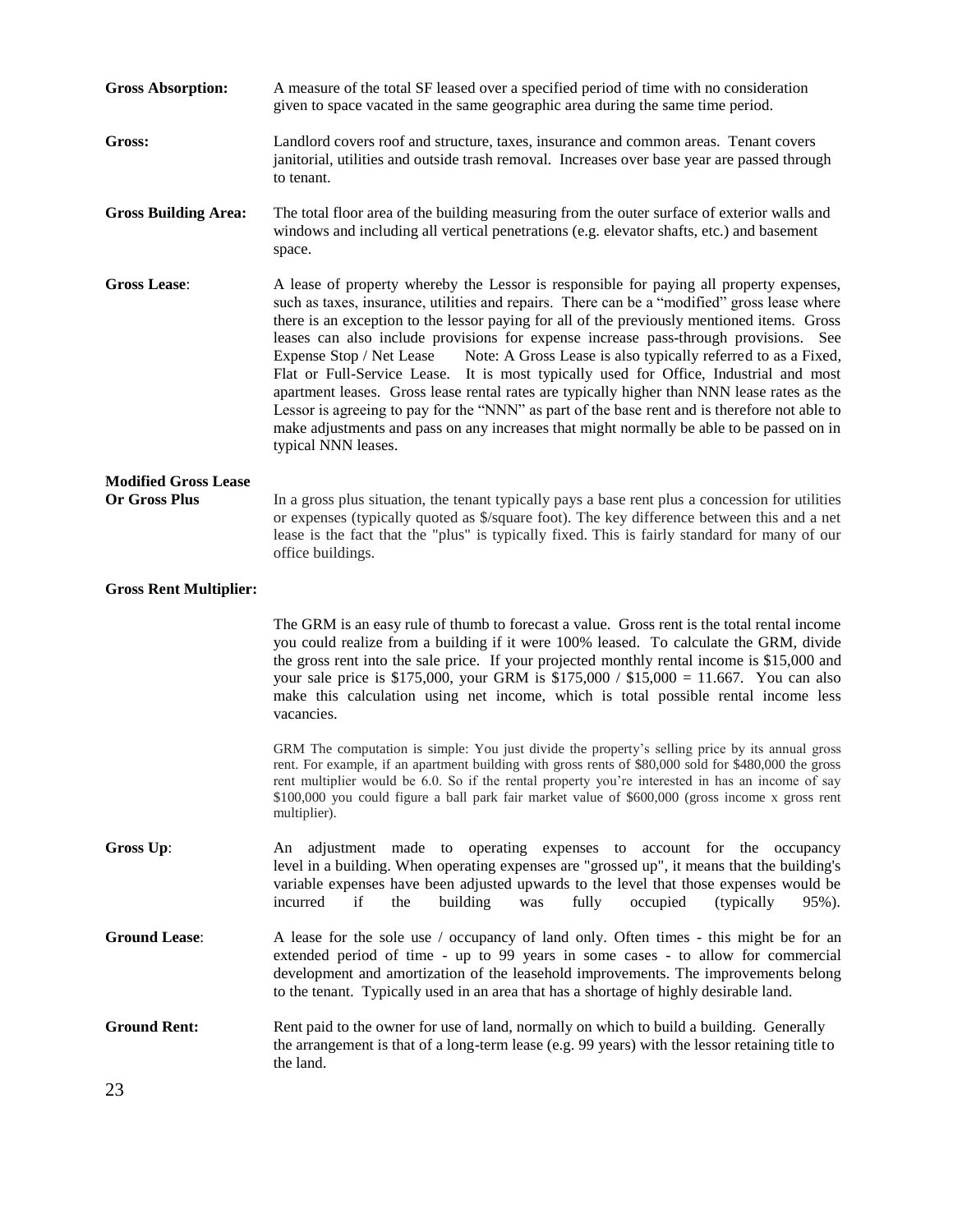| <b>Guarantor:</b>            | One who makes a guaranty.                                                                                                                                                                                                                                                                                                                                                                                                                                                                                                                                                                                                                                                                                                                                                                                                                                                                                                                                                                                                                                                      |  |  |
|------------------------------|--------------------------------------------------------------------------------------------------------------------------------------------------------------------------------------------------------------------------------------------------------------------------------------------------------------------------------------------------------------------------------------------------------------------------------------------------------------------------------------------------------------------------------------------------------------------------------------------------------------------------------------------------------------------------------------------------------------------------------------------------------------------------------------------------------------------------------------------------------------------------------------------------------------------------------------------------------------------------------------------------------------------------------------------------------------------------------|--|--|
| <b>Guaranty:</b>             | Agreement whereby the guarantor undertakes collaterally to assure satisfaction of the debt<br>of another or perform the obligation of another if and when the debtor fails to do so.<br>Differs from a surety agreement in that there is a separate and distinct contract rather than<br>a joint undertaking with the principal.                                                                                                                                                                                                                                                                                                                                                                                                                                                                                                                                                                                                                                                                                                                                               |  |  |
| <b>Hard Cost:</b>            | The cost of actually constructing the improvements (i.e. construction costs)                                                                                                                                                                                                                                                                                                                                                                                                                                                                                                                                                                                                                                                                                                                                                                                                                                                                                                                                                                                                   |  |  |
| <b>Hard Money Loan:</b>      | A hard money loan is a specific type of asset-based loan financing through which a<br>borrower receives funds secured by real property. Hard money loans are typically issued<br>by private investors or companies. Interest rates are typically higher than conventional<br>commercial or residential property loans because of the higher risk taken by the lender.<br>Most hard money loans are used for projects lasting from a few months to a few years.<br>Hard money is similar to a <b>bridge loan</b> , which usually has similar criteria for lending as<br>well as cost to the borrowers. The primary difference is that a bridge loan often refers to<br>a commercial property or investment property that may be in transition and does not yet<br>qualify for traditional financing, whereas hard money often refers to not only an asset-<br>based loan with a high interest rate, but possibly a distressed financial situation, such as<br>arrears on the existing mortgage, or where <b>bankruptcy</b> and <b>foreclosure</b> proceedings are<br>occurring. |  |  |
|                              | The qualifying criteria for a hard money loan varies widely by lender and loan purpose.<br>Credit scores, income and other conventional lending criteria may be analyzed. However,<br>most hard money lenders primarily qualify a loan amount based on the value of the real<br>estate being collateralized. Typically, the biggest loan one can expect would be between<br>65% and 75% of the property value. That is, if the property is worth \$100,000, the lender<br>would advance \$65,000 - \$70,000 against it. This low LTV (loan to value) provides added<br>security for the lender, in case the borrower does not pay and they have to foreclose on the<br>property.                                                                                                                                                                                                                                                                                                                                                                                               |  |  |
|                              | http://en.wikipedia.org/wiki/Hard money loan                                                                                                                                                                                                                                                                                                                                                                                                                                                                                                                                                                                                                                                                                                                                                                                                                                                                                                                                                                                                                                   |  |  |
| <b>Highest and Best Use:</b> | The use of land or buildings which will bring the greatest economic return over a given time<br>which is physically possible, appropriately supported, financially feasible.                                                                                                                                                                                                                                                                                                                                                                                                                                                                                                                                                                                                                                                                                                                                                                                                                                                                                                   |  |  |
| <b>High Rise:</b>            | In the Central Business District, this could mean a building higher than 25 stories above<br>ground level but in suburban sub-markets, it generally refers to buildings higher than 7 or<br>8 stores.                                                                                                                                                                                                                                                                                                                                                                                                                                                                                                                                                                                                                                                                                                                                                                                                                                                                          |  |  |
| <b>Hold Over Tenant:</b>     | A tenant retaining possession of the leased premises after the expiration of a lease.                                                                                                                                                                                                                                                                                                                                                                                                                                                                                                                                                                                                                                                                                                                                                                                                                                                                                                                                                                                          |  |  |
| Hotelling:                   | workspace concept where rather<br>alternative<br>than<br>having<br>assigned<br>An<br>an<br>exclusive workspace, an employee accesses one space, perhaps being one of many such<br>with<br>common<br>others<br>needed<br>in<br>basis,<br>spaces<br>on<br>an<br>as<br>and<br>otherwise works outside of the office.                                                                                                                                                                                                                                                                                                                                                                                                                                                                                                                                                                                                                                                                                                                                                              |  |  |
| HVAC:                        | Heating, Ventilation, Air Conditioning. A general term encompassing any<br>system designed to heat and cool a building in its entirety, as opposed to a<br>space<br>heater.                                                                                                                                                                                                                                                                                                                                                                                                                                                                                                                                                                                                                                                                                                                                                                                                                                                                                                    |  |  |
|                              |                                                                                                                                                                                                                                                                                                                                                                                                                                                                                                                                                                                                                                                                                                                                                                                                                                                                                                                                                                                                                                                                                |  |  |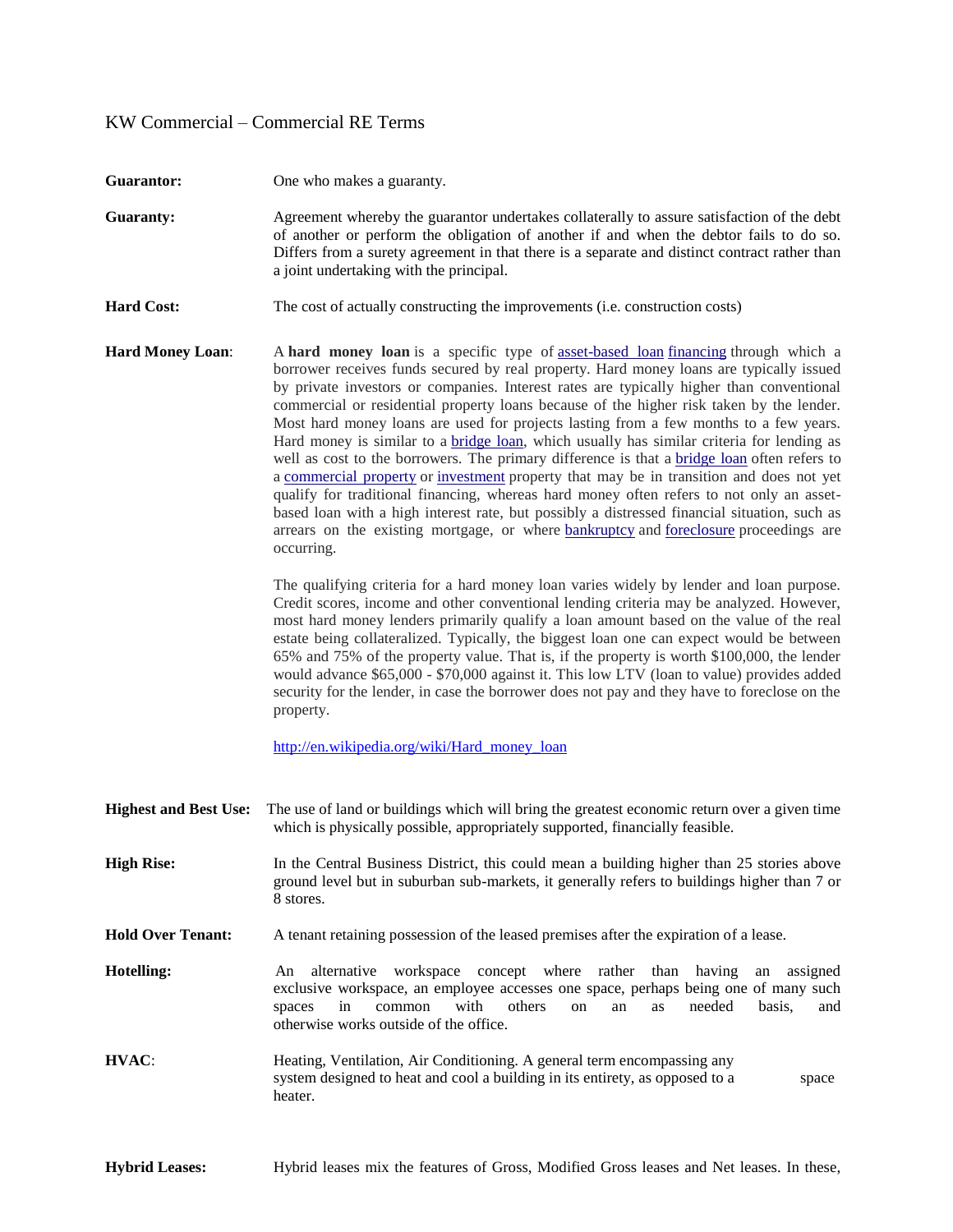some expenses are passed on 100% to the tenants while others are included in the rent on a gross or modified gross basis. For example, utilities and cleaning may be charged to the tenants on a Net basis (fully charged to the tenant), while operating expenses and taxes are handled on a Modified Gross basis (base amount included in the rent, with a pass-through of increases). **ICSC:** Trade organization – International Council of Shopping Centers – solely for those who deal in shopping centers – leasing, management, development, construction, etc. **Improvements:** In the context of leasing, the term typically refers to the improvements made to or inside a building but may include any permanent structure or other development, such as a street, sidewalks, utilities, etc. **Industrial.** Industrial space is usually in buildings / areas zoned for industrial uses. **Industrial Gross:** A lease with the understanding that the tenant must perform its own building maintenance, do its own repairs and pay the building utilities. **Internal Rate of Return** (IRR): Often used in capital budgeting, it's the *interest rate* that makes net present value of all cash flow equal zero. Internal rate of return (or IRR) on an investment – expressed as an annual percentage – is the rate of return that makes the net present value of all cash flows (both positive and negative) from a particular investment equal to zero. To be more specific, internal rate of return is the rate at which all future cash flows are

discounted so that the present value all future positive cash flows from the investment are exactly equal to the present value of the negative cash flows (costs) of the investment.

In other words, IRR establishes the rate that all future incomes must be discounted so that the present value of all those future incomes exactly equal the amount of money initially invested.

Though only one of many approaches used to make real estate investment decisions, IRR is one of the more popular rates of return real estate investors use to measure rental property profitability because it calculates for time value of money – thereby allowing real estate investors to consider both the timing and the scale of those cash flows.

As a result, the investor can determine by IRR the rate of return to expect on his or her capital investment based upon anticipated future income streams.

#### **Insurance and Liability:**

Specifies who is responsible for casualty and liability insurance and the coverage required. **Inventory:** The total amount of rentable SF of existing and any forthcoming space (whether it be a tenant vacating space or new building coming on the market), in a given category, for

- example, all WHS space in a specified submarket. Inventory refers to all space within a certain proscribed market without regard to its availability or condition, and categories can include all types of leased space such as office, flex, retail and WHS space.
- **IRS – 1099**: The IRS form for the annual reporting of dividend and interest payments and rental income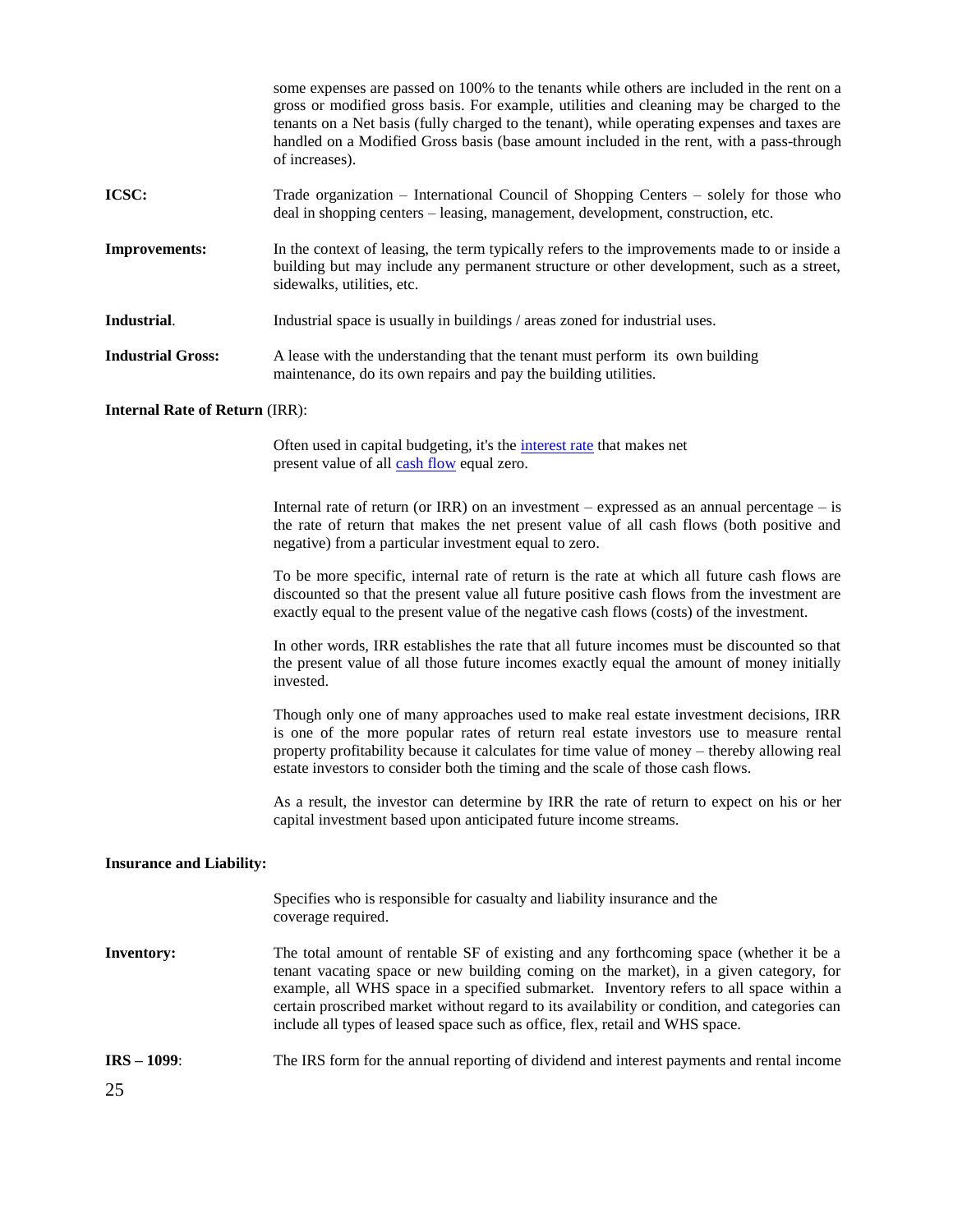|                                          | made to the owners / investors of the account. The total amount of rents received would<br>be reported as income to the property owner. He $/$ she would then offset the income by the<br>related expenses of ownership.                                                                                                                                                                                                                                                                                                                                                                                              |  |  |
|------------------------------------------|-----------------------------------------------------------------------------------------------------------------------------------------------------------------------------------------------------------------------------------------------------------------------------------------------------------------------------------------------------------------------------------------------------------------------------------------------------------------------------------------------------------------------------------------------------------------------------------------------------------------------|--|--|
| Judgment:                                | The final decision of a court resolving a dispute and determining the rights and obligations<br>of the parties. Money judgments, when recorded, become a lien on real property of the<br>defendant.                                                                                                                                                                                                                                                                                                                                                                                                                   |  |  |
| <b>Judgment Lien:</b>                    | An encumbrance that arises by law when a judgment for the recovery of money attaches to<br>the debtor's real estate.                                                                                                                                                                                                                                                                                                                                                                                                                                                                                                  |  |  |
| Kick-Out:                                | A term in commercial real estate leases that could outline the terms of agreement between<br>the Landlord and the Tenant whereby specifics are set forth should an agreement be<br>reached to enable a Tenant to opt out / terminate a lease prior to the end of the natural term<br>agreed upon. The terms of such an agreement could call for the Tenant to reimburse the<br>Landlord for unamortized improvements and/or unearned real estate lease commissions for<br>the balance of the term of the lease and any other terms under which the parties can agree<br>to enable the early termination of the lease. |  |  |
| Land - Size:                             | To determine the size of a piece $/$ parcel of land $-$ you can use one of several sources of<br>information: These include a survey, tax data, title report and to some extent a variety of<br>online sources – varies to the area.                                                                                                                                                                                                                                                                                                                                                                                  |  |  |
| Landlord and Tenant (lessor and lessee): |                                                                                                                                                                                                                                                                                                                                                                                                                                                                                                                                                                                                                       |  |  |
|                                          | Identifies the parties by their full legal names, states of incorporation, and principal<br>business addresses.                                                                                                                                                                                                                                                                                                                                                                                                                                                                                                       |  |  |
| <b>Landlord Improvements:</b>            |                                                                                                                                                                                                                                                                                                                                                                                                                                                                                                                                                                                                                       |  |  |
|                                          | Specifies which improvements the landlord is to make to the premises prior to the tenant's<br>taking possession of the property.                                                                                                                                                                                                                                                                                                                                                                                                                                                                                      |  |  |
| <b>Landlord's Solvency:</b>              |                                                                                                                                                                                                                                                                                                                                                                                                                                                                                                                                                                                                                       |  |  |
|                                          | Specifies tenant's rights if the landlord is in financial trouble and there is a foreclosure on<br>the leased property.                                                                                                                                                                                                                                                                                                                                                                                                                                                                                               |  |  |
| Lease:                                   | A written contract between a building owner and a tenant transferring the right to occupy a<br>specific property and setting forth the rights of both parties to a particular property or space<br>within a property and specifying such as rental amount, terms, conditions, etc.                                                                                                                                                                                                                                                                                                                                    |  |  |
| <b>Lease Types:</b>                      | There are several variations of types of leases – here are the most common in the industry:                                                                                                                                                                                                                                                                                                                                                                                                                                                                                                                           |  |  |
|                                          | Gross Lease: The tenant pays a set sum or "gross" amount for rent and the landlord pays<br>all real estate expenses.                                                                                                                                                                                                                                                                                                                                                                                                                                                                                                  |  |  |
|                                          | Net Lease: Generally a lease in which the tenant pays for utilities, and property taxes in<br>addition to rent or insurance. The landlord pays for maintenance, repairs, and the property<br>taxes or insurance not paid by the tenant. Also referred to as a single net lease or modified<br>gross lease.                                                                                                                                                                                                                                                                                                            |  |  |
|                                          | <b>NN (Net Net Lease):</b> Generally a lease in which the tenant pays for utilities, property taxes,<br>and insurance in addition to the rent, and the landlord pays for maintenance and repairs.<br>Also referred to as a double net lease, NN and modified gross lease.                                                                                                                                                                                                                                                                                                                                             |  |  |
|                                          | <b>NNN (Net Net Net Lease):</b> A net lease under which the lessee assumes all expenses of<br>operating a property, including both fixed and variable expenses and any common area                                                                                                                                                                                                                                                                                                                                                                                                                                    |  |  |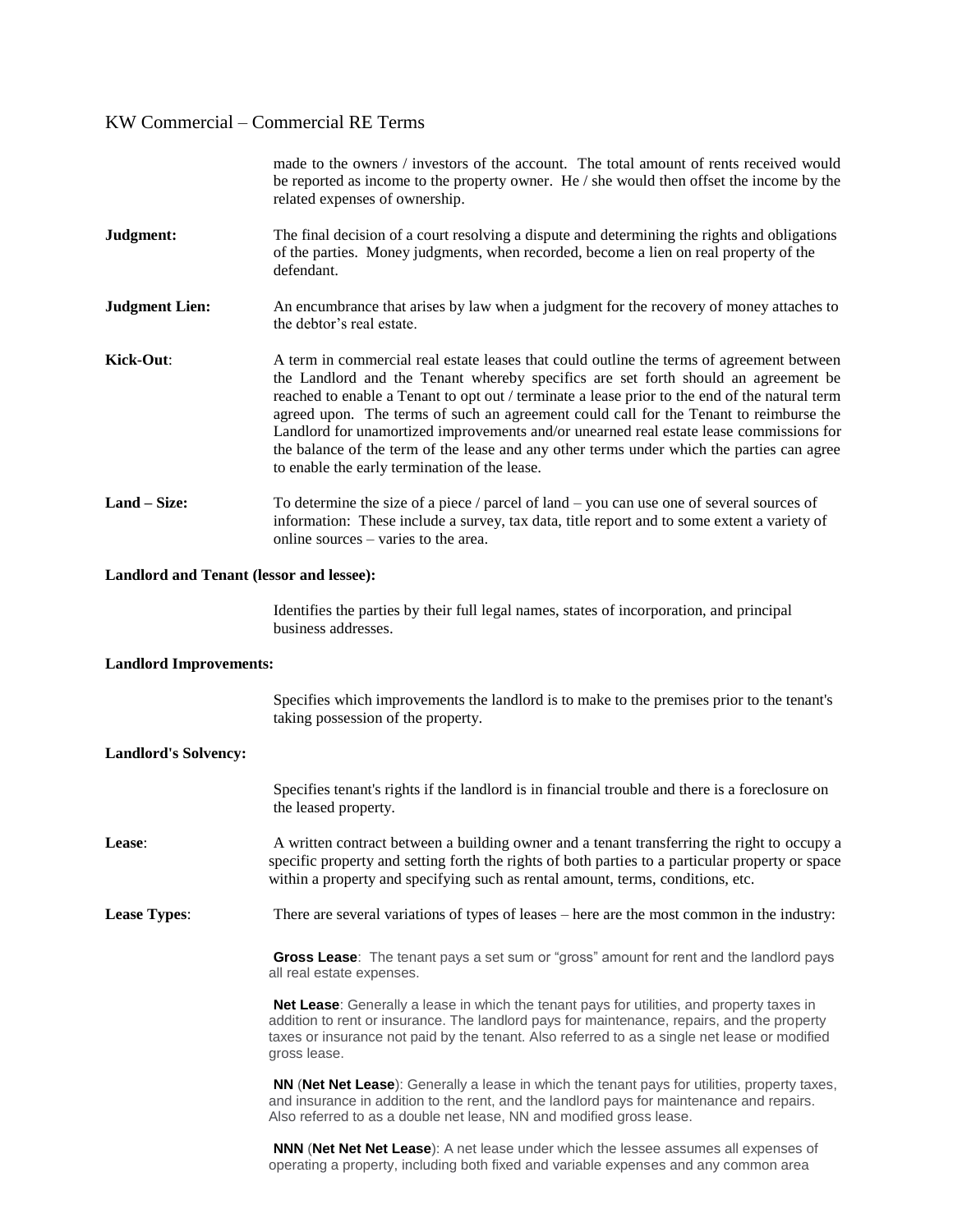maintenance that might apply. However, the landlord is responsible for structural repairs. Referred to as a triple net lease or NNN and stated as a fully net lease. **Absolute NNN/Bonded Lease**: No landlord responsibilities. Tenant is responsible for taxes, insurance, maintenance (including roof & structure). **Absolute Net Lease:** A lease in which the tenant pays all expenses including structural maintenance repairs; usually a long-term lease to a credit tenant. **Absolute Net Bond Lease**: Tenant is responsible for all expenses, including casualty and condemnation. There are several ways participants in the industry state lease terms. Some are correct, some are incorrect and some terms have the same meaning. Gross leases and modified gross leases associated with commercial real estate involve greater landlord responsibilities. Many investors focus on acquiring properties that have **Triple Net (NNN)** characteristics with creditworthy tenants. **Lease Interest:** A property interest that arises from the association of a lease with a property e. g., a leased fee estate or leasehold estate. **Lease Term:** The specific period of time in which the Landlord grants to the tenant the right to possession of real estate. **Leasehold:** The interest or estate on which a lessee (tenant) of real estate has a lease. A long term lease in this case could be used as collateral. **Leasehold Estate**: An ownership interest in real estate held by a tenant during the term of a lease. The tenant is given the right to use and occupy a property for a time and based on the restrictions contained in the lease. **Lease Purchase Agreement**: Buyer makes a deposit for future purchase of a property with the right to lease property in the interim.

#### **Lease with Option to Purchase**:

A lease that gives the lessee the right to purchase the property at an agreed upon price under certain conditions at a later point in time. Note: Due to many variances involving such - TREC does not recognize these and does not provide a form. The terms of such an agreement would need to be worked out by attorneys. As licensed agents - if we were to draft such an agreement - it would be practicing law - which we can't do as we'd be in violation of TREC Rules/Regs.

**Lease Rollover**: The re-leasing of a space with the same tenant, after the expiration of a previous lease on the same space.

#### **Leasehold Improvements**:

|                   |                                                                                                       |     |   | Improvements or additions made to a leased property by the lessee. |         |
|-------------------|-------------------------------------------------------------------------------------------------------|-----|---|--------------------------------------------------------------------|---------|
| Lessee (Tenant):  | The party to whom a lease (the right to possession) is given in return for a<br>consideration (rent). |     |   |                                                                    |         |
|                   | <b>Lessor (Landlord):</b> The party (usually the owner) who gives the lease (right to possession) in  |     |   |                                                                    |         |
|                   | return                                                                                                | for | a | consideration                                                      | (rent). |
| Letter of Intent: | LOI: Sale or Lease                                                                                    |     |   |                                                                    |         |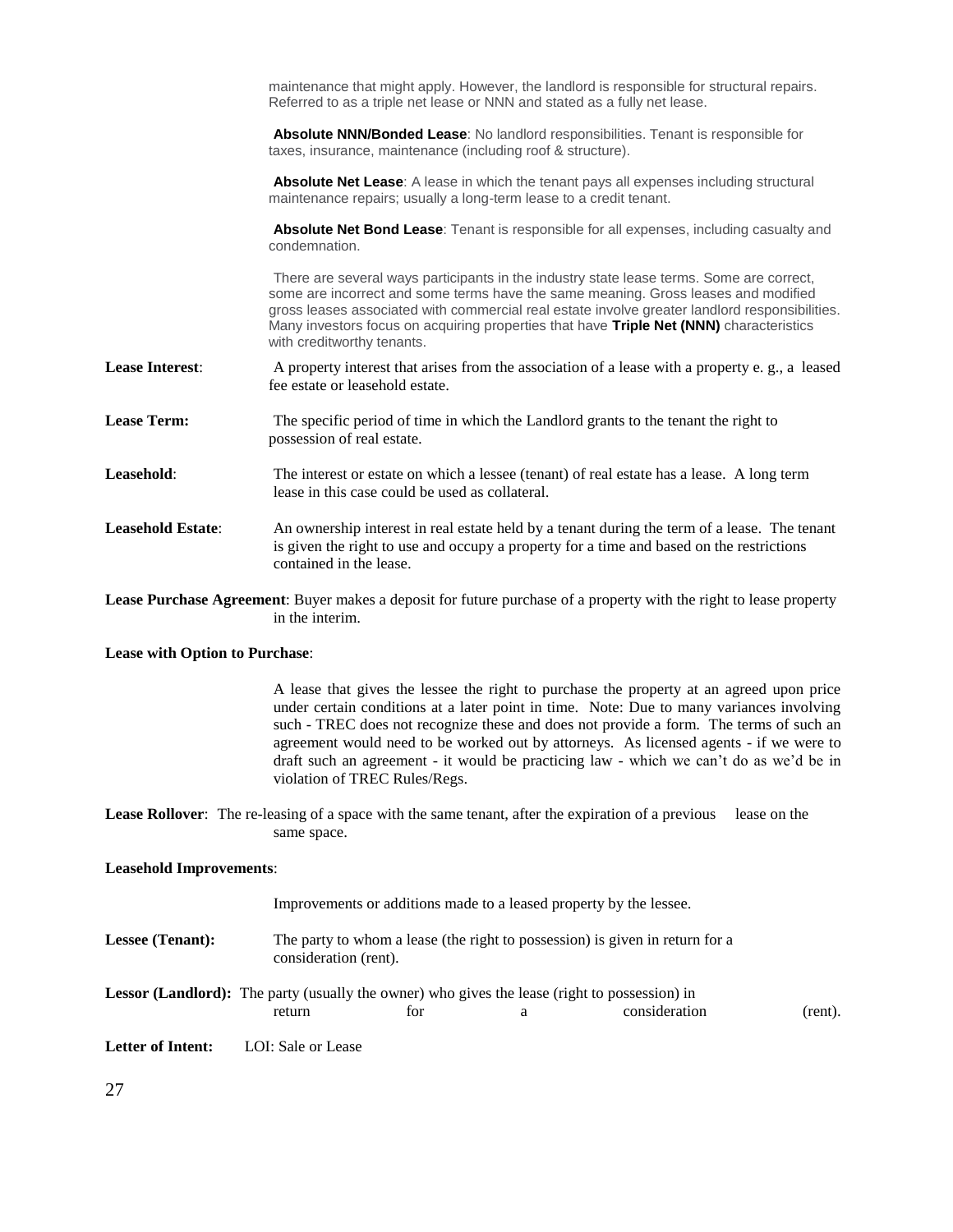|                          | There are potentially multiple uses of this term. Generally a written<br>statement that two parties to a prospective transaction (buyer/seller or<br>lessor/lessee) intend to proceed to a final agreement in good faith on stated<br>principal business terms of the deal to be entered into. This meaning applies<br>when executed by both parties. Alternatively such a document may be<br>signed only by one party and is then an indication of a willingness to enter<br>into agreement on the stated terms and conditions. To avoid legal issues<br>regarding offer and acceptance and thus formation of a binding contract,<br>care should be taken to include a clause stating that there is not a specific<br>offer and no intent to be a legally binding obligation. However, an<br>obligation to continue to negotiate in good faith to conclusion can be<br>created. |
|--------------------------|----------------------------------------------------------------------------------------------------------------------------------------------------------------------------------------------------------------------------------------------------------------------------------------------------------------------------------------------------------------------------------------------------------------------------------------------------------------------------------------------------------------------------------------------------------------------------------------------------------------------------------------------------------------------------------------------------------------------------------------------------------------------------------------------------------------------------------------------------------------------------------|
| LLC:                     | Limited Liability Co.                                                                                                                                                                                                                                                                                                                                                                                                                                                                                                                                                                                                                                                                                                                                                                                                                                                            |
| <b>Load Factor:</b>      | In a lease, the load factor is the multiplier to a tenant's useable space that<br>accounts for the tenant's proportionate share of the common area<br>(restrooms, elevator lobby, mechanical rooms, etc.). The load factor is usually expressed<br>as a percentage and ranges from a low of 5% for a full tenant to as high as 15% for a<br>multi-tenant floor. Subtracting one (1) from the quotient of the rentable area divided by the<br>useable area yields the Load Factor. At times confused with the "loss factor" which is the<br>total rentable are of the full floor less the useable area divided by the rentable area. (If a<br>full floor broken up into multiple tenancies has a useable area of 18,000 . and a rentable<br>area of 20,000 SF., the load factor is 11.1% and the loss factor is 10%.                                                              |
| <b>Loan Contingency:</b> | A period of time used to secure financing.                                                                                                                                                                                                                                                                                                                                                                                                                                                                                                                                                                                                                                                                                                                                                                                                                                       |
| LTV:                     | <b>Loan To Value</b> – the ratio between the amount of debt on a property and that property's<br>value.                                                                                                                                                                                                                                                                                                                                                                                                                                                                                                                                                                                                                                                                                                                                                                          |

#### **Maintenance and Repairs:**

Specifies which party is responsible for the maintenance and repair of which portions of the property

**Master Lease**: The dominant lease in a building or development that contains a sublease.

**Master Lessor**: Property Owner

#### **Maximum Purchase Price Calculation:**

It is always helpful to know the maximum price you can afford to pay when you decide to purchase real estate because it filters the search and saves you the time of looking at properties that you aren't going to purchase.

To make the maximum purchase price calculation we'll use three criteria: the amount of your cash down payment, your desired monthly mortgage payment, and the interest rate and terms for the mortgage you most likely can obtain.

**Mezzanine Debt:** Mezzanine debt is when a hybrid [debt issue](http://www.investopedia.com/terms/d/debt-issue.asp) is subordinated to another debt issue from the same issuer. Mezzanine debt has embedded equity instruments (usually warrants) attached, which increase the value of the [subordinated debt](http://www.investopedia.com/terms/s/subordinateddebt.asp) and allow for greater flexibility when dealing with bondholders. Mezzanine debt is frequently associated with acquisitions and buyouts, where it may be used to prioritize new owners ahead of existing owners [in case of](http://www.investopedia.com/video/play/bankruptcy/)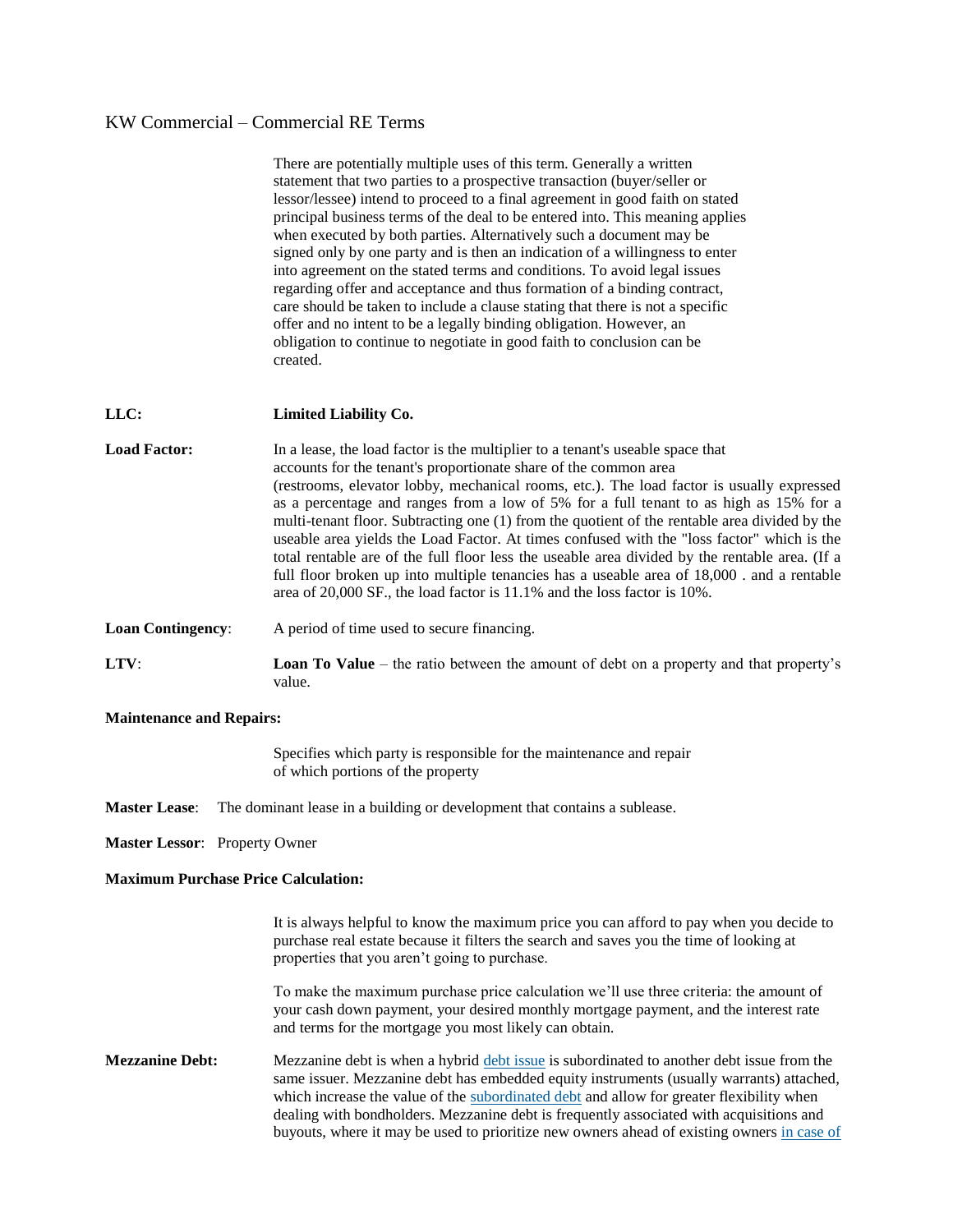### [bankruptcy.](http://www.investopedia.com/video/play/bankruptcy/)

#### **Modified Gross Leases:**

|                                | This is a lease in which the rent includes building expenses like a Gross lease, but the<br>landlord recaptures expense increases after the base year via a pass-through provision such<br>as an operating expense, tax, or utility escalation. Some landlords use substitute escalation<br>provisions, such as Porters' Wage escalations (NYC only) and CPI escalations. Modified<br>Gross leases are most commonly found in multi-tenant office environments.<br>Tenant<br>maintenance obligations may vary greatly.                                                                                                                                                                                                                                                     |  |
|--------------------------------|----------------------------------------------------------------------------------------------------------------------------------------------------------------------------------------------------------------------------------------------------------------------------------------------------------------------------------------------------------------------------------------------------------------------------------------------------------------------------------------------------------------------------------------------------------------------------------------------------------------------------------------------------------------------------------------------------------------------------------------------------------------------------|--|
| <b>Modified Net:</b>           | Typically – of the 3 NNN – taxes / maintenance / insurance – one or two of<br>the three Ns are included in the base rent. This would be identified and<br>specified as to which is / is not included.                                                                                                                                                                                                                                                                                                                                                                                                                                                                                                                                                                      |  |
| Mortgage:                      | A legal document that pledges a property to the lender as security for payment of a debt.                                                                                                                                                                                                                                                                                                                                                                                                                                                                                                                                                                                                                                                                                  |  |
|                                | Mortgage Insurance Premium: The amount paid by a mortgagor for mortgage insurance. This insurance protects<br>the investor from possible loss in the event of a borrower's default on a loan.                                                                                                                                                                                                                                                                                                                                                                                                                                                                                                                                                                              |  |
| <b>Mortgage Release Price:</b> |                                                                                                                                                                                                                                                                                                                                                                                                                                                                                                                                                                                                                                                                                                                                                                            |  |
|                                | A specific amount of money that must be paid to a lender so that the lien specified by the<br>mortgage on a particular property will be released.                                                                                                                                                                                                                                                                                                                                                                                                                                                                                                                                                                                                                          |  |
| NAR:                           | National Association of REALTORS – a professional trade organization for those<br>involved in the real estate sales and leasing business. www.realtor.org.                                                                                                                                                                                                                                                                                                                                                                                                                                                                                                                                                                                                                 |  |
| NER:                           | Net Effective Rent - Since commercial leases have so many nuances like free rental<br>periods, escalations and sliding scale brokers commissions, net effective rent or NER is a<br>way to calculate what the actual monthly costs would be when all of the variations are<br>averaged in. But, just like anything in math, details matter. You see, there are different<br>ways to calculate NER and the most common, known as broker's net effective rent, doesn't<br>factor in one of the most important parts of any financial calculation: the cost of capital                                                                                                                                                                                                        |  |
| NNN:                           | Triple Net - Terms in commercial leases meaning: Taxes, Maintenance, Insurance;<br>Typically in a NNN lease (see below) the tenant pays for $-$ in whole or in part (pro-rated)<br>any and all costs associated with that property. Taxes, Maintenance, Insurance, Repairs,<br>Management fees, etc. – Variations shown below can be for N, NN or NNN with any 1, 2<br>or 3 of the Ns included. Typical also would be for the tenant to pay for individually<br>metered utilities. Any common utilities would be included in the "maintenance" or<br>common area (CAM) expenses.<br>Common area maintenance is included in the NNN.<br>Typically – landlord is responsible for such as Roof, Foundation, Walls and such is<br>generally spelled out in a commercial lease. |  |
| Net:                           | Typically / generally - landlord covers roof and structure, taxes and insurance. Tenant<br>covers utilities, janitorial and common areas.                                                                                                                                                                                                                                                                                                                                                                                                                                                                                                                                                                                                                                  |  |
| <b>Net and Gross Leases:</b>   |                                                                                                                                                                                                                                                                                                                                                                                                                                                                                                                                                                                                                                                                                                                                                                            |  |
|                                | Net and Gross refer to whether the base rent includes operating costs. When a lease is Net,<br>it means that the base rent being paid does not include building taxes, insurance, utilities or<br>other operating expenses. These must be paid for separately by the tenant. On the other<br>hand, when a lease is a Gross lease, the tenant pays a lump sum each month, and all of<br>additional<br>included<br>in<br>these<br>costs<br>the<br>are<br>rent.                                                                                                                                                                                                                                                                                                               |  |
| 29                             |                                                                                                                                                                                                                                                                                                                                                                                                                                                                                                                                                                                                                                                                                                                                                                            |  |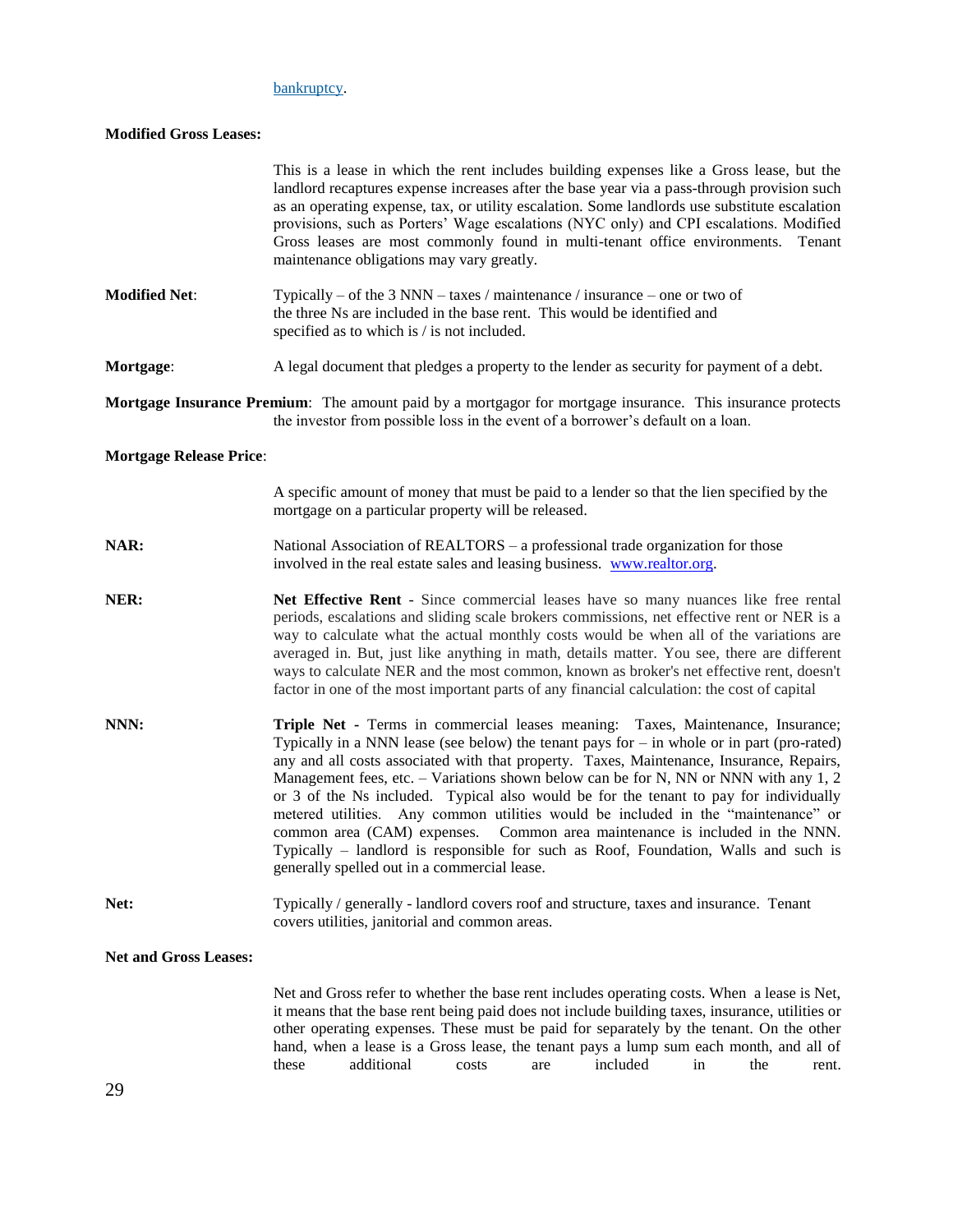|                                    |  | The terms Net and Gross are often incorrectly used to refer to who performs building<br>services. This is because in many Net leases, the tenant performs its own building services.<br>For example, it is common to see space referred to as "Industrial NNN" with the<br>understanding that the tenant must perform its own building maintenance, do its own<br>repairs and pay the building taxes and utilities. But it is also common to find a multi-tenant<br>office building in which the landlord performs building services and then passes 100% of<br>the costs onto the tenants. This is a Net lease too.                    |
|------------------------------------|--|-----------------------------------------------------------------------------------------------------------------------------------------------------------------------------------------------------------------------------------------------------------------------------------------------------------------------------------------------------------------------------------------------------------------------------------------------------------------------------------------------------------------------------------------------------------------------------------------------------------------------------------------|
| <b>Net Lease:</b>                  |  | A lease whereby, in addition to the rent stipulated, the lessee pays such expenses as taxes,<br>insurance and maintenance.<br>Net/Net/Net = Taxes / Insurance / Utilities $\&$<br>Repairs/Maintenance. There can be Net or Net-Net or Net-Net-Net leases.<br>The term<br>Net Lease applies to any and all leases under which a tenant pays a portion of the<br>operating expenses. The base rent is considerably less than that for a full service lease due<br>to the expenses that the tenant will be responsible for on an on-going basis.<br>Commonly<br>used for office and industrial properties.                                 |
| <b>Net-Net-Net Lease:</b>          |  | A lease in which the tenant pays all the operating expenses including taxes, insurance and<br>NNN or Triple Net leases are sometimes also called Full Net<br>repairs/maintenance.<br>Leases. Generally the NNN expenses will be estimated perhaps based on prior experience<br>and the total annual amount will be divided into monthly installments based on the SF the<br>tenant occupies and collected monthly along with the rent. After the end of the year - the<br>owner will be responsible for providing a statement of income / expense for the NNN<br>expenses and an adjustment may be in order based on actual experience. |
| <b>Net Leases:</b>                 |  | A lease in which there is a provision for the tenant to pay, in addition to rent, certain costs<br>associated with the operation of the property. These costs may include property taxes,<br>insurance, repairs, utilities and maintenance.                                                                                                                                                                                                                                                                                                                                                                                             |
| * DOUBLE NET LEASE:                |  | Tenant pays property taxes and insurance.                                                                                                                                                                                                                                                                                                                                                                                                                                                                                                                                                                                               |
| * TRIPLE NET LEASE:                |  | Tenant pays property taxes, insurance and common area maintenance.                                                                                                                                                                                                                                                                                                                                                                                                                                                                                                                                                                      |
| * OUADRUPLE NET LEASE:             |  |                                                                                                                                                                                                                                                                                                                                                                                                                                                                                                                                                                                                                                         |
|                                    |  | Tenant pays property taxes, insurance, common area<br>maintenance and all<br>utilities.                                                                                                                                                                                                                                                                                                                                                                                                                                                                                                                                                 |
| <b>NOI</b> – Net Operating Income: |  | The operating income after operating expenses have been<br>deducted but prior to income taxes, interest, mortgage payments<br>being deducted. If the number is positive it is referred to as Net<br>Operating Income or NOI, if it is a negative figure $-$ it is referred<br>to as Net Operating Loss or NOL.                                                                                                                                                                                                                                                                                                                          |
| <b>NPV - Net Present Value:</b>    |  | An approach used in capital budgeting where the present value of<br>inflow is subtracted from the present value of cash outflows.                                                                                                                                                                                                                                                                                                                                                                                                                                                                                                       |
|                                    |  | Net present value (NPV) is a return routinely used by real estate investors during<br>a real estate analysis to gauge the profitability of a real estate investment because<br>it does account for time value of money. That is, it accounts for the present value<br>of future receipts anticipated from the investment. Best calculated with such as<br>an HP 12 or HP 10 B or other business calculator.                                                                                                                                                                                                                             |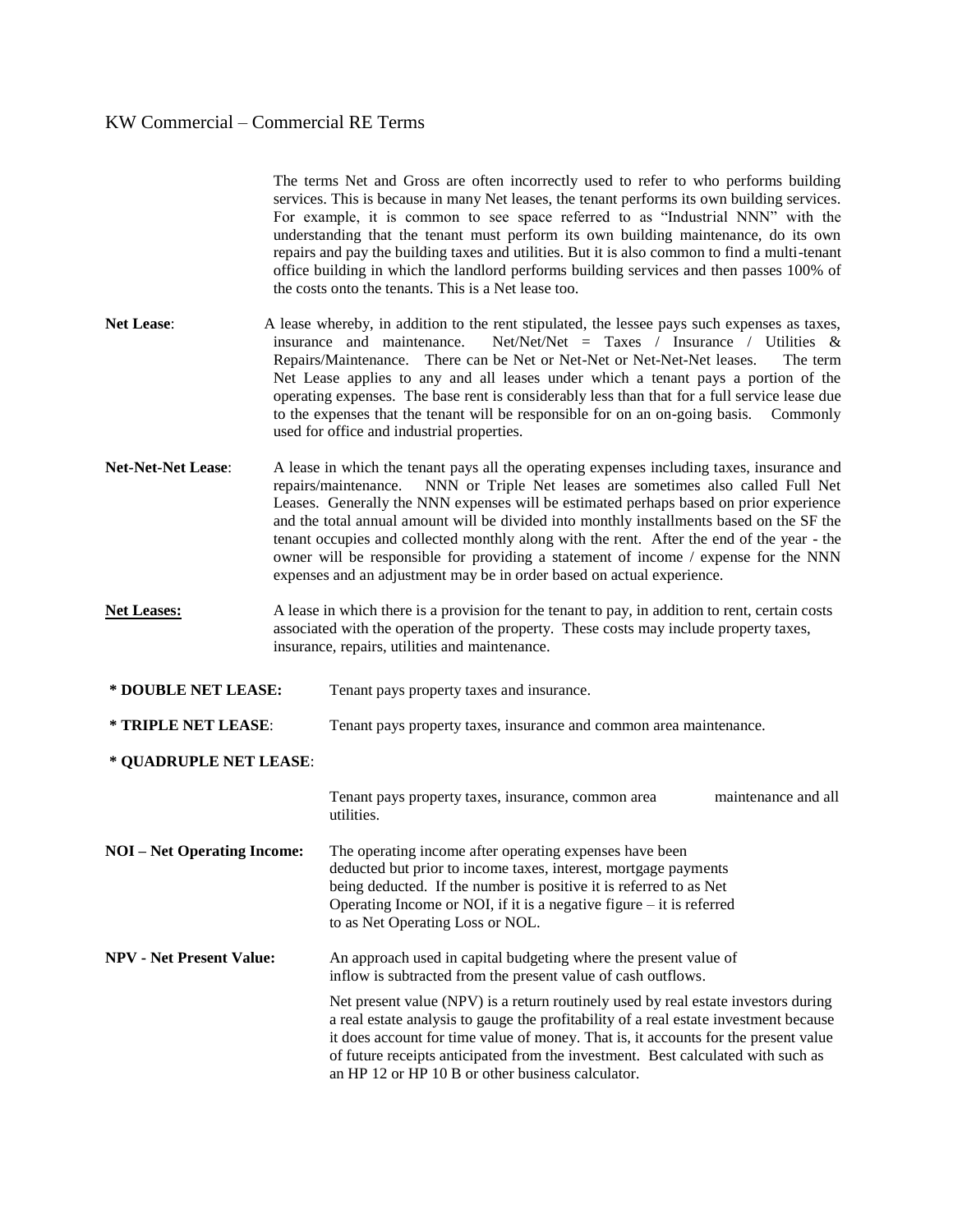#### **Definition**

Net present value is the difference – expressed as a dollar amount – between the present value of all future cash flows discounted at the desired rate of return and the amount of cash investment.

#### **Formula**

$$
NPV = \sum_{i=1}^{n} \frac{values_i}{(1 + rate)^{i}}
$$

#### **Example**

You want a 6% rate of return to invest \$100,000 for a property projecting annual cash flows of 2,000, 2,100, 2,200, 2,300, 2,400, plus cash proceeds of 130,000 anticipated from a future sale. You want to calculate the net present value in order to know whether this real estate investment will meet your goal.

To make the NPV calculation you will need a financial calculator like HB10B because it is not something you can calculate in your head. For this illustration, however, we want to show you a much easier way using our iCalculator solution.

#### **Instructions:**

- 1. Enter your desired rate of return as a number (i.e., 1,2,3, etc) that represents your desired rate of return a percentage.
- 2. Enter the dollar amount of your cash investment as a number.
- 3. Enter each of the cash flows you project might be collected from the rental property at the end of each year beginning with year one (CF1) through year ten (CF10). In cases where the cash flow might be a negative add the minus (-) sign. Our example includes five positive cash flows.
- 4. Enter the dollar amount you anticipate might be collected as cash proceeds resulting from a future sale.
- 5. Click the calculate button to solve the net present value
- 6. **Illustration**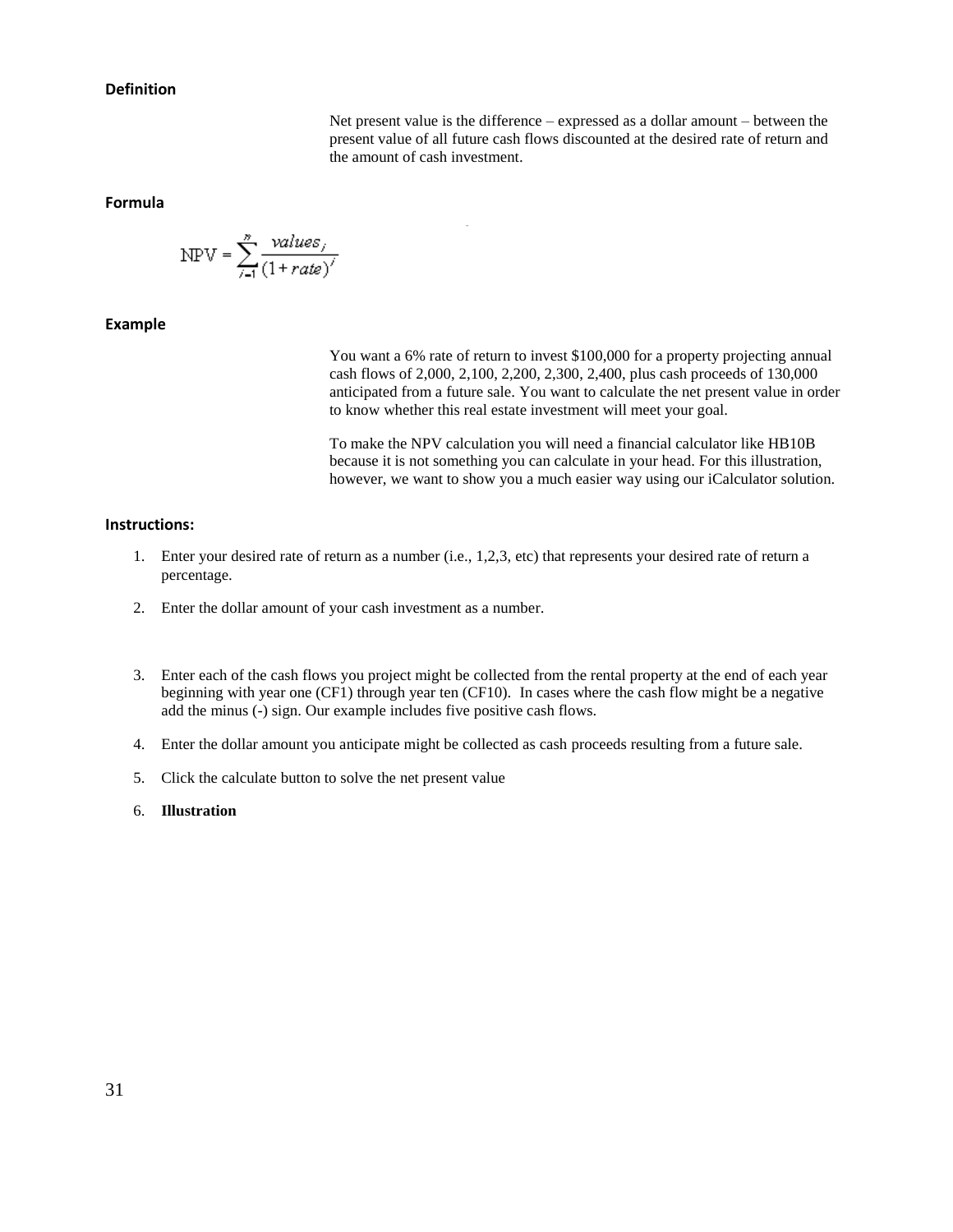|                                                                                     | <b>NPV Calculator</b><br>Solves the net present value for a series of future cash flows (includes the form |
|-------------------------------------------------------------------------------------|------------------------------------------------------------------------------------------------------------|
| <b>RATES</b>                                                                        |                                                                                                            |
|                                                                                     |                                                                                                            |
| Desired return*                                                                     | 6                                                                                                          |
| <b>CASH FLOWS</b>                                                                   |                                                                                                            |
| CF0 (cash investment)*                                                              | 100000                                                                                                     |
| $CF1*$                                                                              | 2000                                                                                                       |
| CF <sub>2</sub>                                                                     | 2100                                                                                                       |
| CF <sub>3</sub>                                                                     | 2200                                                                                                       |
| CF4                                                                                 | 2300                                                                                                       |
| CF <sub>5</sub>                                                                     | 2400                                                                                                       |
| CF <sub>6</sub>                                                                     |                                                                                                            |
| CF7                                                                                 |                                                                                                            |
| CF <sub>8</sub>                                                                     |                                                                                                            |
| CF9                                                                                 |                                                                                                            |
| <b>CF10</b>                                                                         |                                                                                                            |
|                                                                                     |                                                                                                            |
| <b>FUTURE SALE</b>                                                                  |                                                                                                            |
| Cash proceeds (blank = 0)                                                           | 130000                                                                                                     |
|                                                                                     |                                                                                                            |
|                                                                                     |                                                                                                            |
| *Required                                                                           |                                                                                                            |
| <b>SOLUTION:</b>                                                                    |                                                                                                            |
|                                                                                     |                                                                                                            |
| <b>NPV</b><br>Future cash flows                                                     | 141,000                                                                                                    |
| Present value @ 6 %:                                                                | 106,362                                                                                                    |
| - Initial cash investment                                                           | 100,000                                                                                                    |
| <b>Result:</b>                                                                      | \$6,362                                                                                                    |
|                                                                                     | Close comment                                                                                              |
| "Zero - Your desired rate of return goal was achieved exactly."                     |                                                                                                            |
| "Positive - You exceeded your goal."<br>"Negative - You failed to reach your goal." |                                                                                                            |
|                                                                                     |                                                                                                            |
| "Your goal was met"                                                                 |                                                                                                            |
| <b>FORMULA:</b>                                                                     |                                                                                                            |
|                                                                                     | Net Present Value = Present Value of Future Cash Flows - Initial Cash Investment                           |

 $= 106,362 - 100,000 = 6,362$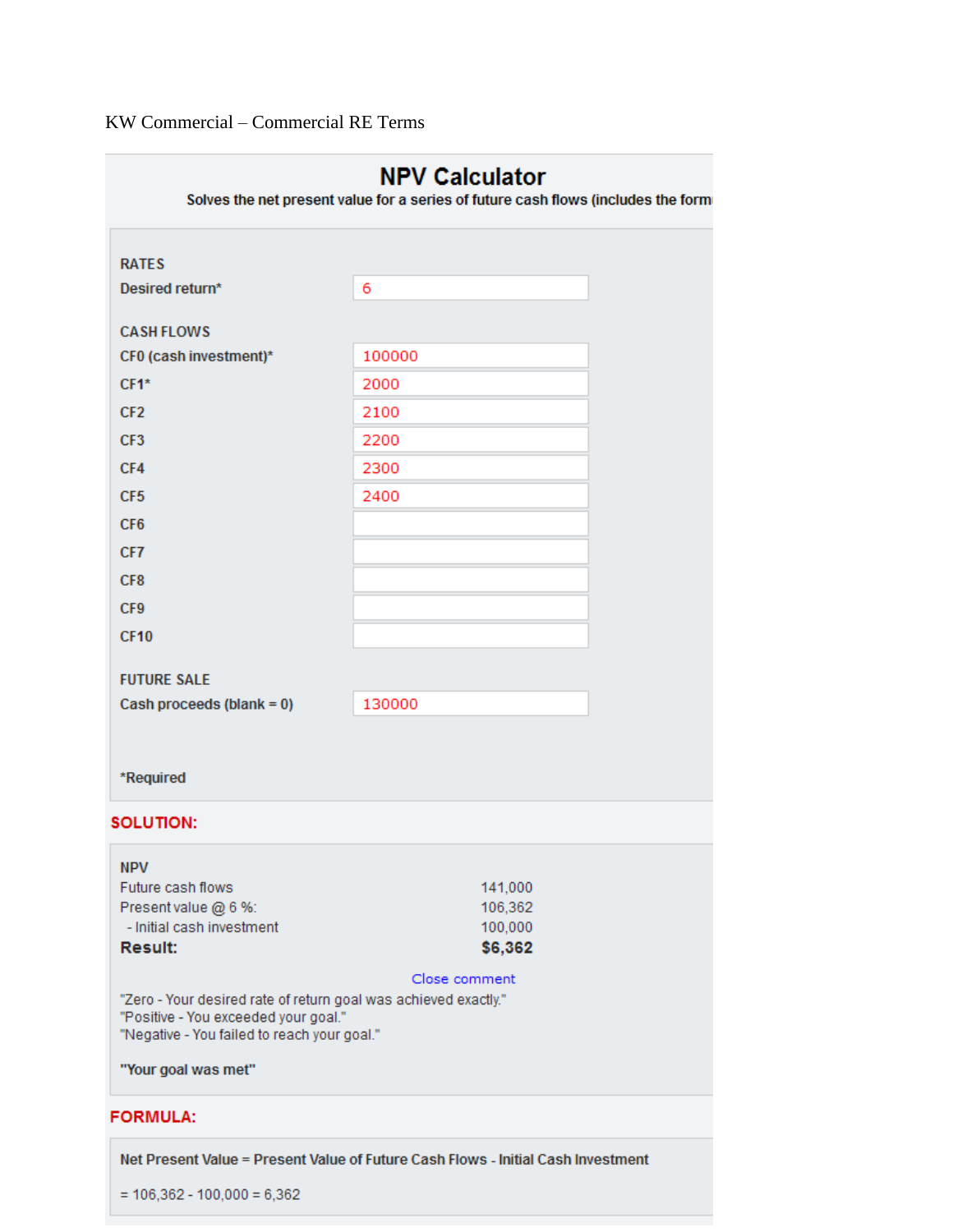## Source: *iCalculator* by ProAPOD Real Estate Investment Software

| uı<br>×<br>۰. |  |
|---------------|--|
|---------------|--|

|                            | According to the net present value we calculated based upon the projected cash flows<br>given for the rental property in our example, your desired rate of return of 6% was<br>exceeded.                                                                                                                                                                                                                                                                                                                                                                                                                                                       |
|----------------------------|------------------------------------------------------------------------------------------------------------------------------------------------------------------------------------------------------------------------------------------------------------------------------------------------------------------------------------------------------------------------------------------------------------------------------------------------------------------------------------------------------------------------------------------------------------------------------------------------------------------------------------------------|
| Note:                      | A written promise to pay a certain amount of money.                                                                                                                                                                                                                                                                                                                                                                                                                                                                                                                                                                                            |
| <b>Occupancy Date:</b>     | Unless specifically stated otherwise in the lease, it is the date on which the tenant takes<br>possession of its leased premises. Thus the tenant commences to occupy the space legally<br>based on the terms of a written lease agreement. Occupancy date, possession, lease<br>commencement typically will be the same date. Rent commencement date may be<br>different and may involve a period of time for free or abated rent to offset the need for<br>tenant to make repairs, do maintenance, tenant improvements, etc. and then start paying<br>rent, hence, rent commencement date. (See Rent Commencement and Commencement<br>Date.) |
| <b>Office Space:</b>       | Is loosely classified based on the quality of construction, features and the status of<br>location:                                                                                                                                                                                                                                                                                                                                                                                                                                                                                                                                            |
|                            | Class A. Most prestigious buildings competing for premier office users with rents above<br>average for the area. Buildings have high quality standard finishes, state of the art systems,<br>exceptional accessibility and a definite market presence.                                                                                                                                                                                                                                                                                                                                                                                         |
|                            | Class B. Buildings competing for a wide range of users with rents in the average range for<br>the area. Building finishes are fair to good for the area and systems are adequate, but the<br>building cannot compete with Class A at the same price.                                                                                                                                                                                                                                                                                                                                                                                           |
|                            | <b>Class C.</b> Buildings competing for tenants requiring functional space at rents below the<br>area average.                                                                                                                                                                                                                                                                                                                                                                                                                                                                                                                                 |
| <b>Operating Expense:</b>  | The actual costs associated with operating a property such as maintenance, repairs,<br>management, utilities, taxes and insurance. A landlord's definition of operating expenses<br>is likely to be quite broad, covering most aspects of operating the building.                                                                                                                                                                                                                                                                                                                                                                              |
| <b>Option to Renew:</b>    | A tenant's right to extend or renew a lease at certain negotiated points                                                                                                                                                                                                                                                                                                                                                                                                                                                                                                                                                                       |
| <b>Option to Purchase:</b> | A tenant's right to purchase a property at pre-negotiated points in time.                                                                                                                                                                                                                                                                                                                                                                                                                                                                                                                                                                      |
| <b>Originating Fee:</b>    | A fee paid to a lender for services provided when granting a loan, usually a percentage of<br>the face amount of the loan.                                                                                                                                                                                                                                                                                                                                                                                                                                                                                                                     |
| <b>Pad Building:</b>       | Pad sites are frequently found in locations in front of such as a Wal-Mart or Sam's or<br>Costco and are sold/leased/developed to such as fast food restaurants, typically with drive-<br>through windows. These would be absolute NNN leases. The pad site can be sold $-$ or<br>leased long term and would include provisions for REA - Reciprocal Easement Agreement<br>- for visitors to access the buildings/pad sites from other approaches within the confines of<br>the larger property. They would also have to comply with the larger property's common<br>area agreement for maintenance.                                           |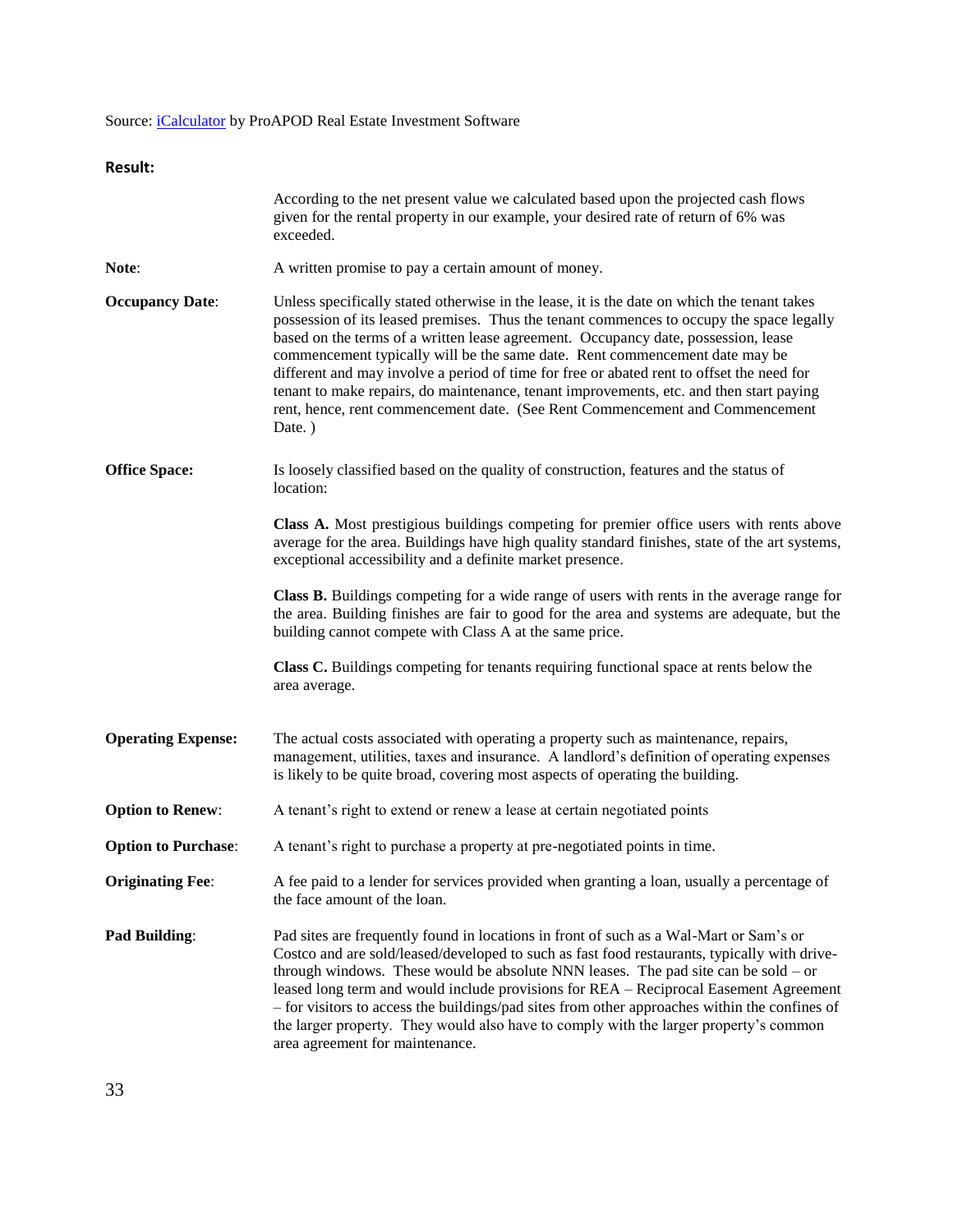| <b>Parking Ratio:</b>    | Typically quoted in a form such as $4/1$ . This would mean the parking ratio for the property<br>is 4 parking spaces per 1,000 SF. The parking ratio will vary from property type to<br>property type and from tenant type to tenant type with some tenants requiring more of a<br>parking ratio due to the type of tenant and type of visitors they get. A doctor's office<br>would require a higher parking ratio as they tend to have several patients in the waiting<br>room and several in the exam room so the need for parking is greater. |
|--------------------------|---------------------------------------------------------------------------------------------------------------------------------------------------------------------------------------------------------------------------------------------------------------------------------------------------------------------------------------------------------------------------------------------------------------------------------------------------------------------------------------------------------------------------------------------------|
|                          | Total rentable square footage of a property divided by the number of parking spaces;<br>typically expressed as a ratio of spaces per 1,000 square feet. As an example calculation, a<br>40,000 SF office building with 180 parking spaces has a parking ratio of 4.5 spaces per<br>1,000 SF. Different property types or tenant uses may require different parking ratios.                                                                                                                                                                        |
| <b>Pass Throughs:</b>    | Refers to the tenant's pro-rata share of operating expenses (ie: taxes, utilities, repairs) paid<br>in addition to the base rent.                                                                                                                                                                                                                                                                                                                                                                                                                 |
| <b>Percentage Lease:</b> | Under the terms of a percentage lease, rent is based on a percentage of gross sales<br>generated on the leased site (retail tenants). The percentage charged takes various forms:                                                                                                                                                                                                                                                                                                                                                                 |
|                          | * Straight percentage, with no minimum amount<br>* Minimum plus percentage<br>* Minimum or percentage, whichever is greater<br>* Minimum plus percentage, with a ceiling on the total amount                                                                                                                                                                                                                                                                                                                                                      |
| Plus E:                  | $E =$ Electricity - In whatever type of lease - the tenant is responsible for their own<br>electricity expense.                                                                                                                                                                                                                                                                                                                                                                                                                                   |
| Plus U:                  | Plus utilities - may include electric, water, gas, etc. typically individually metered to the<br>property or particular space.                                                                                                                                                                                                                                                                                                                                                                                                                    |
| Prelim:                  | A preliminary title report that outlines matters of record relative to a propertyloans,<br>encumbrances, liens, easements, suits, claims, etc.                                                                                                                                                                                                                                                                                                                                                                                                    |
| <b>Present Value:</b>    | The analysis of real estate investment requires an understanding of the time value of<br>money. The idea is that inflation erodes purchasing power over time so its probable that<br>the money an investor might collect from a real estate investment - say in three years -<br>will not be able to purchase the same amount of goods and services as it would today.                                                                                                                                                                            |
|                          | As a result, investments in real estate are studied from a time value of money standpoint<br>because investors understand that it is equally as important (if not more important) to<br>determine the timing of receipts from the investment as the amount received. This is where<br>the concept of present value comes in.                                                                                                                                                                                                                      |
|                          |                                                                                                                                                                                                                                                                                                                                                                                                                                                                                                                                                   |

**Private Mortgage Insurance**: PMI – see Mortgage Insurance Premium

| <b>Procuring Cause:</b>   | The proximate cause; the cause originating a series of events which, without break in their<br>continuity, result in the accomplishment of the prime object.                                                             |
|---------------------------|--------------------------------------------------------------------------------------------------------------------------------------------------------------------------------------------------------------------------|
| <b>Property:</b>          | Gives a full description of the property being leased. This description should include the<br>suite number, street address, city, state, and zip code. It should also include the number of<br>square feet in the space. |
| <b>Proprietary Lease:</b> | In a multi-unit building, the lease a corporation provides to the stockholders which allows<br>them to use a specific unit under the conditions specified.                                                               |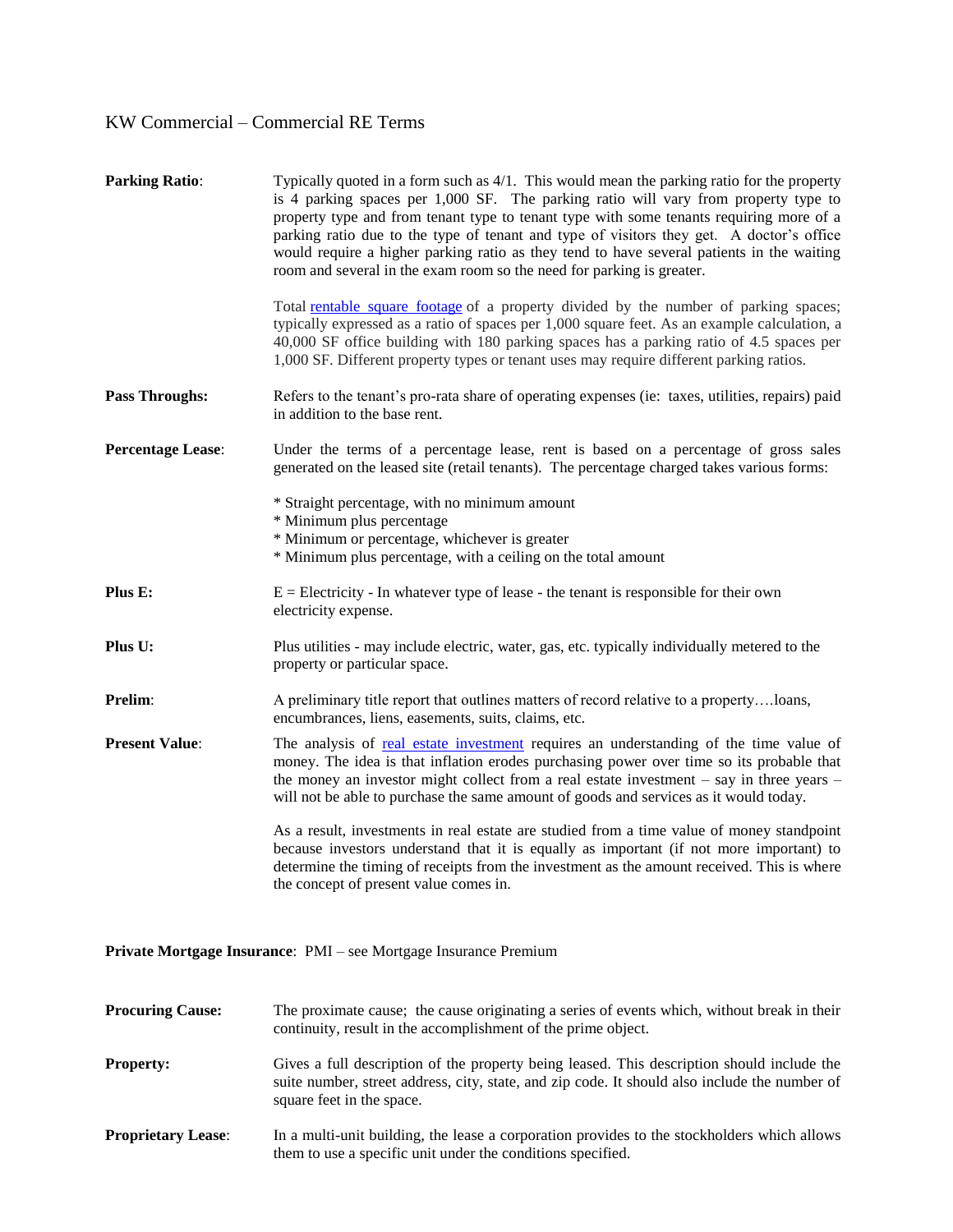**Purchase option:** Gives the tenant an option to purchase the facility at the end of the lease term. This provision should specify not only the option price but also when and how the option must be exercised.

## **QUADRUPLE NET LEASE**:

|                           | Tenant pays property taxes, insurance, common area maintenance<br>and all utilities.                                                                                                                                                                                                                                                                                                                                                                                                                                                                                                                                                                                                                                                                                                                                                                                                                                                                                                                                                 |
|---------------------------|--------------------------------------------------------------------------------------------------------------------------------------------------------------------------------------------------------------------------------------------------------------------------------------------------------------------------------------------------------------------------------------------------------------------------------------------------------------------------------------------------------------------------------------------------------------------------------------------------------------------------------------------------------------------------------------------------------------------------------------------------------------------------------------------------------------------------------------------------------------------------------------------------------------------------------------------------------------------------------------------------------------------------------------|
| <b>RADIUS CLAUSE:</b>     | A clause in a lease whereby a tenant would be prohibited from moving and opening<br>another store within a certain distance of the current location.                                                                                                                                                                                                                                                                                                                                                                                                                                                                                                                                                                                                                                                                                                                                                                                                                                                                                 |
| <b>RCA:</b>               | REALTORS Commercial Alliance - a division of the NAR denoting a REALTOR<br>practices commercial real estate.                                                                                                                                                                                                                                                                                                                                                                                                                                                                                                                                                                                                                                                                                                                                                                                                                                                                                                                         |
| REA:                      | Reciprocal easement agreement – comes into play with pad sites that are sold or leased in<br>front of large retailers (Wal-Mart, Sam's, Costco, Target, etc.) that would contain<br>limitations as to size, height, appearance, use, location, number of pads, etc. as the large<br>retailer would not want to restrict their visibility.                                                                                                                                                                                                                                                                                                                                                                                                                                                                                                                                                                                                                                                                                            |
|                           | <b>REIT:</b> Real Estate Investment Trust – a means of ownership of real estate.                                                                                                                                                                                                                                                                                                                                                                                                                                                                                                                                                                                                                                                                                                                                                                                                                                                                                                                                                     |
| <b>Rent:</b>              | States the amount of rent and when and how the rent is to be paid. In this clause, the<br>manner in which the rent is computed should be stated, e.g., flat rent, net-rent, percentage<br>rent, etc.                                                                                                                                                                                                                                                                                                                                                                                                                                                                                                                                                                                                                                                                                                                                                                                                                                 |
|                           | <b>Rent Commencement:</b> The date on which a tenant begins payment of rent. This is may be but<br>not always be the day the tenant takes possession of the leased space, which<br>usually occurs upon substantial completion of the tenant improvements. (See Occupancy<br>Date). The commencement date and date of possession can be the same in the event the<br>tenant is to perform the desired repairs, maintenance, improvements, etc. and in turn may<br>receive a period of "free" rent or rental abatement. In that case – Possession and Lease<br>Commencement are one and the same. After the free rent period comes the Rent<br>Commencement date which is the date called for in the lease for the tenant to<br>commencement payment of rent. In some cases the tenant may have already paid the<br>actual first month's rent even though it may be for a period that is several months after<br>Possession or Lease Commencement. In that case – the tenant's next obligation to pay<br>rent is the month thereafter. |
| <b>Renewal option:</b>    | States whether the tenant has the option to renew the lease when it expires, the term of the<br>option, and the amount of rent to be paid during the renewal term.                                                                                                                                                                                                                                                                                                                                                                                                                                                                                                                                                                                                                                                                                                                                                                                                                                                                   |
| <b>Revaluation Lease:</b> | A lease in which rent is adjusted periodically according to the revaluation of the real<br>estate.                                                                                                                                                                                                                                                                                                                                                                                                                                                                                                                                                                                                                                                                                                                                                                                                                                                                                                                                   |
| <b>Right of entry:</b>    | Gives the landlord the right to enter the premises on an as-needed basis.                                                                                                                                                                                                                                                                                                                                                                                                                                                                                                                                                                                                                                                                                                                                                                                                                                                                                                                                                            |
| <b>RLI:</b>               | REALTORS Land Institute - a trade organization for those specializing in land – sales and<br>development.                                                                                                                                                                                                                                                                                                                                                                                                                                                                                                                                                                                                                                                                                                                                                                                                                                                                                                                            |
| <b>ROFO:</b>              | Right of First Offer: The right of a tenant to make an offer to purchase a property if the<br>owner decides to put the property on the market for sale.                                                                                                                                                                                                                                                                                                                                                                                                                                                                                                                                                                                                                                                                                                                                                                                                                                                                              |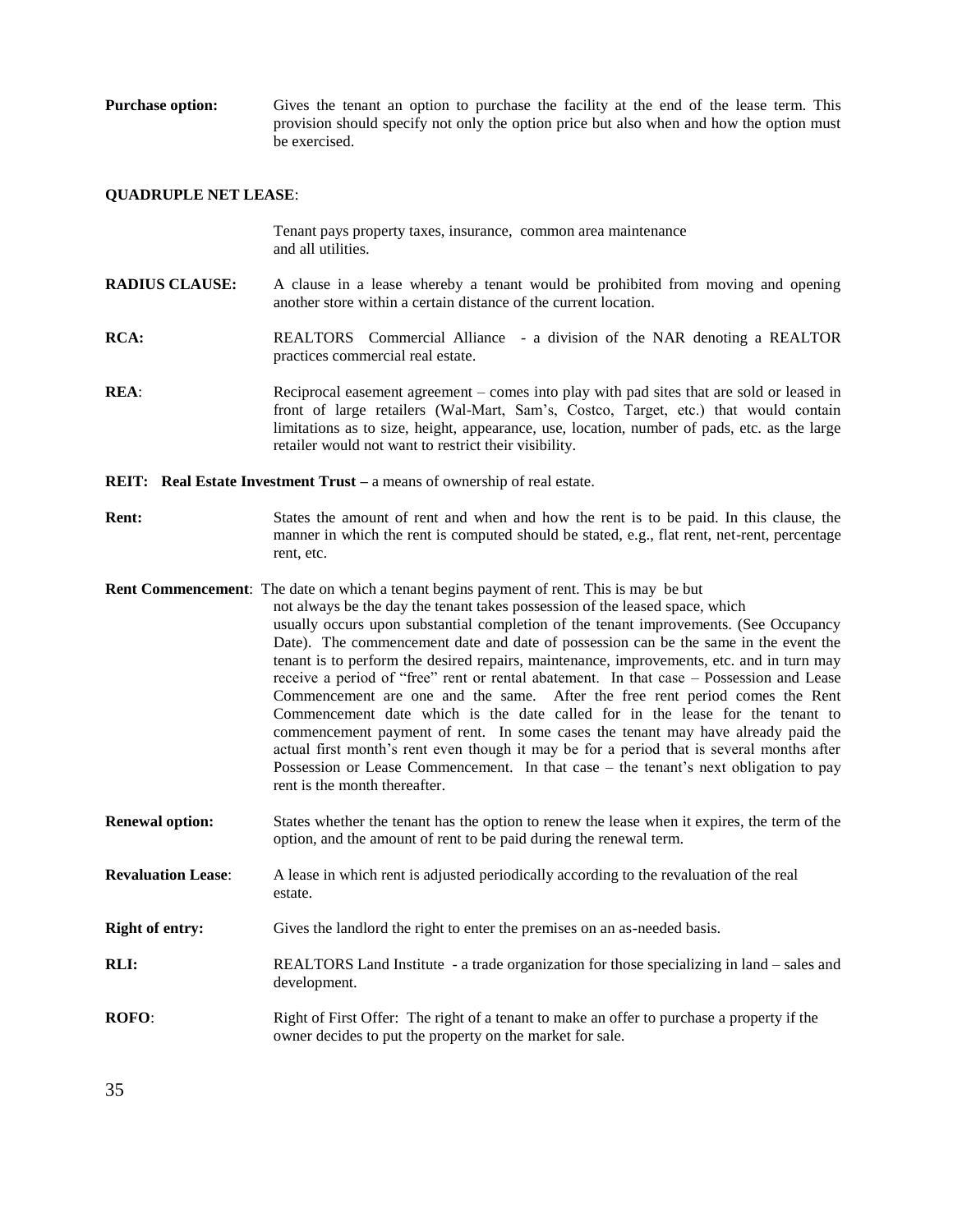- **ROFR:** Right of First Refusal: A right granted to a party can be either a lease property or a property for sale – whereby the holder of the ROFR would be advised of an offer from a  $3<sup>rd</sup>$  party to purchase a property – or to lease a property (or space therein) once an acceptable price is received by the owner from the  $3<sup>rd</sup>$  party. The holder of the ROFR would then be notified to exercise his right or to pass and typically there would be a time requirement to respond  $-3 - 10$  days or whatever is agreed upon.
- **RPA:** Real Property Administrator a designation from BOMA
- **RPR:** REALTOR'S Property Resource. A program for REALTORS ONLY both Residential as well as Commercial that can be accessed by going to: [www.narrpr.com](http://www.narrpr.com/) The site offers information on millions of pieces of property in the US (virtually EVERY piece of property existing) as pulled from sources such as tax rolls and MLS systems. Free to REALTORS. An excellent tool that can be used to gather information to help in the analysis of real estate in a given area.
- **Sale-Leaseback**: A financing technique by which the owner sells a property to an investor and subsequently rents it from the buyer for continued use. Serves to free up the capital that the original owner has invested in the property.
- **Second Generation Space:** Space that has previously been finished out for a prior tenant. Depending on length of tenancy, use, etc. space may be in various conditions and configurations that could be suitable for lease to a new tenant with minor to major remodeling required to suit new tenant needs. See also First Generation for more info.

**Second Mortgage / Second Deed of Trust / Junior Mortgage / Junior Lien:** An additional loan imposed on a property with a first mortgage. Generally a higher interest rate and shorter term than a first mortgage.

- **Security Deposit:** States the amount of the security deposit. This provision should also state what the security deposit will be used for, where it will be held, and whether it will earn interest.
- **Settlement Statement (HUD 1):** A financial statement rendered to the buyer and seller at the time of transfer of ownership, giving an account of all funds received or expended.
- **Severalty Ownership:** Ownership by one person only. Sole ownership.

**Shell Space**: Shell space is space that has never been finished out – ie: new construction – office, retail, etc. Space would typically have slab, all 4 walls and ceiling. All improvements and finish out of the interior would have to be negotiated and installed to suit tenant.

- **SIOR:** Society of Industrial and Office REALTORS A trade organization for those brokers and agents catering to the needs of industrial and office properties – owners, tenants, investors, etc.
- **STNL:** STNL no NOT Saturday Night Live!!! rather Single Tenant Net Lease Retail. A single tenant net lease retail would be along the lines of a McDonald's restaurant building, a CVS or Walgreens building and the like. A building built to suit the tenant – its sole occupant. The tenant – McDonald's, CVS, etc. frequently build the building to suit their needs and then sell the building as a STNL aka Absolute NNN investment property whereby the tenant remains in control of the property and is responsible to pay for all NNN – taxes, maintenance, insurance. The lease term typically would be for 20 + years and call for several options to renew for  $5 - 10$  years each. These investment buildings sell very well and the value is partly based on the AAA quality of the tenant that guarantees the lease.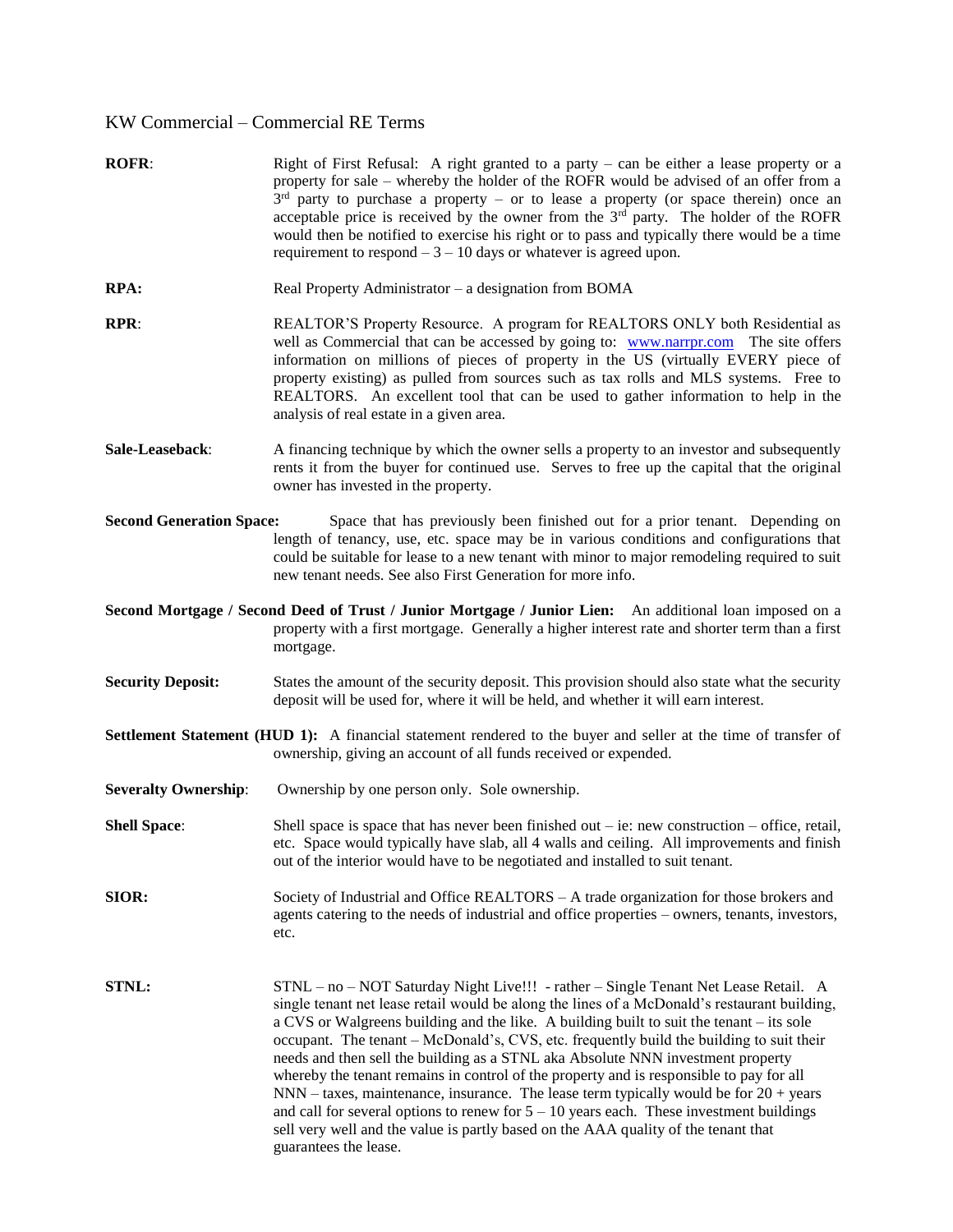| <b>Step Up Lease:</b>                                                              | A lease in which rent graduates (usually increases) periodically during a lease term based<br>on changes specified in the lease. See Graduated lease. Also known as Stair Step lease.<br>Helps reduce the rent rate on the front end of a lease but increases it over the term to<br>achieve an average rent yield that is acceptable to the landlord.                                                                                                                                         |  |
|------------------------------------------------------------------------------------|------------------------------------------------------------------------------------------------------------------------------------------------------------------------------------------------------------------------------------------------------------------------------------------------------------------------------------------------------------------------------------------------------------------------------------------------------------------------------------------------|--|
| <b>Straight Lease (Flat Lease):</b>                                                | A lease specifying a fixed amount of rent that is to be paid during the entire term of<br>the lease, usually in monthly installments.                                                                                                                                                                                                                                                                                                                                                          |  |
| <b>Sub-leasehold Estate:</b>                                                       | The property interest associated with a sublease. The value of the Sub-leasehold can be<br>estimated as the present value of the difference between the market rent and the sublease<br>rent.                                                                                                                                                                                                                                                                                                  |  |
| Sub-Lease:                                                                         | Under the terms of a sublease, a tenant leases some portion of a premises to another tenant,<br>while remaining liable to the landlord for the rent.                                                                                                                                                                                                                                                                                                                                           |  |
| Sub-Lessor:                                                                        | Tenant                                                                                                                                                                                                                                                                                                                                                                                                                                                                                         |  |
| Sub-Lessee:<br><b>Subletting or assignment:</b>                                    | Sub-Tenant                                                                                                                                                                                                                                                                                                                                                                                                                                                                                     |  |
|                                                                                    | Gives the tenant the right to sublease or assign the property if the<br>tenant cannot fill out the term of the lease or wants to rent part of its space<br>to someone else. This clause will specify under what conditions the tenant<br>can avail itself of this right. Under a sublet, the original tenant is still<br>responsible for honoring the provisions in the lease. In an assignment, the<br>original tenant is out of the picture and has no further liability under the<br>lease. |  |
| Taxes:                                                                             | Specifies whether landlord or tenant is responsible for the property taxes.                                                                                                                                                                                                                                                                                                                                                                                                                    |  |
| <b>Tenancy At Will:</b>                                                            | Agreement between landlord and tenant wherein the landlord agrees that the tenant may<br>stay in possession of the leased space after the expiration of the lease and pay rent for the<br>time the space is occupied until landlord or tenant elects to terminate the lease. Any and<br>all terms of the tenancy at will are entirely negotiable between the two parties involved.                                                                                                             |  |
| <b>Tenancy In Common:</b>                                                          | TIC – Ownership by two or more persons who hold an undivided interest without right of<br>survivorship. In event of the death of one owner, his / her share will pass to his/her heirs.                                                                                                                                                                                                                                                                                                        |  |
| <b>Tenant Improvements:</b>                                                        |                                                                                                                                                                                                                                                                                                                                                                                                                                                                                                |  |
|                                                                                    | Indicates whether the tenant has the right to make improvements to the<br>property and the extent to which the landlord will allow such<br>improvements.                                                                                                                                                                                                                                                                                                                                       |  |
| <b>TI/Tenant Improvement Allowance:</b><br><b>Tenant Improvement Allowance/TI:</b> |                                                                                                                                                                                                                                                                                                                                                                                                                                                                                                |  |
|                                                                                    | allow<br>for<br>An<br>amount<br>negotiated<br>improvements<br>particular<br>to<br>$\mathbf{a}$<br>to<br>The improvement allowance can be given lump sum or on periodic draws until<br>space.<br>completion of the improvements. Improvements can be performed by the tenant and/or<br>the landlord. Whatever is negotiated and agreed upon by all parties.                                                                                                                                     |  |
| <b>Termination:</b>                                                                | Imposes an obligation on the tenant to return the property in a certain condition at the end<br>of the lease.                                                                                                                                                                                                                                                                                                                                                                                  |  |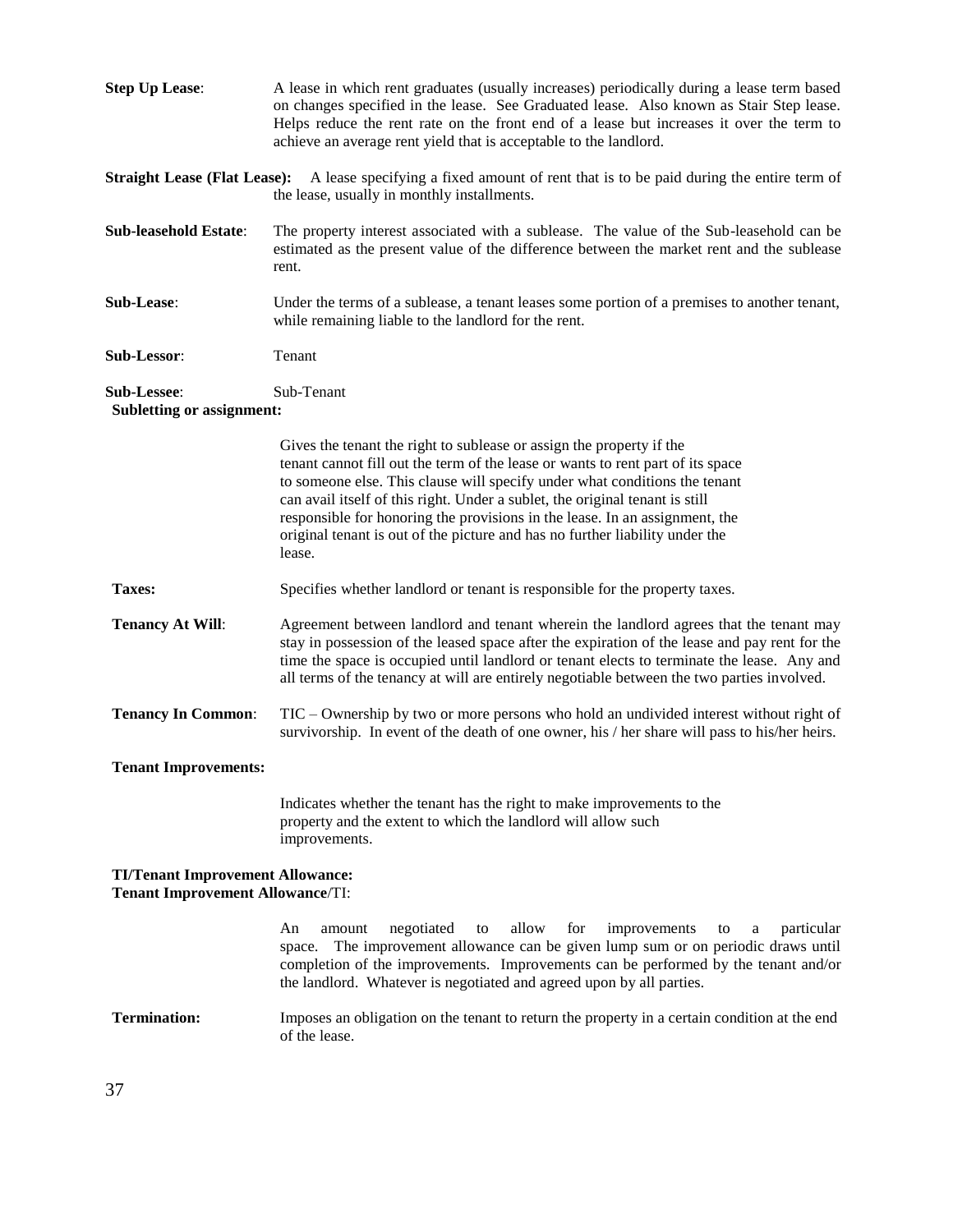### **Termination date of lease:**

|                                | Specifies the lease's ending date.                                                                                                                                                                                                                                                                                                                                                                                                            |
|--------------------------------|-----------------------------------------------------------------------------------------------------------------------------------------------------------------------------------------------------------------------------------------------------------------------------------------------------------------------------------------------------------------------------------------------------------------------------------------------|
| Term of the lease:             | Identifies in months or years the duration of the lease. It should also state when the tenant<br>is entitled to possession.                                                                                                                                                                                                                                                                                                                   |
| <b>Title Insurance:</b>        | An insurance policy that protects the insured (buyer or lender) against loss arising from<br>defects in the title.                                                                                                                                                                                                                                                                                                                            |
| <b>Triple Net Lease:</b>       | A net-net-net lease, where in addition to the stipulated rent, the lessee<br>assumes payment of all operating expenses of the property and the<br>landlord receives a net rent. This includes both fixed expenses, such as<br>taxes and insurance, and all operating expenses, including costs of<br>maintenance and repair. In some cases, the NNN tenant even pays the<br>interest payments on the lessor's mortgage on the property lease. |
| <b>TRIPLE NET LEASE:</b>       |                                                                                                                                                                                                                                                                                                                                                                                                                                               |
|                                | Tenant pays property taxes, insurance and common area maintenance for their portion of<br>the property.                                                                                                                                                                                                                                                                                                                                       |
| <b>Turnkey Lease:</b>          | Under the terms of a turnkey lease, a landlord agrees to turn the premises over to the<br>tenant in a ready to use condition based on specifics negotiated as to any maintenance,<br>repairs or improvements.                                                                                                                                                                                                                                 |
| ULI:                           | Urban Land Institute – a trade organization. The Urban Land Institute provides leadership<br>in the responsible use of land and in creating and sustaining thriving communities<br>worldwide. ULI is an independent global nonprofit supported by members representing<br>the entire spectrum of real estate development and land use disciplines. www.uli.org                                                                                |
| <b>Use of Premises:</b>        | Specifies any restrictions on the use of the premises.                                                                                                                                                                                                                                                                                                                                                                                        |
| <b>Utilities and Services:</b> |                                                                                                                                                                                                                                                                                                                                                                                                                                               |
|                                | Specifies what utilities and services each party is responsible for and the<br>days and hours provided. Water, trash, sewer, waste water, electricity, gas, CATV,<br>telephone, etc.                                                                                                                                                                                                                                                          |
| <b>Variable Expenses:</b>      | Costs, such as janitorial, that may vary within a building's occupancy and by decisions<br>made in the management of the building (Also known as Controllable Expenses)                                                                                                                                                                                                                                                                       |
| Vanilla Box / Shell:           | A vanilla shell is typically a space that would be in move-in ready or near move in ready<br>condition. The space would typically include a ceiling, lighting, electrical outlets, three<br>walls and a store front. Some final finishing touches may be needed to complete<br>preparation of the space for a specific tenant. (See White Box)                                                                                                |
| <b>Warranty:</b>               | Statement by the landlord that the premises are in compliance with applicable laws.                                                                                                                                                                                                                                                                                                                                                           |
| <b>White Box:</b>              | (Vanilla) A term that generally refers to a commercial lease space with the basics in place<br>$-4$ walls – unfinished Sheetrock, finished or unfinished ceiling, limited lighting and/or                                                                                                                                                                                                                                                     |